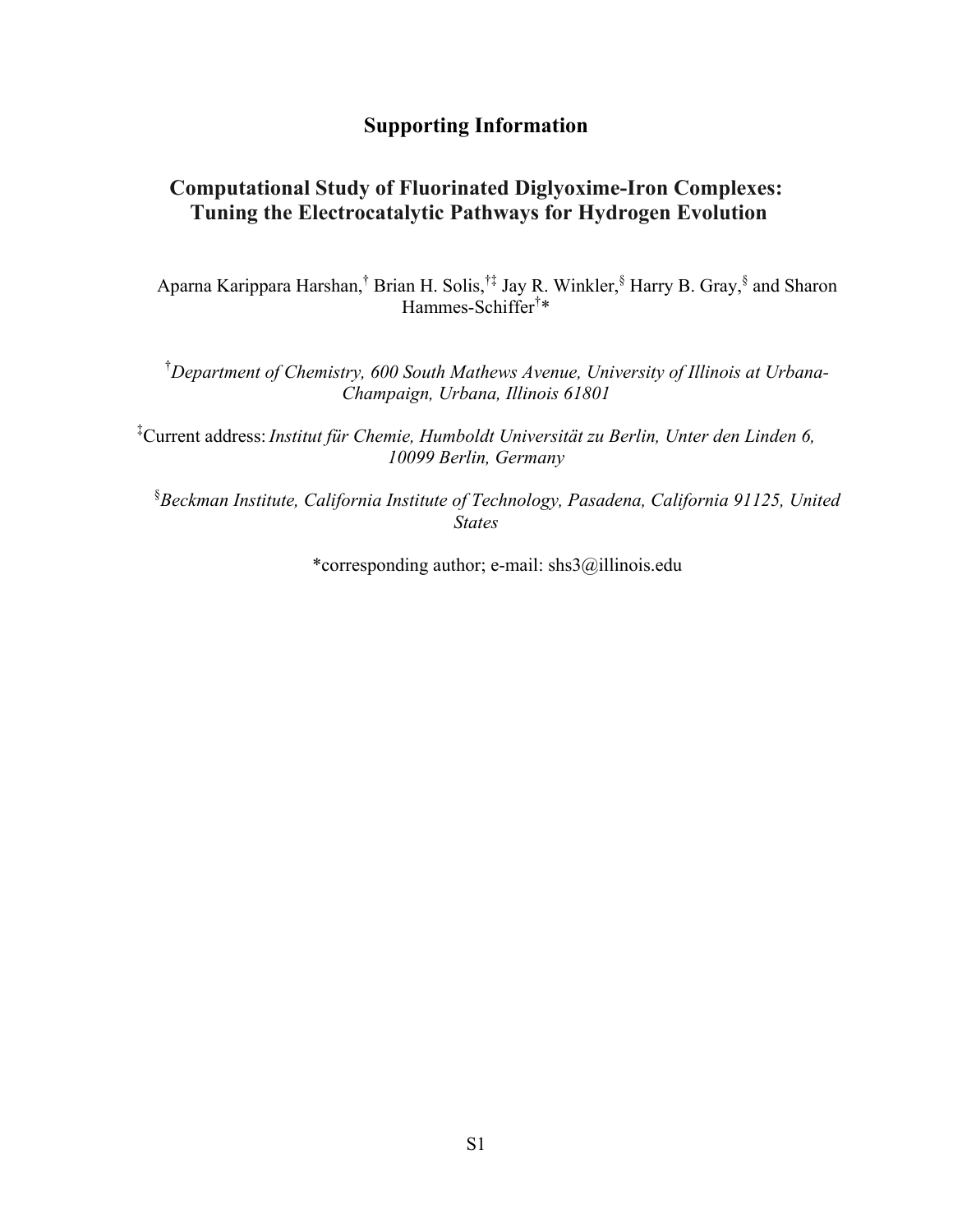|                      | $[Fe^{II}py_2]^{0}$ |        | [Fe <sup>1</sup> py] |         |          | $[Fe^0py]^{2-}$ |
|----------------------|---------------------|--------|----------------------|---------|----------|-----------------|
| Bond length or angle | Solution            | Gas    | Solution             | Gas     | Solution | Gas             |
| $Fe-N1(py)$          | 1.99                | 2.00   | 1.99                 | 1.99    | 1.90     | 1.90            |
| $Fe-N2(py)$          | 2.01                | 2.02   |                      |         |          |                 |
| $Fe-N(1)$            | 1.88                | 1.89   | 1.87                 | 1.87    | 1.85     | 1.85            |
| $Fe-N(2)$            | 1.89                | 1.89   | 1.87                 | 1.88    | 1.85     | 1.86            |
| $Fe-N(3)$            | 1.89                | 1.89   | 1.86                 | 1.87    | 1.86     | 1.86            |
| $Fe-N(4)$            | 1.90                | 1.90   | 1.87                 | 1.88    | 1.86     | 1.87            |
| $N(1)$ -Fe- $N(2)$   | 97.3                | 96.8   | 92.4                 | 92.1    | 93.8     | 93.1            |
| $N(2)$ -Fe- $N(3)$   | 81.9                | 82.2   | 81.4                 | 81.7    | 82.0     | 82.4            |
| $N(3)$ -Fe- $N(4)$   | 97.8                | 97.6   | 93.1                 | 93.0    | 94.5     | 94.3            |
| $N(4)$ -Fe- $N(1)$   | 82.7                | 83.1   | 81.9                 | 82.4    | 82.4     | 83.0            |
| $N(3)-N(4)-N(1)-Fe$  | $-2.7$              | $-2.6$ | $-17.0$              | $-17.5$ | $-13.8$  | $-13.8$         |

**Table S1.** Comparison of Bond Lengths and Angles for Intermediates of **B** Optimized in Gas Phase and Dichloromethane Solution *<sup>a</sup>*

<sup>*a*</sup> Calculations performed with BP86 functional with 6-31+G(d,p) basis set for central part of molecule and 6-31G basis set for  $C_6F_6$  groups and axial pyridine ligands. Bond lengths are given in angstroms and angles are given in degrees.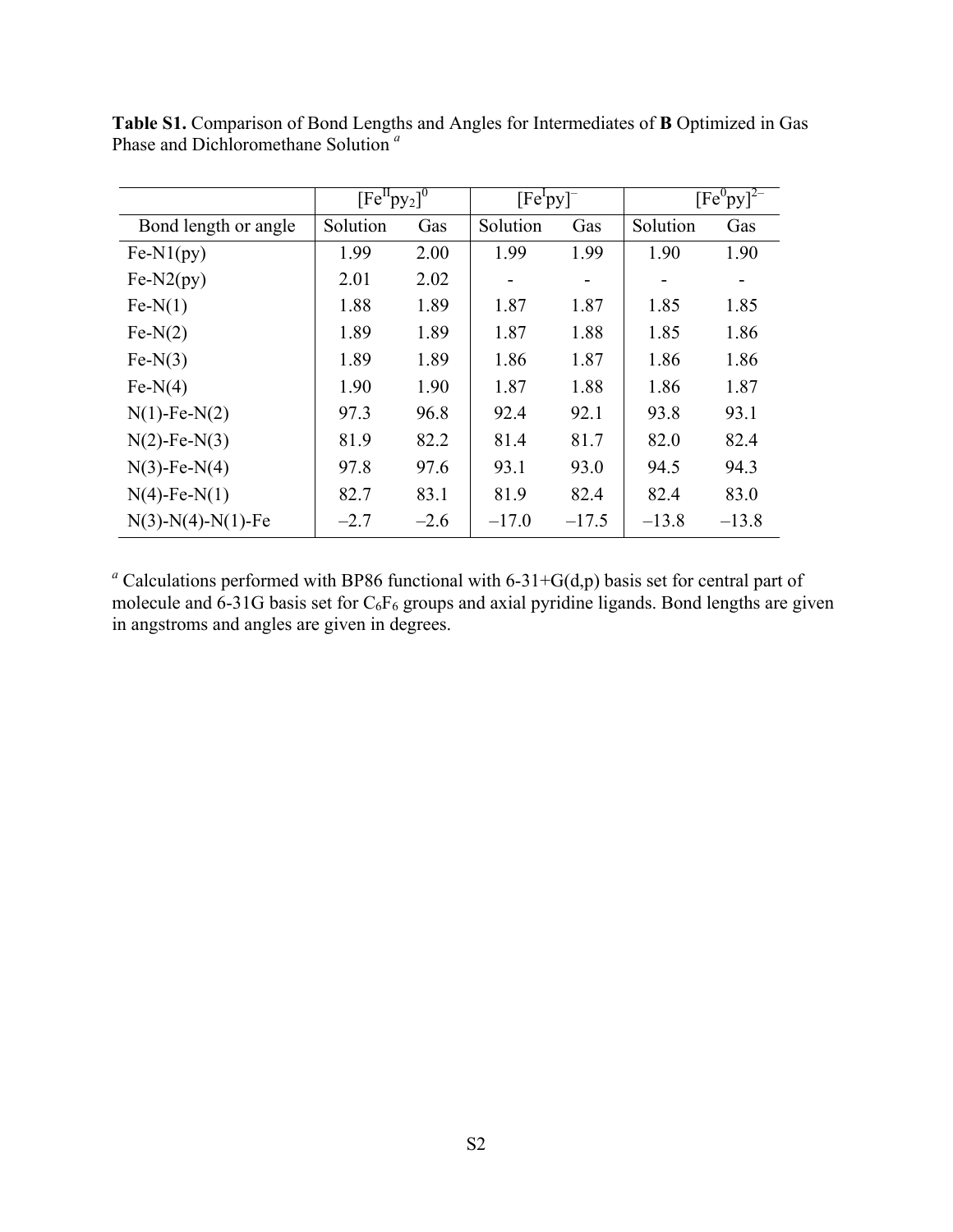| Catalyst | #pyridines       | Charge           | S                | $\langle S^2 \rangle$ | $\rho_{\rm Fe}$ | $\Delta G$ (kcal/mol) |
|----------|------------------|------------------|------------------|-----------------------|-----------------|-----------------------|
| A        | $\overline{2}$   | $\boldsymbol{0}$ | $\boldsymbol{0}$ | 0.00(0.00)            | 0.00(0.00)      | 0.00(0.00)            |
|          | $\overline{2}$   | $\boldsymbol{0}$ | $\mathbf{1}$     | 2.01(2.02)            | 0.70(0.98)      | 19.90 (23.83)         |
|          | $\mathbf{1}$     | $\boldsymbol{0}$ | $\boldsymbol{0}$ | 0.00(0.00)            | 0.00(0.00)      | 0.00(0.00)            |
|          | $\mathbf{1}$     | $\boldsymbol{0}$ | $\mathbf{1}$     | 2.03(2.04)            | 1.68(1.93)      | $-4.17(-7.07)$        |
|          | $\overline{2}$   | $-1$             | 1/2              | 0.75(0.79)            | $-0.07(0.18)$   | 0.00(0.00)            |
|          | $\overline{2}$   | $-1$             | 3/2              | 3.76(3.78)            | 0.91(1.00)      | 26.70 (22.61)         |
|          | $\mathbf{1}$     | $-1$             | 1/2              | 0.80(1.32)            | 1.08(1.82)      | 0(0)                  |
|          | $\mathbf{1}$     | $-1$             | 3/2              | 3.78(3.77)            | 1.80(1.91)      | 17.76 (12.04)         |
|          | $\overline{2}$   | $-2$             | $\boldsymbol{0}$ | 0.00                  | 0.00            | 0.00                  |
|          | $\overline{2}$   | $-2$             | 1                | 2.01                  | 0.12            | 9.25                  |
|          | $\mathbf{1}$     | $-2$             | $\boldsymbol{0}$ | 0.00                  | 0.00            | 0.00                  |
|          | $\mathbf{1}$     | $-2$             | $\mathbf{1}$     | 2.05                  | 1.59            | 15.42                 |
|          | $\boldsymbol{0}$ | $-2$             | $\boldsymbol{0}$ | 0.00                  | 0.00            | 0.00                  |
|          | $\boldsymbol{0}$ | $-2$             | 1                | 2.04                  | 1.55            | $-8.97$               |
| B        | $\overline{2}$   | $\boldsymbol{0}$ | $\overline{2}$   | 0.00(0.00)            | 0.00(0.00)      | 0.00(0.00)            |
|          | $\overline{2}$   | $\boldsymbol{0}$ | $\overline{2}$   | 2.01(2.03)            | 0.63(0.99)      | 17.84 (23.27)         |
|          | $\mathbf{1}$     | $\mathbf{0}$     | $\mathbf{1}$     | 0.00(0.00)            | 0.00(0.00)      | 0.00(0.00)            |
|          | $\mathbf{1}$     | $\boldsymbol{0}$ | $\mathbf{1}$     | 2.04(2.04)            | 1.73(1.96)      | $-4.84(-8.00)$        |
|          | $1^b$            | $\mathbf{1}$     | $\boldsymbol{0}$ | 0.00(0.00)            | 0.00(0.00)      | 0.00(0.00)            |
|          | $1^b$            | $\mathbf{1}$     | 1                | 2.04(2.04)            | 1.71(1.95)      | $-3.26(-7.18)$        |
|          | $\overline{2}$   | $-1$             | 1/2              | 0.75                  | $-0.06$         | 0.00                  |
|          | $\overline{2}$   | $-1$             | 3/2              | 3.79                  | 1.73            | 21.15                 |
|          | $\mathbf{1}$     | $-1$             | 1/2              | 0.79                  | 1.02            | 0.00                  |
|          | $\mathbf{1}$     | $-1$             | 3/2              | 3.78                  | 1.84            | 17.81                 |
|          | $\overline{2}$   | $-2$             | $\boldsymbol{0}$ | 0.00                  | 0.00            | 0.00                  |
|          | $\overline{2}$   | $-2$             | 1                | 2.01                  | 0.05            | 9.26                  |
|          | 1                | $-2$             | $\boldsymbol{0}$ | 0.00                  | 0.00            | 0.00                  |
|          | $\mathbf{1}$     | $-2$             | 1                | 2.07                  | 1.54            | 16.32                 |
|          | $\boldsymbol{0}$ | $-2$             | $\boldsymbol{0}$ | 0.00                  | 0.00            | 0.00                  |
|          | $\boldsymbol{0}$ | $-2$             | $\mathbf{1}$     | 2.04                  | 1.58            | $-7.78$               |

**Table S2.** Spin Density at the Fe Center,  $ρ_{Fe}$ , and Relative Free Energies for Different Spin States of Intermediates *<sup>a</sup>*

<sup>*a*</sup> Calculations performed with BP86 functional with 6-31+G(d,p) basis set for central part of molecule and 6-31G basis set for  $C_6F_6$  groups and axial pyridine ligands. B3P86 results for selected intermediates are given in parentheses.

<sup>*b*</sup> Ligand-protonated species.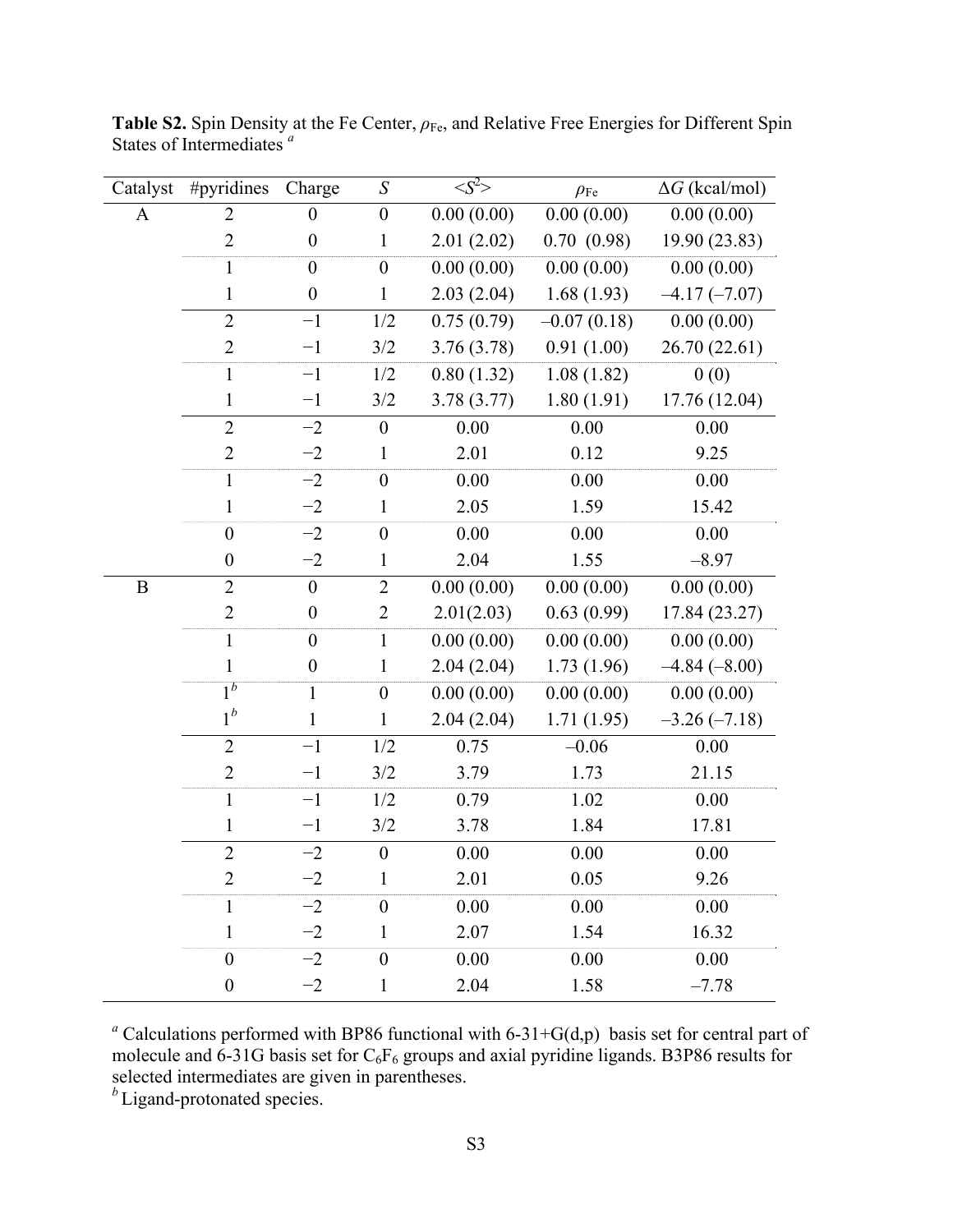| Complex | Charge           | Reactant             | $\mathcal{S}_{0}$ | Product            | S                | $\Delta G$ |
|---------|------------------|----------------------|-------------------|--------------------|------------------|------------|
|         | $\boldsymbol{0}$ | $Fe^{II}py_2$        | $\boldsymbol{0}$  | $Fe^{II}$ py       |                  | 9.60       |
|         | $-1$             | $Fe^{I}(gly)'py_{2}$ | 1/2               | Fe <sup>I</sup> py | 1/2              | $-11.43$   |
| A       | $-2$             | $Fe^{0}py_{2}$       | $\overline{0}$    | $Fe^{0}py$         | $\boldsymbol{0}$ | $-23.63$   |
|         | $-2$             | $Fe^{0}py$           | $\overline{0}$    | Fe <sup>0</sup>    |                  | 7.97       |
|         | $\overline{0}$   | $Fe^{II}py_2$        | $\theta$          | $Fe^{II}$ py       |                  | 9.46       |
| B       | $-1$             | $Fe^{I}(gly)'py_2$   | 1/2               | Fe <sup>I</sup> py | 1/2              | $-10.62$   |
|         | $-2$             | $Fe^{0}py_{2}$       | $\theta$          | Fe <sup>0</sup> py | $\boldsymbol{0}$ | $-24.61$   |
|         | $-2$             | $Fe^{0}py_{2}$       | $\overline{0}$    | Fe <sup>0</sup>    |                  | 8.24       |

**Table S3**. Estimated Relative Free Energies for Pyridine Dissociation for Relevant States of **A**  and **B** in Dichloromethane Solution *<sup>a</sup>*

<sup>*a*</sup>Calculations performed with BP86 functional with 6-31+G(d,p) basis set for central part of molecule and  $6-31G$  basis set for  $C_6F_6$  groups and axial pyridine ligands. Free energies are given in kcal/mol, and the product free energy is the sum of the free energy of the complex and a solvated py ligand. Basis set superposition error (BSSE) corrections were not included.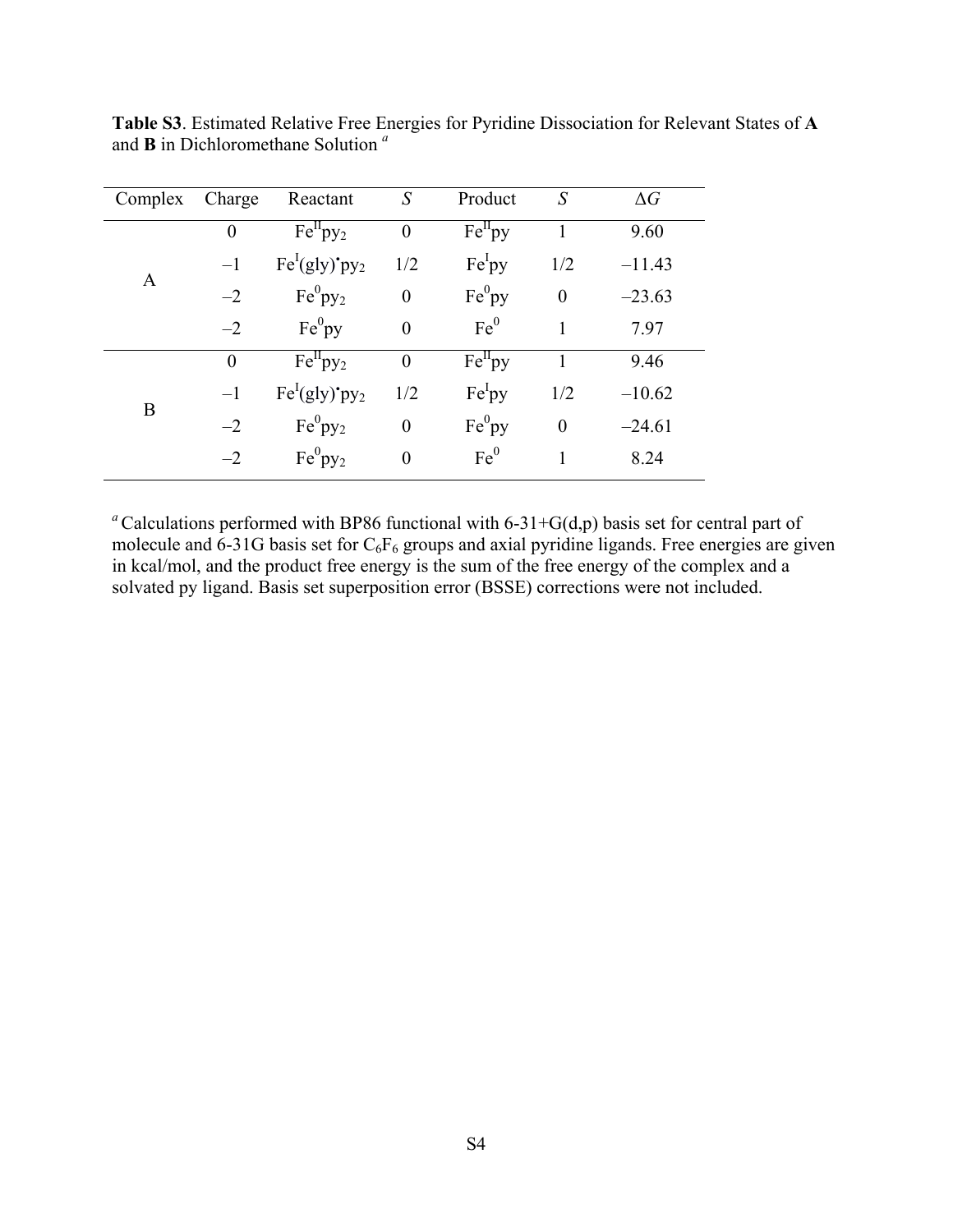**Table S4.** Difference in p*K*a Associated with Protonation at the Ligand versus Protonation at the Metal Center for **B** with Different Functionals*<sup>a</sup>*

| Functional       | BP86 |      | B3P86 M06L | ωΒ97 $XD^b$ |
|------------------|------|------|------------|-------------|
| $\Delta p K_a^c$ | 2.70 | 6.34 | 4.24       | $-1.08$     |

<sup>*a*</sup> Calculations presented in this table were performed with the 6-311+G(d,p) basis set with Cl atoms substituted for  $C_6F_5$  groups, which have similar Hammett constant.<sup>1</sup>

 $b^b$ The trends in relative p $K_a$ 's for all functionals except  $\omega$ B97XD agree well. Severe spin contamination observed for the doublet state with the ωB97XD functional is most likely responsible for this discrepancy.

 $c^c \Delta p K_a = p K_a$  of  $[Fe^I py..H]^0 - p K_a$  of  $[Fe^{III}Hpy]^0$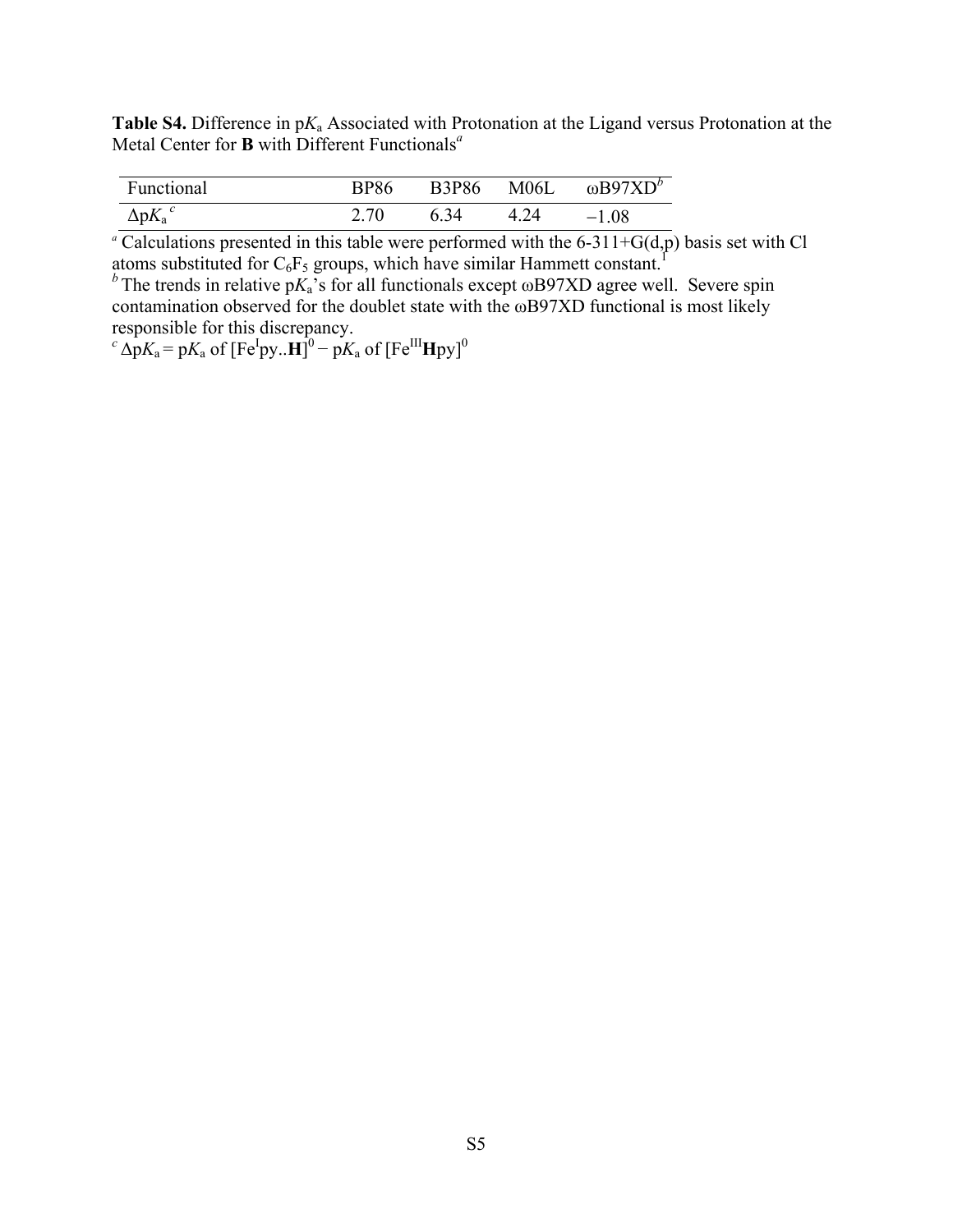| A                                                 | Relative $pK_a$ |
|---------------------------------------------------|-----------------|
| $\overline{\text{[Fe}}^{\text{III}}\text{Hpy]}^0$ | $-10.03$        |
| $[Fe^{II}Hpy]$ <sup>-</sup>                       | 9.43            |
| B                                                 |                 |
| $[Fe^{II}py_2H]^+$                                | $-11.35$        |
| $[Fe^IpyH]^0$                                     | 0.00            |
| $[Fe^{III}Hpy]^{0}$                               | $-3.81$         |
| $[Fe^{II}Hpy]^{-}$                                | 15.25           |
| $[Fe^0pyH]$                                       | 12.16           |
| $[Fe^{III}HpyH]^{+}$                              | $-18.49$        |
| $Fe^{III}HpyH$ <sup>+</sup>                       | $-14.68$        |
| $[Fe^{II}HpyH]^{0}$                               | 1.55            |
| $[Fe^{II}HpyH]^{0}$                               | $-1.54$         |

**Table S5.** Relative  $pK_a$  Values for **A** and **B**  $^a$ 

<sup>*a*</sup> Calculations were performed with BP86 functional with 6-31+G(d,p) basis set for central part of molecule and 6-31G basis set for  $C_6F_6$  groups and axial pyridine ligands. These  $pK_a$  values are plotted in Figure 4 of the main paper. The bold **H** indicates the acidic proton, '…H' indicates a protonated ligand, and FeH indicates a metal hydride.  $[Fe^Ipy...H]^0$  for **B** is the reference  $pK_a$ , and all other values are calculated relative to this value.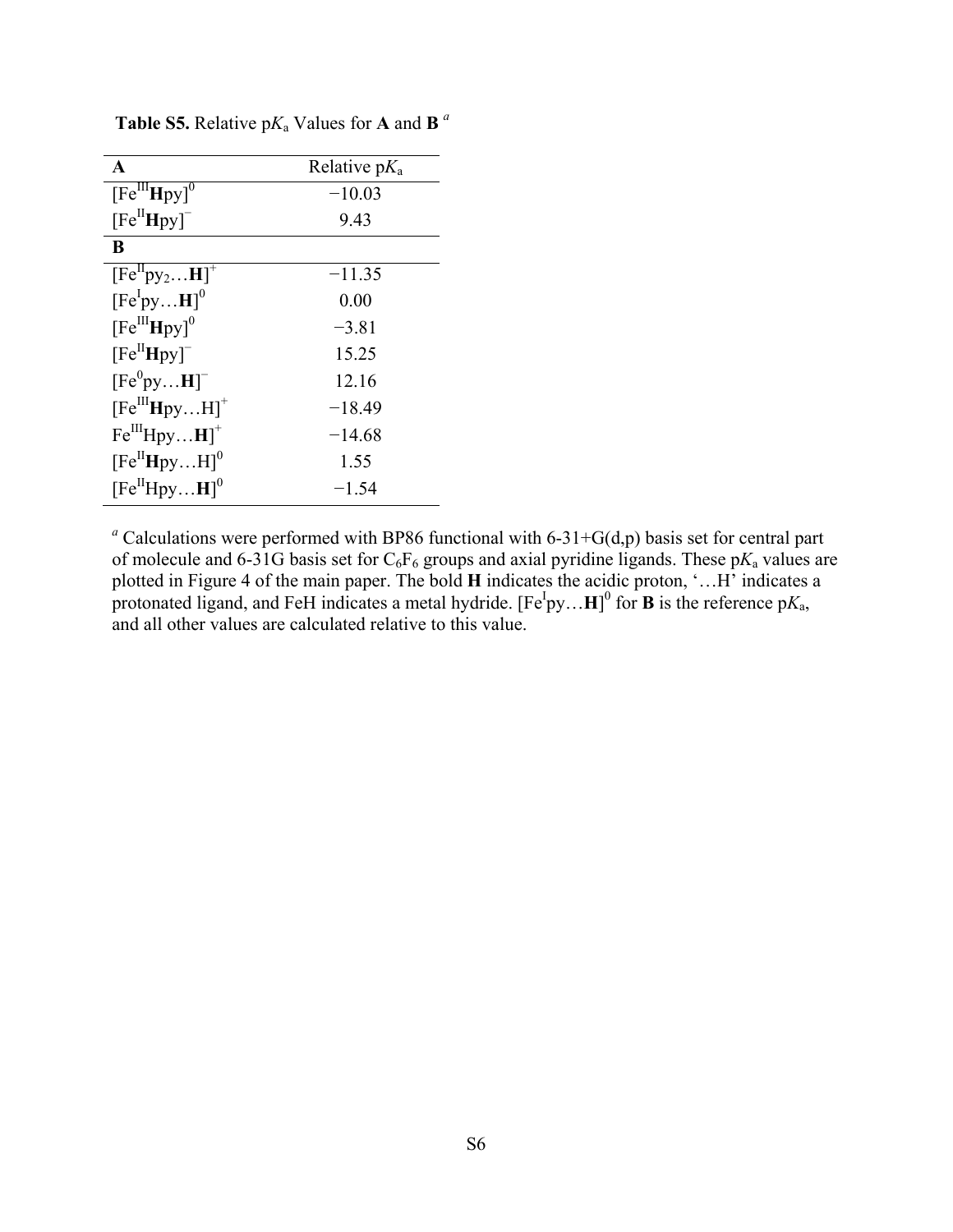| Complex | Protonated                                                  | S   |      | $\rho_{\rm Fe}$ |
|---------|-------------------------------------------------------------|-----|------|-----------------|
|         | $\overline{\text{[Fe}}^{\text{III}}\text{Hpy}$ <sup>0</sup> | 1/2 | 0.76 | 0.87            |
| A       | $[Fe^{II}Hpy]$ <sup>-</sup>                                 | 0   | 0.00 | 0.00            |
|         | $[Fe^{III}Hpy]^{0}$                                         | 1/2 | 0.76 | 0.87            |
|         | $[Fe^{II}Hpy]$ <sup>-</sup>                                 | 0   | 0.00 | 0.00            |
|         | $[Fe^{II}py_2H]^+$                                          | 0   | 0.00 | 0.00            |
|         | $[Fe^{II}pyH]^{+}$                                          | 1   | 2.04 | 1.72            |
| B       | $[Fe^{II}(gly)*py2H]0$                                      | 1/2 | 0.76 | $-0.06$         |
|         | $[Fe^IpyH]^0$                                               | 1/2 | 0.81 | 1.16            |
|         | $[Fe^0pyH]$ <sup>-</sup>                                    | 0   | 0.00 | 0.00            |
|         | $[Fe^{III}HpyH]^{+}$                                        | 1/2 | 0.77 | 0.89            |
|         | $[Fe^{II}HpyH]^{0}$                                         | 0   | 0.00 | 0.00            |

**Table S6.** Spin Properties for Protonated Species of **A** and **B** *<sup>a</sup>*

<sup>*a*</sup> Calculations were performed with BP86 functional with 6-31+G(d,p) basis set for central part of molecule and 6-31G basis set for  $C_6F_6$  groups and axial pyridine ligands. Fe...H indicates a protonated ligand, and FeH indicates a metal hydride.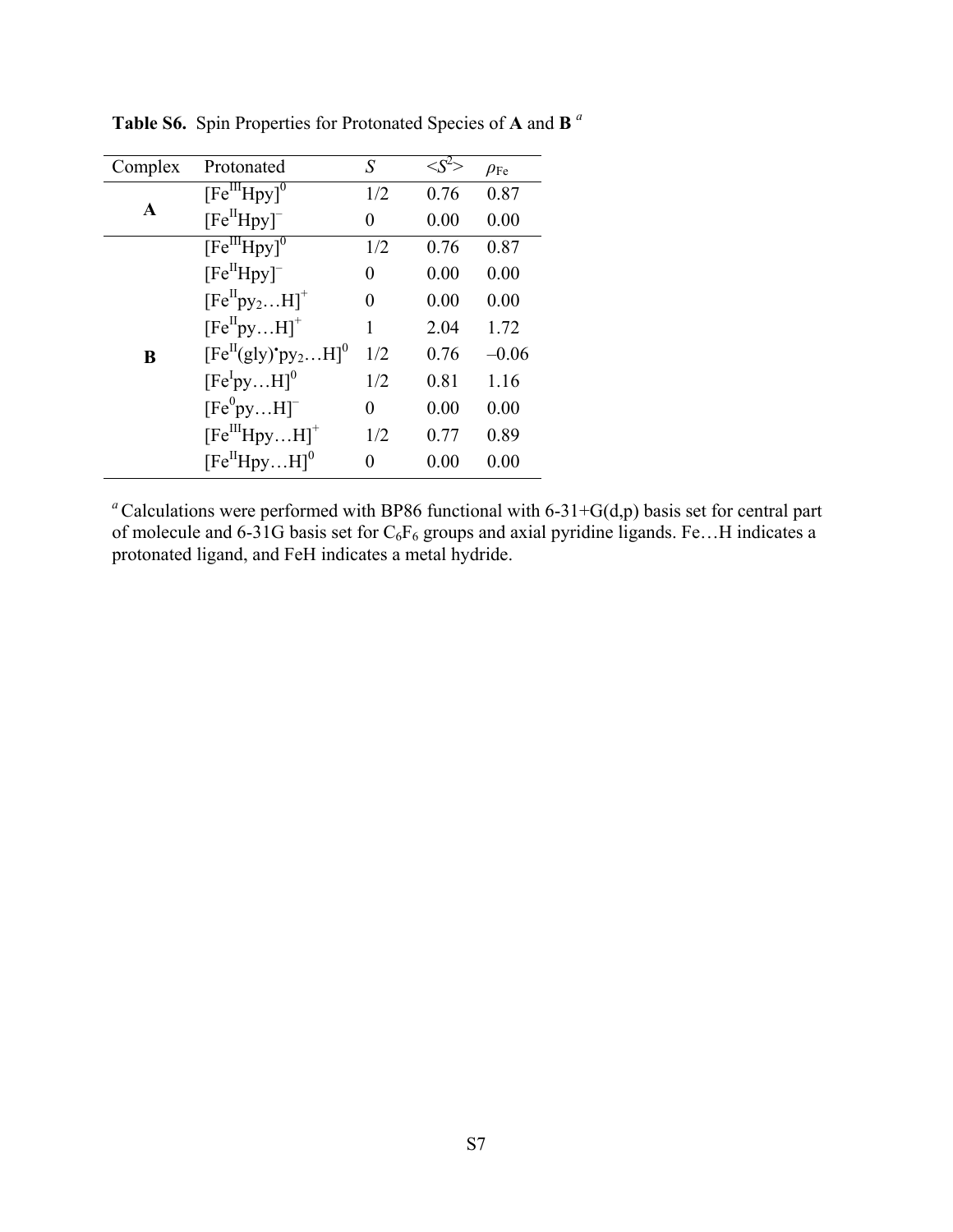Because the formation of an  $Fe<sup>0</sup>$  intermediate in the catalytic cycle is unusual, we analyzed the structures of the  $[Fe^Ipy]$ <sup>-</sup> and  $[Fe^0py]^{2}$  species in more detail. Table S7 provides the relative free energies of the optimized doublet and quartet states of  $[Fe<sup>I</sup>py]$ <sup>-</sup> and the relative free energies of the optimized singlet and triplet states of the square pyramidal and trigonal bipyramidal  $[Fe^{0}py]^{2-}$ . The doublet  $[Fe^{1}py]^{-}$  state, in which the unpaired spin is localized on the Fe center, is much more thermodynamically stable than the quartet state. For  $[Fe^0py]^2$ , the singlet square pyramidal state is more thermodynamically stable than the triplet square pyramidal state and both trigonal bipyramidal states. In the doublet and triplet square pyramidal states, the unpaired electrons are primarily localized on the Fe center, without significant delocalization onto the ligands. Moreover, the trigonal bipyramidal structure is highly unfavorable for the  $[Fe^0py]^2$ species.



Figure S1. DFT/BP86 optimized structures for (a) square pyramidal and (b) trigonal bipyramidal  $[Fe<sup>0</sup>py]<sup>2–</sup>$ 

| <b>Species</b>            | S   | $\rho_{\rm Fe}$ | $\Delta G$        |
|---------------------------|-----|-----------------|-------------------|
| $[Fe^Ipy]$                | 1/2 | 1.02            | 0.00 <sup>b</sup> |
|                           | 3/2 | 1.84            | 17.81             |
| $[Fe^0$ py $]^{2-}$       |     | 0.00            | 0.00 <sup>c</sup> |
|                           |     | 1.46            | 16.32             |
| tbp- $[Fe^0$ py $]^{2-d}$ |     | 0.00            | 50.78             |
|                           |     | 1.23            | 50.56             |

**Table S7.** Spin Densities and Relative Free Energies for Fe<sup>I</sup> and Fe<sup>0</sup> States of **B** <sup>*a*</sup>

*a* Calculations performed with BP86 functional. Free energies given in kcal/mol.

<sup>*b*</sup> Reference free energy for Fe<sup>I</sup> species.

Reference free energy for  $Fe<sup>0</sup>$  species.

*<sup>d</sup> tbp*=trigonal bipyramidal. All other species in this table are square pyramidal.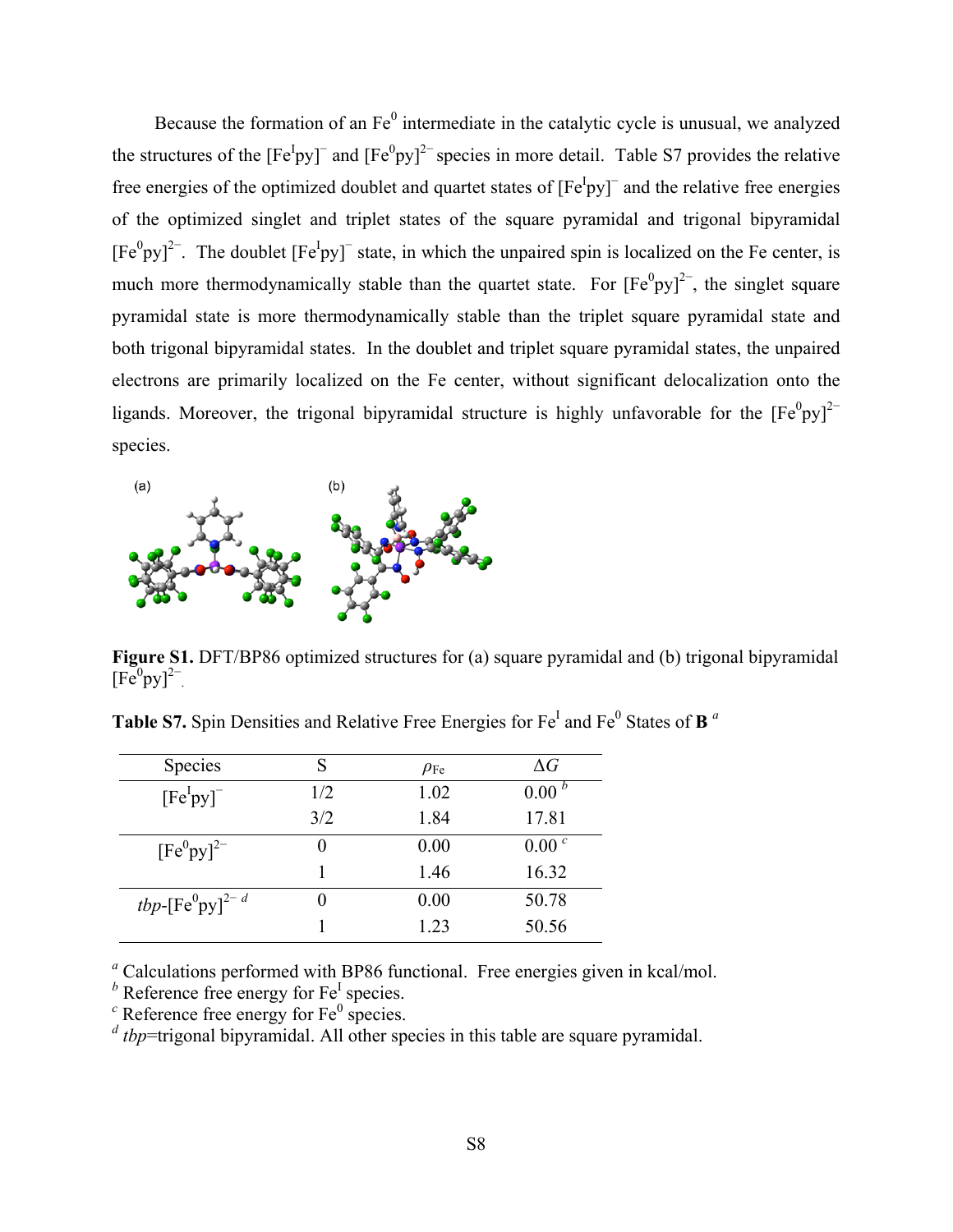| #              | <b>Charge Transfer Reaction</b>                                  | $E^{\rm o}$ (V vs SCE) | $\alpha$         | $K_{\rm S}$ (cm/s) |
|----------------|------------------------------------------------------------------|------------------------|------------------|--------------------|
| $\mathbf{1}$   | $[Fe^{II}py_2]^{0} + e = [Fe^{II}(gly)*py_2]^{-}$                | $-0.71$                | 0.5              | 10000              |
| 2              | $[Fe^Ipy]^-$ + e = $[Fe^0py]^{2-}$                               | $-0.94$                | 0.5              | 10000              |
| 3              | $[Fe^{II}py]^{0} + e = [Fe^{II}py]^{-1}$                         | 0.29                   | 0.5              | 10000              |
| $\overline{4}$ | $[Fe^{III}Hpy]^{0} + e = [Fe^{II}Hpy]^{-}$                       | 0.21                   | 0.5              | 10000              |
|                | <b>Chemical Reaction</b>                                         | $K_{\text{eq}}$        | $k_{\rm f}$      | $k_{\rm b}$        |
| 5              | $[Fe^{II}py_2]^{0} = [Fe^{II}py]^{0} + py$                       | $9.1689E - 08$         | 0.2 <sup>b</sup> | 2.1813E+06         |
| 6              | $[Fe^{II}(gly)'py_2]^- = [Fe^Ipy]^- + py$                        | $7.29E+09$ (2.41E+08)  | $5^{\,b}$        | $6.8591E-10$       |
| 8              | $py + HA = pyH^{+} + A^{-}$                                      | 0.003                  | $1E+07c$         | $3.33E + 09$       |
| 9              | $[Fe^{0}py]^{2-} + HA = [Fe^{II}Hpy]^{-} + A^{-}$                |                        | 500 $^{\circ}$   | 500                |
| 10             | $[Fe^{II}Hpy]^-$ + HA = $[Fe^{II}H_2py]^{0}$ + A <sup>-</sup>    | 1000                   | $1E+07c$         | 10000              |
| 11             | $[Fe^{II}H_2py]^{0}$ + py = $[Fe^{II}py_2]^{0}$ + H <sub>2</sub> | 1000                   | $1E+07c$         | 10000              |
| 12             | $[Fe^Ipy]^-$ + HA = $[Fe^{III}Hpy]^{0}$ + A <sup>-</sup>         | $3.50E-20(2.88E-19)$   | 0.1 <sup>c</sup> | $2.8558E+18$       |

**Table S8.** Parameters Used for CV Simulations of **A** using DigiElch7*<sup>a</sup>*

*<sup>a</sup>*Parameters that were fixed to the DFT/BP86 calculated values are given in italics. All other parameters except the reduction potentials of the first two charge transfer reactions were free to fit to the experimental CVs. When available, the DFT/BP86 calculated values are given in parentheses. The trend in the magnitudes of the forward rate constants was constrained to be the same as the trend in the magnitudes of the equilibrium constants for the catalyst protonation reactions so that larger forward rate constants are associated with larger equilibrium constants for these reactions. All values are given for dichloromethane solution, with concentrations  $[A] = 0.5$  mM and  $[TFA] = 0-10$  mM. The scan rate was 100 mV/s.

<sup>b</sup> Unit of  $k_f$  is s<sup>-1</sup> (first-order reaction), and unit of  $k_b$  is  $M^{-1}s^{-1}$  (second-order reaction).<br><sup>c</sup> Unit of  $k_f$  is  $M^{-1}s^{-1}$  (second-order reaction), and unit of  $k_b$  is  $M^{-1}s^{-1}$  (second-order reaction).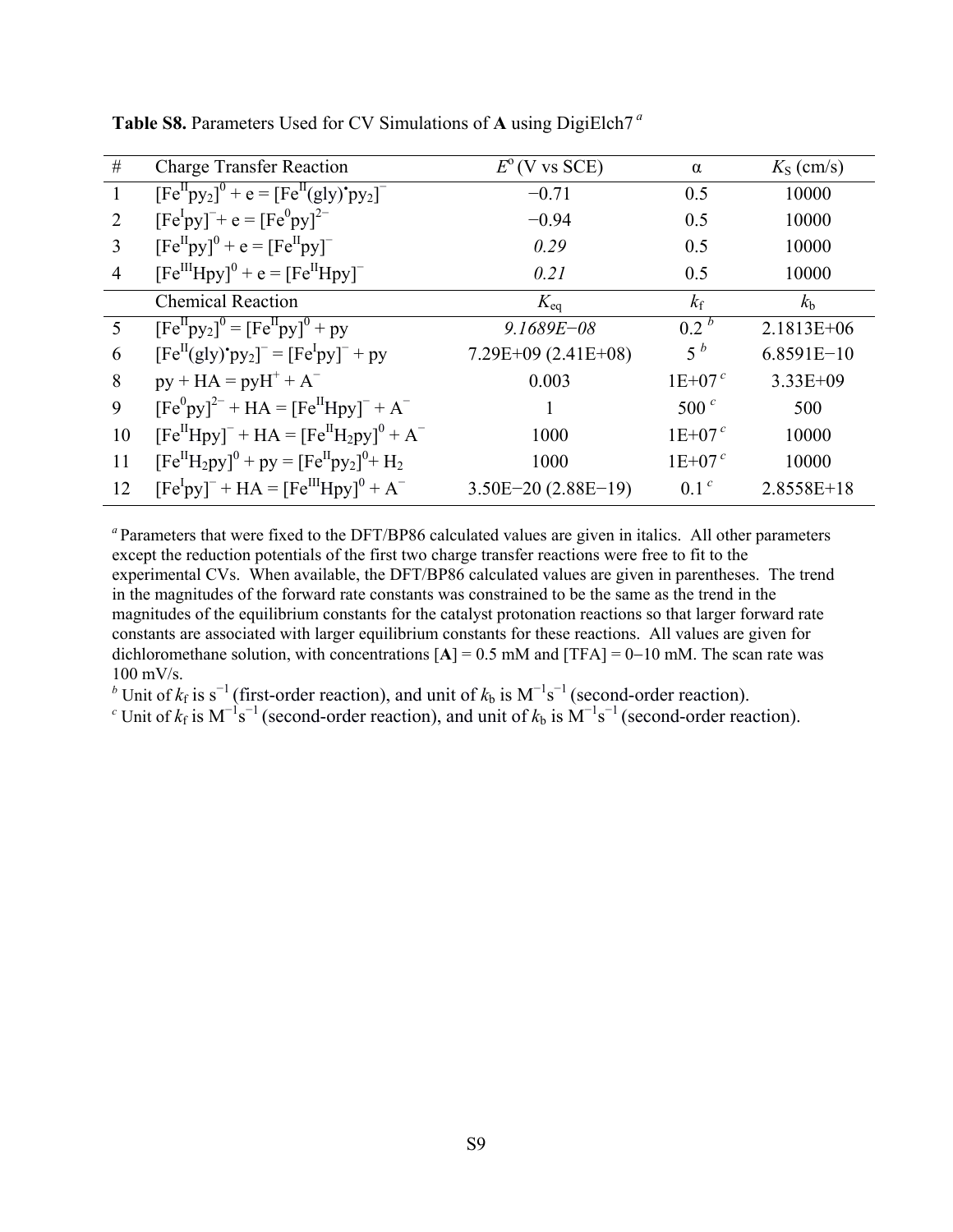| $\#$           | <b>Charge Transfer Reaction</b>                                             | $E^{\rm o}$ (V vs SCE) | $\alpha$           | $Ks$ (cm/s)  |
|----------------|-----------------------------------------------------------------------------|------------------------|--------------------|--------------|
| $\mathbf{1}$   | $[Fe^{II}py_2]^0 + e = [Fe^{II}(gly)^{\bullet}py_2]^{-1}$                   | $-0.92$                | 0.5                | 10000        |
| $\overline{2}$ | $[Fe^{II}py]^{0} + e = [Fe^{I}py]^{-}$                                      | $-0.05$                | 0.5                | 10000        |
| 3              | $[FeIpy]$ <sup>-+</sup> e = $[Fe0py]$ <sup>2-</sup>                         | $-1.17$                | 0.5                | 10000        |
| $\overline{4}$ | $[Fe^{II}pyH]^{0}+e=[Fe^{I}pyH]^{-}$                                        | 0.73                   | 0.5                | 10000        |
| 5              | $[Fe^IpyH]^0$ + e = $[Fe^0pyH]^-$                                           | $-0.45$                | 0.5                | 10000        |
| 6              | $[Fe^{III}Hpy]^{0} + e = [Fe^{II}Hpy]^{-}$                                  | $-0.04$                | 0.5                | 10000        |
| $\overline{7}$ | $[Fe^{III}HpyH]^{+} + e = [Fe^{II}HpyH]^{0}$                                | 0.74                   | 0.5                | 10000        |
|                | <b>Chemical Reaction</b>                                                    | $K_{eq}$               | $k_{\rm f}$        | $k_{\rm b}$  |
| 8              | $[Fe^{II}py_2]^{0} = [Fe^{II}py]^{0} + py$                                  | $1.1556E - 07$         | 0.002 <sup>b</sup> | 17307        |
| 9              | $[Fe^{II}(gly)'py_2] = [FeIpy] + py$                                        | $5.84E+007(6.12E+07)$  | 10 <sup>b</sup>    | $1.71E - 07$ |
| 10             | $[Fe^Ipy]^-$ + HA = $[Fe^IpyH]^{0}$ + A <sup>-</sup>                        | 10                     | 10000 <sup>c</sup> | 1000         |
| 11             | $[Fe^{0}py]^{2-}+HA=[Fe^{0}pyH]^{-}+A^{-}$                                  | $1.47E+013(1.44E+13)$  | $15000^c$          | 1.018E-09    |
| 12             | $[Fe^IpyH]^0 = [Fe^{III}Hpy]^0$                                             | 0.00014657(0.000156)   | 0.1 <sup>d</sup>   | 682.27       |
| 13             | $[Fe^{0}pyH]^-$ = $[Fe^{II}Hpy]^-$                                          | 1245.1                 | 1 <sup>d</sup>     | .0008        |
| 14             | $py + HA = pyH^{+} + A^{-}$                                                 | 0.001                  | $5E+06c$           | 5E+09        |
| 15             | $[Fe^{II}Hpy]^-$ + HA = $[Fe^{II}H_2py]^{0}$ + A <sup>-</sup>               | 1000                   | $12000^c$          | 12           |
| 16             | $[Fe^{II}H_2py]$ <sup>0</sup> = $[Fe^{II}py]$ <sup>0</sup> + H <sub>2</sub> | 1000                   | 10000 <sup>b</sup> | 10           |
| 17             | $[Fe^{0}py]^{2-} + HA = [Fe^{II}Hpy]^{-} + A^{-}$                           | $1.83E+016(1.79E+16)$  | $16000^c$          | $8.72E-13$   |
| 18             | $[Fe^Ipy]^-$ + HA = $[Fe^{III}Hpy]^{0}$ + A <sup>-</sup>                    | $0.0014567(1.56E-03)$  | $1E-05c$           | 0.006823     |
| 19             | $[Fe^IpyH]^0 + HA = [Fe^{III}HpyH]^+ + A^-$                                 | $2.7735E-18(3.24E-18)$ | $1E-10c$           | 3.6056E+07   |
| 20             | $[Fe^{0}pyH]^{-} + HA = [Fe^{II}HpyH]^{0} + A^{-}$                          | 358.5                  | $11000^c$          | 30.683       |
| 21             | $[Fe^{II}HpyH]^{0}$ + py = $[Fe^{II}py_{2}]^{0}$ + H <sub>2</sub>           | 3.0054E+13             | $20000^c$          | $6.6546E-10$ |

**Table S9.** Parameters Used for CV Simulations of **B** using DigiElch7*<sup>a</sup>*

*<sup>a</sup>*Parameters that were fixed to the DFT/BP86 calculated values are given in italics. All other parameters were free to fit to the experimental CVs. When available, the DFT/BP86 calculated values are given in parentheses. The trend in the magnitudes of the forward rate constants was constrained to be the same as the trend in the magnitudes of the equilibrium constants for the catalyst protonation reactions so that larger forward rate constants are associated with larger equilibrium constants for these reactions. All values are given for dichloromethane solution, with concentrations  $[\mathbf{B}] = 0.5$  mM and  $[TFA] = 0-10$  mM. The scan rate was 100 mV/s.

<sup>b</sup> Unit of  $k_f$  is  $s^{-1}$  (first-order reaction), and the unit of  $k_b$  is  $M^{-1}s^{-1}$  (second-order reaction).<br><sup>c</sup> Unit of  $k_f$  is  $M^{-1}s^{-1}$  (second-order reaction), and the unit of  $k_b$  is  $M^{-1}s^{-1}$  (second-order reaction

#### **Reference**

(S1) Solis, B. H.; Hammes-Schiffer, S., *J. Am. Chem. Soc.* **2011,** *133*, 19036-19039.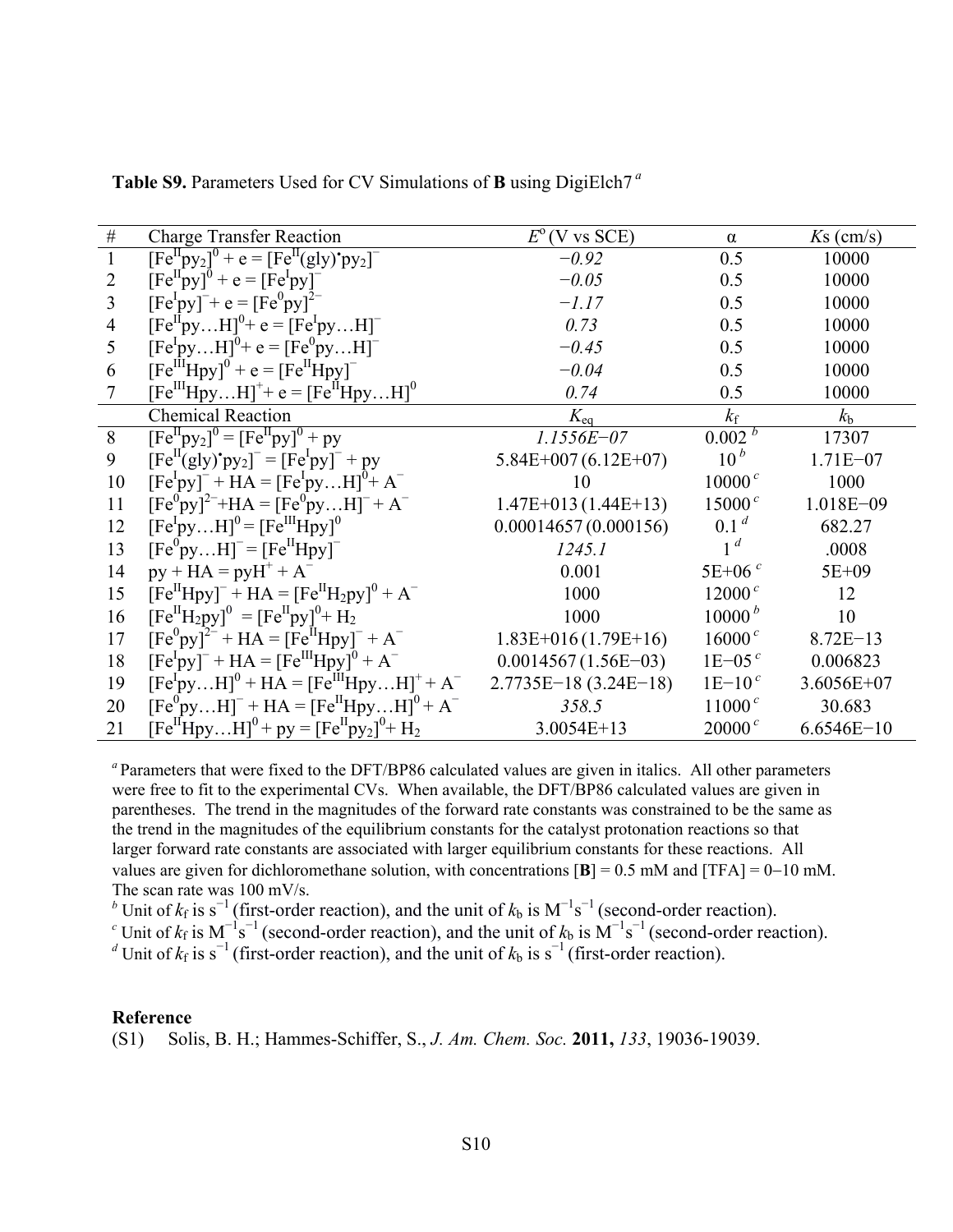### **Coordinates and Energies of Optimized Structures**

| $E =$                   | 1. $[Fe^{II}py_2]^0$ , Complex A<br>-5792.67511971 hartrees |               |               |
|-------------------------|-------------------------------------------------------------|---------------|---------------|
| Fe                      | $-0.00002800$                                               | 0.03180500    | $-0.00551300$ |
| N                       | $-1.40904700$                                               | $-0.08017000$ | $-1.25103700$ |
| $\overline{O}$          | -1.27782300                                                 | $-0.11044200$ | $-2.59426200$ |
| B                       |                                                             |               |               |
|                         | $-0.00024600$                                               | 0.51134800    | -3.18131800   |
| $\overline{O}$          | 1.27719000                                                  | $-0.11096300$ | $-2.59451500$ |
| N                       | 1.40870400                                                  | $-0.08068300$ | $-1.25131900$ |
| $\overline{C}$          | 2.62137000                                                  | $-0.26786000$ | $-0.73582500$ |
| $\overline{C}$          | 2.62311000                                                  | $-0.24281400$ | 0.72986100    |
| N                       | 1.41651500                                                  | $-0.01989900$ | 1.24331800    |
| $\overline{O}$          | 1.27625500                                                  | $-0.08194100$ | 2.58539500    |
| B                       | 0.00037000                                                  | 0.55734600    | 3.16666500    |
| $\overline{O}$          | $-1.27582500$                                               | $-0.08154800$ | 2.58564800    |
| N                       | $-1.41633700$                                               | $-0.01941700$ | 1.24360200    |
| $\mathcal{C}$           | $-2.62311500$                                               | $-0.24187700$ | 0.73038300    |
| $\overline{C}$          | $-2.62168100$                                               | $-0.26690200$ | $-0.73530200$ |
| $\mathbf F$             | 0.00055700                                                  | 1.92089400    | 2.92464700    |
| $\mathbf F$             | 0.00044800                                                  | 0.18624700    | 4.49425900    |
| N                       | 0.00031200                                                  | 2.02851400    | $-0.03792200$ |
| $\mathcal{C}$           | $-1.17310400$                                               | 2.73376200    | $-0.04288000$ |
| $\mathcal{C}$           | 1.17397200                                                  | 2.73335200    | $-0.04314800$ |
| $\overline{C}$          | $-1.20536200$                                               | 4.13327800    | $-0.05262300$ |
| H                       | $-2.09775600$                                               | 2.16079300    | $-0.03315200$ |
| $\overline{C}$          | 1.20671700                                                  | 4.13285500    | $-0.05289500$ |
| H                       | 2.09842300                                                  | 2.16005300    | $-0.03364400$ |
| $\overline{C}$          | 0.00080300                                                  | 4.85410600    | $-0.05767200$ |
| H                       | -2.17273900                                                 | 4.64047200    | $-0.05208900$ |
| H                       | 2.17427100                                                  | 4.63971200    | $-0.05258400$ |
| H                       | 0.00099400                                                  | 5.94705800    | $-0.06265300$ |
| N                       | $-0.00037800$                                               | $-2.00161100$ | 0.04582000    |
| $\overline{C}$          | $-0.00071700$                                               | -2.72707200   | $-1.11780800$ |
| $\mathcal{C}_{0}^{(n)}$ | $-0.00030700$                                               | $-2.68053600$ | 1.23845700    |
| $\mathcal{C}$           | $-0.00097600$                                               | -4.12888900   | $-1.11947100$ |
| H                       | $-0.00078300$                                               | $-2.16458600$ | -2.05085800   |
| $\mathcal{C}$           | $-0.00056200$                                               | -4.08075700   | 1.29626600    |
| H                       | $-0.00004500$                                               | -2.07778800   | 2.14684400    |
| $\mathcal{C}$           | $-0.00089600$                                               | -4.82359100   | 0.10205100    |
| H                       | $-0.00123700$                                               | -4.65638700   | -2.07571700   |
| H                       | $-0.00049300$                                               | -4.57160800   | 2.27233700    |
| H                       | $-0.00109300$                                               | -5.91654900   | 0.12359500    |
| ${\bf F}$               | $-0.00045800$                                               | 0.13217400    | -4.50577500   |
| ${\bf F}$               | 0.00005800                                                  | 1.88388000    | -2.96352400   |
| $\overline{C}$          | -3.83101300                                                 | $-0.42491200$ | $-1.56894600$ |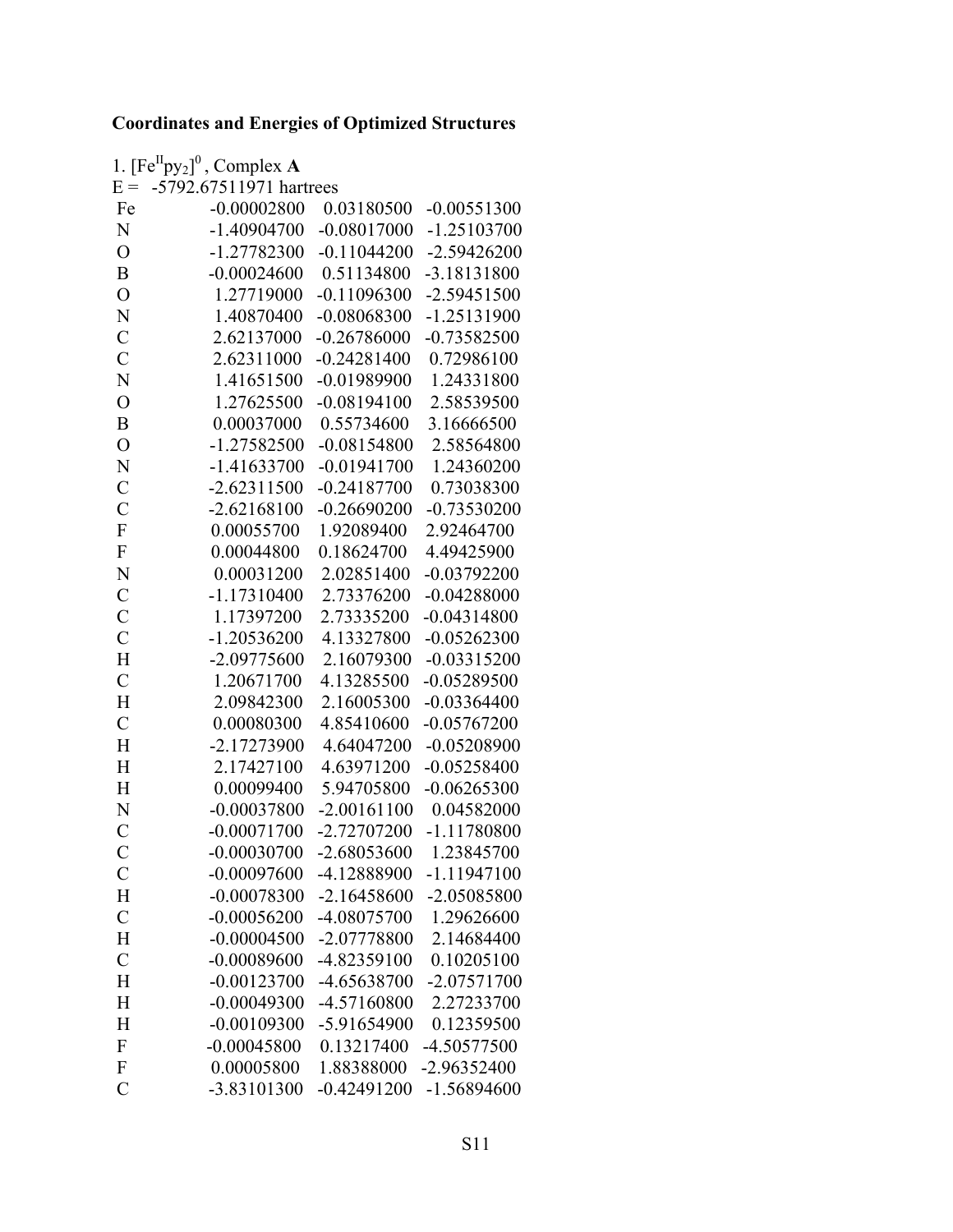| $\mathcal{C}$  | -4.90645500   | 0.47994900                          | -1.47738800   |
|----------------|---------------|-------------------------------------|---------------|
| $\mathbf C$    | -3.95289400   | $-1.46168700$                       | $-2.51548200$ |
| $\mathcal{C}$  | $-6.04935500$ | 0.37189200                          | $-2.27781400$ |
| $\mathcal{C}$  | -5.07915900   | $-1.58935400$                       | -3.33783100   |
| $\mathbf C$    | $-6.13287500$ | $-0.66987300$                       | $-3.21495500$ |
| $\mathcal{C}$  | -3.81781300   | $-0.46667200$                       | 1.56985000    |
| $\overline{C}$ | -4.24291600   | 0.48815500                          | 2.51645700    |
| $\mathcal{C}$  | -4.56583300   | $-1.65683300$                       | 1.48644900    |
| $\mathcal{C}$  | -5.35027300   | 0.26992200                          | 3.34513300    |
| $\mathcal{C}$  | -5.68186700   | $-1.89867100$                       | 2.29641500    |
| $\mathcal{C}$  | $-6.07315800$ | $-0.92862300$                       | 3.23225500    |
| $\mathcal{C}$  | 3.83046800    | $-0.42638600$                       | -1.56970700   |
| $\mathbf C$    | 4.90643500    | 0.47784900                          | -1.47819400   |
| $\overline{C}$ | 3.95160300    | $-1.46309400$                       | $-2.51641200$ |
| $\mathbf C$    | 6.04915000    | 0.36924500                          | $-2.27881200$ |
| $\mathbf C$    | 5.07766200    | $-1.59129100$                       | -3.33896000   |
| $\overline{C}$ | 6.13192700    | $-0.67243700$                       | $-3.21611300$ |
| $\mathcal{C}$  | 3.81790000    | $-0.46800600$                       | 1.56909200    |
| $\mathcal{C}$  | 4.56542500    | $-1.65847700$                       | 1.48565700    |
| $\mathcal{C}$  | 4.24359300    | 0.48674600                          | 2.51551200    |
| $\mathcal{C}$  | 5.68153300    | $-1.90068100$                       | 2.29541100    |
| $\mathcal{C}$  | 5.35103800    | 0.26815100                          | 3.34397600    |
| $\mathcal{C}$  | 6.07341500    | $-0.93069700$                       | 3.23106900    |
| $\overline{F}$ | $-7.17056100$ | $-1.15115300$                       | 4.03758600    |
| $\overline{F}$ | $-6.38307100$ | -3.08549500                         | 2.19298700    |
| $\mathbf F$    | -4.16194000   | $-2.65604900$                       | 0.59915100    |
| $\mathbf{F}$   | -5.74862400   | 1.22986000                          | 4.25372200    |
| $\mathbf{F}$   | $-3.57424100$ | 1.69983900                          | 2.60932600    |
| $\mathbf{F}$   | $-7.25159900$ | $-0.79153400$                       | $-4.01214400$ |
| $\mathbf{F}$   | $-5.17182300$ | $-2.62438000$                       | -4.24721700   |
| $\mathbf{F}$   | -7.07791600   | 1.28768400                          | $-2.16545400$ |
| $\overline{F}$ | -4.81824900   | 1.55405700                          | $-0.58885500$ |
| $\Gamma$       |               | -2.95037600 -2.41636400 -2.61728400 |               |
| F              | 2.94849600    | $-2.41714900$                       | $-2.61822300$ |
| ${\bf F}$      | 5.16957900    | $-2.62623200$                       | -4.24851800   |
| $\mathbf{F}$   | 7.25045400    | $-0.79462400$                       | -4.01349700   |
| $\mathbf{F}$   | 7.07825900    | 1.28442500                          | $-2.16647700$ |
| $\mathbf{F}$   | 4.81900000    | 1.55185200                          | $-0.58945800$ |
| $\mathbf{F}$   | 4.16093400    | -2.65763900                         | 0.59857200    |
| F              | 6.38223000    | -3.08780400                         | 2.19196100    |
| F              | 7.17089700    | $-1.15359000$                       | 4.03619200    |
| F              | 5.74997200    | 1.22802400                          | 4.25237700    |
| F              | 3.57544700    | 1.69872200                          | 2.60838000    |

2.  $[Fe^{II}py]^0$ , Complex **A**  $E = -5544.39550301$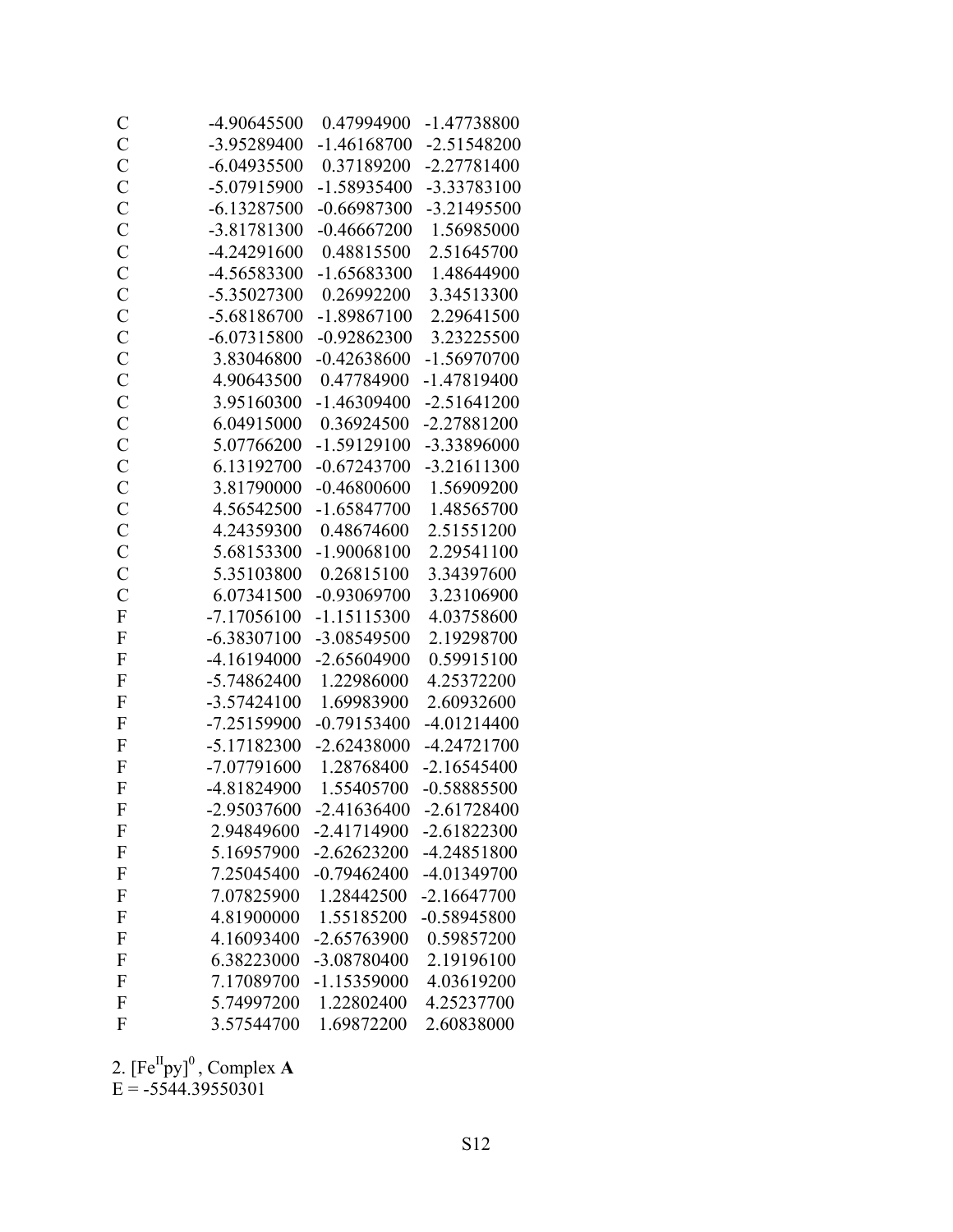| Fe                        | 0.00008500    | 0.63939900              | $-0.01798100$ |
|---------------------------|---------------|-------------------------|---------------|
| N                         | $-1.37254000$ | 0.27871100              | $-1.26934600$ |
| $\overline{O}$            | $-1.25662700$ | 0.26180300              | $-2.61011000$ |
| B                         | $-0.00018100$ | 0.92770100              | -3.17890900   |
| $\overline{O}$            | 1.25611400    | 0.26130100              | $-2.61036700$ |
| N                         | 1.37231000    | 0.27815700              | $-1.26962600$ |
| $\mathcal{C}$             | 2.54551900    | $-0.11126700$           | $-0.75021200$ |
| $\overline{C}$            | 2.55230000    | $-0.10344200$           | 0.69585400    |
| N                         | 1.38070700    | 0.27726000              | 1.22520100    |
| $\overline{O}$            | 1.25653100    | 0.18711400              | 2.56325800    |
| $\boldsymbol{B}$          | 0.00044200    | 0.83162500              | 3.16284200    |
| $\overline{O}$            | $-1.25602400$ | 0.18760900              | 2.56351500    |
| N                         | -1.38042900   | 0.27779000              | 1.22548300    |
| $\mathcal{C}$             | -2.55226900   | $-0.10247900$           | 0.69636900    |
| $\overline{C}$            | -2.54578400   | $-0.11028600$           | $-0.74969600$ |
| ${\bf F}$                 | 0.00068600    | 2.19787700              | 2.90391400    |
| $\mathbf F$               | 0.00050900    | 0.47847300              | 4.48953100    |
| N                         | 0.00047200    | 2.65291100              | 0.02445300    |
| $\mathcal{C}$             | $-1.17882200$ | 3.34225700              | 0.04558700    |
| $\mathbf C$               | 1.18002000    | 3.34182500              | 0.04555000    |
| $\overline{C}$            | $-1.21153600$ | 4.74167300              | 0.08475700    |
| H                         | $-2.09263000$ | 2.74699000              | 0.03781300    |
| $\mathcal{C}$             | 1.21324600    | 4.74122800              | 0.08471800    |
| H                         | 2.09361300    | 2.74622600              | 0.03776700    |
| $\mathcal{C}$             | 0.00098600    | 5.45535200              | 0.10359200    |
| H                         | $-2.17441500$ | 5.25652100              | 0.10351600    |
| H                         | 2.17631300    | 5.25572400              | 0.10344900    |
| H                         | 0.00118700    | 6.54800600              | 0.13587100    |
| $\overline{F}$            | $-0.00037600$ | 0.64790100              | -4.52185200   |
| $\boldsymbol{\mathrm{F}}$ | 0.00012600    | 2.28379100              | $-2.85338100$ |
| $\mathcal{C}$             | -3.69082300   | $-0.50443900$           | -1.59393900   |
| $\overline{C}$            | -4.91936000   | 0.18038700              | -1.53137800   |
| $\mathbf C$               | -3.59308000   | -1.56677400 -2.51599600 |               |
| $\mathcal{C}$             | $-6.00655000$ | $-0.16055200$           | $-2.34402500$ |
| $\mathcal{C}$             | -4.66246900   | $-1.92443300$           | -3.34644600   |
| $\mathcal{C}$             | -5.87319200   | $-1.21848500$           | -3.25740800   |
| $\mathcal{C}$             | -3.69639700   | $-0.50172000$           | 1.53985700    |
| $\mathcal{C}$             | -4.24819800   | 0.39261100              | 2.47966000    |
| $\mathcal{C}$             | -4.26076600   | -1.78965200             | 1.47225100    |
| $\mathbf C$               | -5.30780600   | 0.02742400              | 3.31741400    |
| $\overline{C}$            | $-5.32518400$ | $-2.18032600$           | 2.29427200    |
| $\mathcal{C}$             | -5.84791500   | $-1.26570600$           | 3.22179200    |
| $\mathbf C$               | 3.69024700    | $-0.50585900$           | -1.59467300   |
| $\mathcal{C}$             | 4.91895000    | 0.17872300              | -1.53258900   |
| $\mathcal{C}$             | 3.59205100    | -1.56839600             | $-2.51645500$ |
| $\overline{C}$            | 6.00585200    | $-0.16262100$           | -2.34545000   |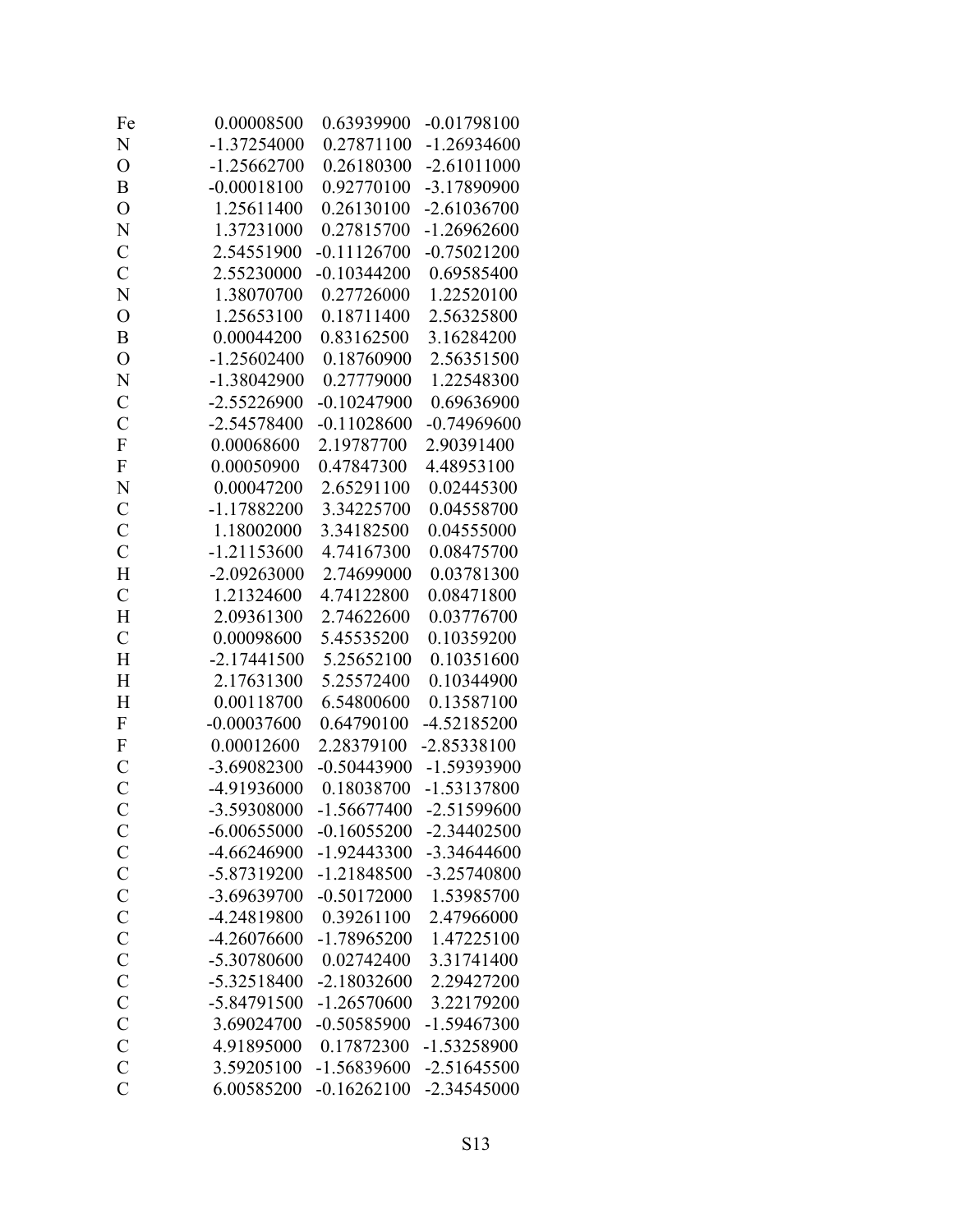| $\mathcal{C}$    | 4.66115100                           | $-1.92646500$             | -3.34710200            |
|------------------|--------------------------------------|---------------------------|------------------------|
| $\mathcal{C}$    | 5.87203800                           | $-1.22073700$             | -3.25855300            |
| $\mathcal{C}$    | 3.69642600                           | $-0.50315600$             | 1.53911800             |
| $\mathcal{C}$    | 4.26031800                           | $-1.79128600$             | 1.47131400             |
| $\mathcal{C}$    | 4.24871500                           | 0.39090500                | 2.47888900             |
| $\mathcal{C}$    | 5.32473800                           | $-2.18240700$             | 2.29312100             |
| $\overline{C}$   | 5.30833500                           | 0.02527200                | 3.31643300             |
| $\overline{C}$   | 5.84795900                           | $-1.26804600$             | 3.22062000             |
| $\mathbf F$      | $-6.89647000$                        | $-1.63521600$             | 4.03650700             |
| $\boldsymbol{F}$ | -5.84815900                          | $-3.45556600$             | 2.20890000             |
| $\mathbf F$      | -3.72152300                          | $-2.72619000$             | 0.59247900             |
| $\boldsymbol{F}$ | -5.83712600                          | 0.92973800                | 4.21744600             |
| F                | -3.75554400                          | 1.68858300                | 2.55297300             |
| ${\bf F}$        | $-6.93482100$                        | $-1.56725000$             | -4.06439900            |
| $\boldsymbol{F}$ | -4.54431000                          | $-2.97652200$             | -4.23088900            |
| ${\bf F}$        | -7.19309900                          | 0.54243400                | $-2.26474100$          |
| $\boldsymbol{F}$ | -5.05131700                          | 1.26461100                | $-0.66143600$          |
| $\mathbf F$      | -2.42584900                          | -2.31050800               | -2.57586700            |
| ${\bf F}$        | 2.42470100                           | -2.31198600               | -2.57577400            |
| $\boldsymbol{F}$ | 4.54255700                           | -2.97875800               | $-4.23124300$          |
| $\boldsymbol{F}$ | 6.93338400                           | $-1.56990700$             | -4.06574000            |
| ${\bf F}$        | 7.19255900                           | 0.54015200                | $-2.26665400$          |
| F                | 5.05135000                           | 1.26316200                | $-0.66298300$          |
| $\mathbf F$      | 3.72059700                           | -2.72755000               | 0.59154300             |
| $\boldsymbol{F}$ | 5.84724400                           | -3.45782700               | 2.20755400             |
| ${\bf F}$        | 6.89652300                           | $-1.63799500$             | 4.03512500             |
| F                | 5.83814000                           | 0.92732700                | 4.21643900             |
|                  | 3. $[Fe^{II}(gly)'py_2]$ , Complex A |                           |                        |
|                  | $E = -5792.77748072$ hartrees        |                           |                        |
| Fe               | $-0.00002700$                        |                           | 0.04103200 -0.00799400 |
| N                |                                      | -1.39868900 -0.07254400   | $-1.25139600$          |
| $\overline{O}$   |                                      | $-1.26931100 -0.12411500$ | 2.61222200             |
| Β                | $-0.00024400$                        | 0.48880600                | -3.18628000            |
| $\overline{O}$   | 1.26870600                           | $-0.12458000$             | $-2.61246600$          |
| N                | 1.39835600                           | $-0.07303400$             | $-1.25166800$          |
| $\mathcal{C}$    | 2.62587500                           | $-0.27220400$             | $-0.73137600$          |
| $\mathcal{C}$    | 2.63024100                           | $-0.22779400$             | 0.71800600             |
| N                | 1.40831200                           | 0.00935000                | 1.23596100             |
| $\overline{O}$   | 1.26626700                           | $-0.11175200$             | 2.59327600             |

| N             | -1.39868900   | -0.07254400   | $-1.25139600$ |
|---------------|---------------|---------------|---------------|
| $\Omega$      | $-1.26931100$ | $-0.12411500$ | $-2.61222200$ |
| B             | $-0.00024400$ | 0.48880600    | $-3.18628000$ |
| $\Omega$      | 1.26870600    | $-0.12458000$ | $-2.61246600$ |
| N             | 1.39835600    | $-0.07303400$ | $-1.25166800$ |
| $\mathcal{C}$ | 2.62587500    | $-0.27220400$ | $-0.73137600$ |
| $\mathcal{C}$ | 2.63024100    | $-0.22779400$ | 0.71800600    |
| N             | 1.40831200    | 0.00935000    | 1.23596100    |
| $\Omega$      | 1.26626700    | -0.11175200   | 2.59327600    |
| B             | 0.00036100    | 0.51378900    | 3.17032500    |
| $\Omega$      | $-1.26586900$ | $-0.11131000$ | 2.59351600    |
| N             | $-1.40813400$ | 0.00986000    | 1.23623100    |
| $\mathcal{C}$ | $-2.63025700$ | $-0.22679500$ | 0.71851500    |
| $\mathcal{C}$ | $-2.62618900$ | $-0.27125900$ | -0.73086800   |
| F             | 0.00058900    | 1.89590000    | 2.97372700    |
|               |               |               |               |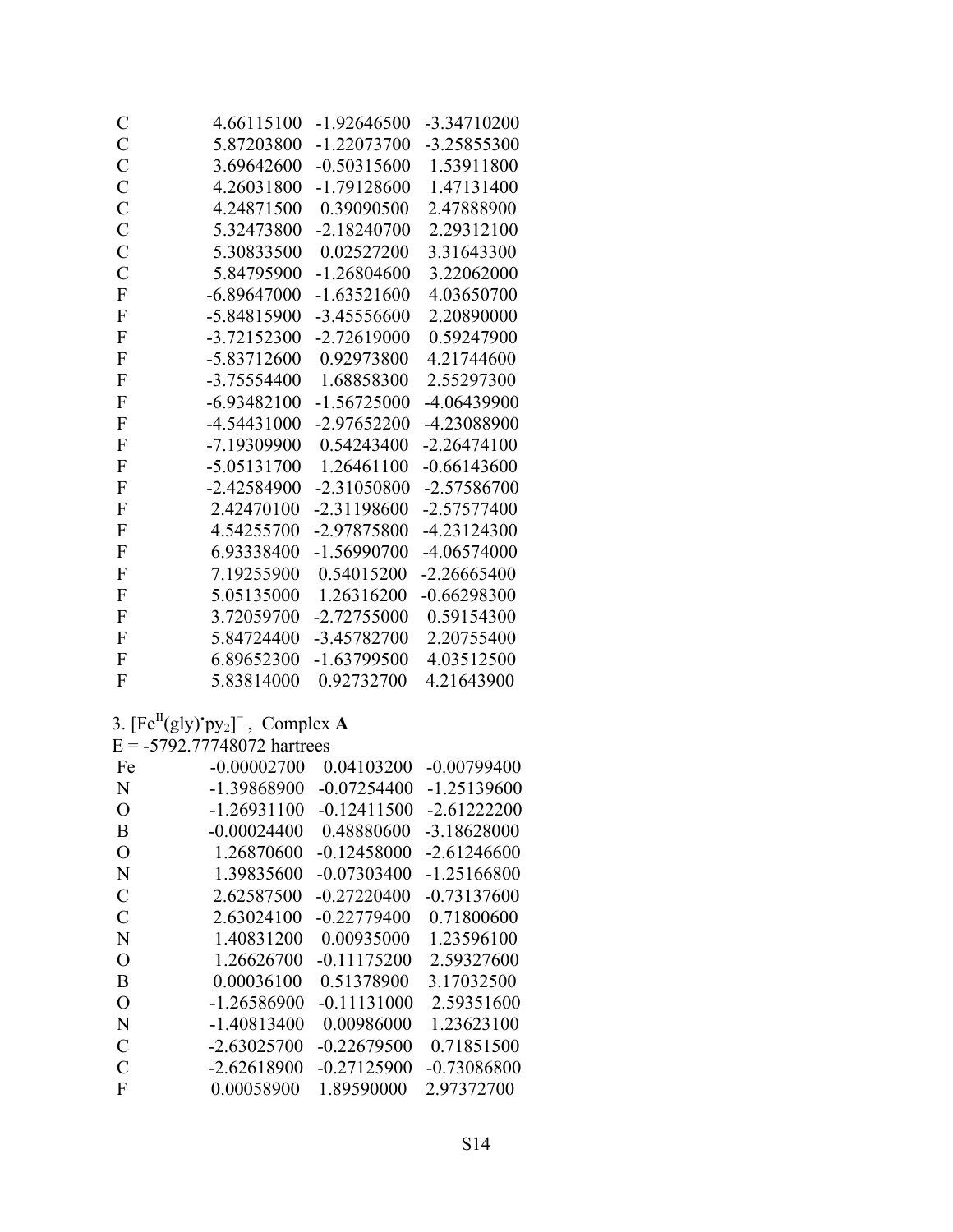| F                         | 0.00042400    | 0.13585700    | 4.51222400    |
|---------------------------|---------------|---------------|---------------|
| N                         | 0.00031800    | 2.03253200    | $-0.05096800$ |
| $\mathcal{C}$             | -1.17368800   | 2.73556500    | $-0.05796900$ |
| $\mathcal{C}$             | 1.17457200    | 2.73515000    | $-0.05815800$ |
| $\mathcal{C}$             | $-1.20579300$ | 4.13562800    | $-0.07121300$ |
| H                         | -2.09373300   | 2.15443100    | $-0.04660500$ |
| $\overline{C}$            | 1.20716800    | 4.13520100    | $-0.07140800$ |
| H                         | 2.09441200    | 2.15368800    | $-0.04694900$ |
| $\mathcal{C}$             | 0.00081400    | 4.85647000    | $-0.07790100$ |
| H                         | $-2.17341600$ | 4.64347800    | $-0.07194900$ |
| H                         | 2.17496900    | 4.64271000    | $-0.07230500$ |
| H                         | 0.00100700    | 5.95026600    | $-0.08538000$ |
| N                         | $-0.00037900$ | -1.98667500   | 0.04943500    |
| $\mathcal{C}$             | $-0.00071700$ | $-2.71051200$ | $-1.11403200$ |
| $\mathbf C$               | $-0.00031100$ | $-2.66317500$ | 1.24185000    |
| $\mathcal{C}$             | $-0.00097900$ | $-4.11282200$ | $-1.11540800$ |
| H                         | $-0.00078300$ | $-2.14195400$ | $-2.04373600$ |
| $\mathcal{C}$             | $-0.00056900$ | -4.06428400   | 1.30001900    |
| H                         | $-0.00004500$ | $-2.05294700$ | 2.14542700    |
| $\mathcal{C}$             | $-0.00090300$ | $-4.80742100$ | 0.10627300    |
| H                         | $-0.00123900$ | $-4.64064100$ | -2.07188900   |
| H                         | $-0.00050100$ | -4.55489800   | 2.27669200    |
| H                         | $-0.00110200$ | -5.90117100   | 0.12793900    |
| $\overline{F}$            | $-0.00044300$ | 0.12017300    | -4.52952600   |
| $\boldsymbol{\mathrm{F}}$ | 0.00003200    | 1.87837400    | $-3.00027100$ |
| $\mathbf C$               | -3.82757300   | $-0.43007300$ | $-1.56729500$ |
| $\mathbf C$               | -4.93558600   | 0.43778800    | $-1.45621100$ |
| $\mathcal{C}$             | -3.93080800   | $-1.44496800$ | -2.54498400   |
| $\mathbf C$               | $-6.07756200$ | 0.31488200    | $-2.25564800$ |
| $\mathcal{C}$             | -5.05295500   | -1.57953600   | -3.37046600   |
| $\mathcal{C}$             | $-6.13578100$ | $-0.69927400$ | -3.22240800   |
| $\overline{C}$            | -3.81362900   | $-0.45133400$ | 1.56440800    |
| $\mathcal{C}$             | -4.20156300   | 0.47706500    | 2.55829600    |
| $\mathbf C$               | -4.60772200   | $-1.61375800$ | 1.45756900    |
| $\mathcal{C}$             | -5.29817000   | 0.25951100    | 3.39948500    |
| $\mathcal{C}$             | -5.71942200   | $-1.84786000$ | 2.27566000    |
| $\mathcal{C}$             | $-6.06535100$ | $-0.90729500$ | 3.25624600    |
| $\mathcal{C}$             | 3.82703800    | $-0.43142100$ | -1.56803800   |
| $\mathcal{C}$             | 4.93566100    | 0.43561300    | $-1.45666600$ |
| $\mathcal{C}$             | 3.92941600    | $-1.44587700$ | $-2.54626500$ |
| $\mathcal{C}$             | 6.07745800    | 0.31229400    | -2.25629800   |
| $\mathcal{C}$             | 5.05135900    | $-1.58082300$ | -3.37196100   |
| $\mathbf C$               | 6.13483600    | $-0.70141700$ | -3.22357800   |
| $\mathcal{C}$             | 3.81370900    | $-0.45278100$ | 1.56364900    |
| $\mathcal{C}$             | 4.60724100    | $-1.61558600$ | 1.45674800    |
| $\overline{C}$            | 4.20231100    | 0.47554100    | 2.55735000    |
|                           |               |               |               |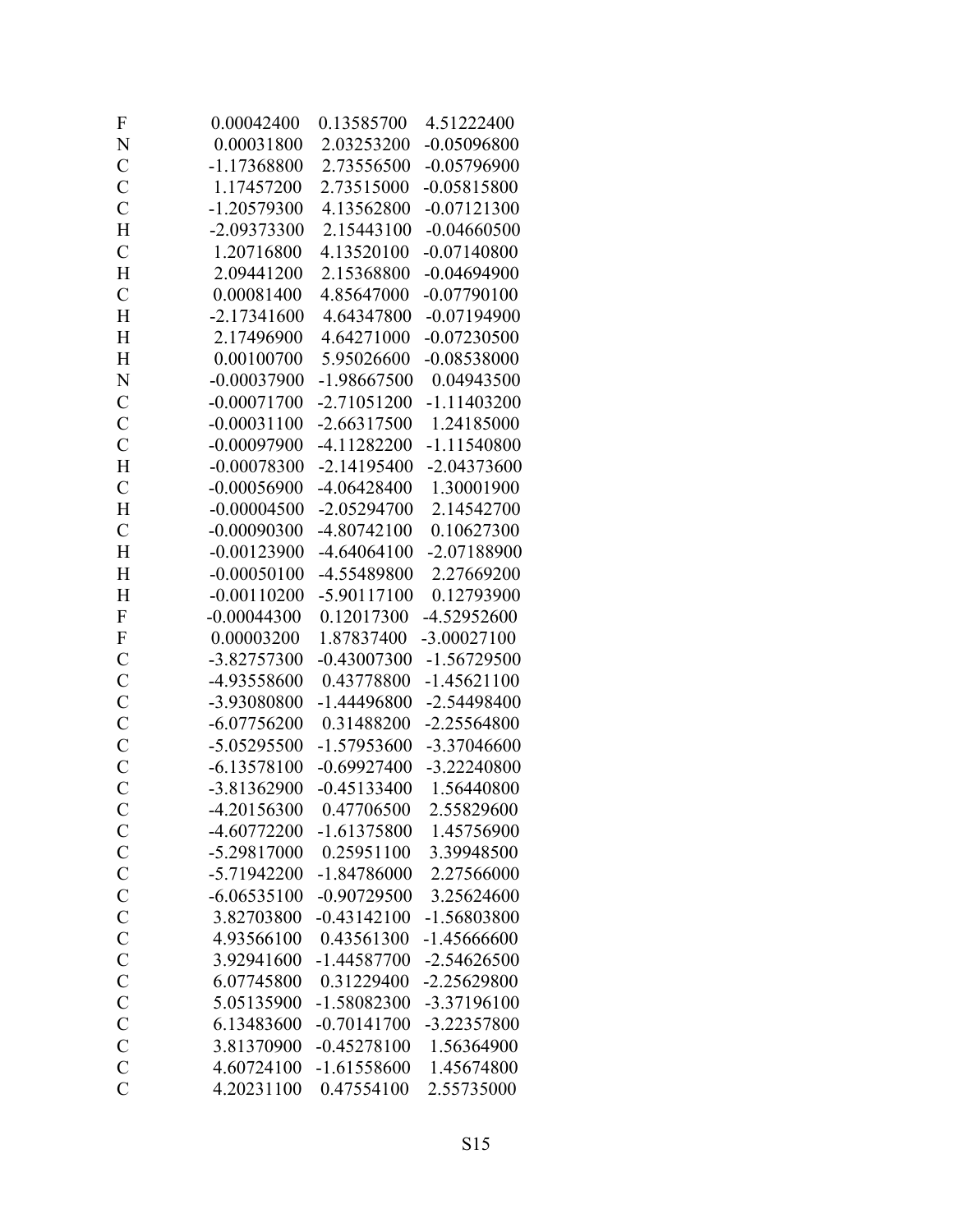| C              | 5.71902200    | $-1.85012000$ | 2.27460100    |
|----------------|---------------|---------------|---------------|
| $\mathcal{C}$  | 5.29901800    | 0.25756600    | 3.39829900    |
| $\overline{C}$ | 6.06562400    | $-0.90961200$ | 3.25500300    |
| ${\bf F}$      | $-7.16409300$ | $-1.12433400$ | 4.07380800    |
| F              | $-6.45956800$ | -3.01561800   | 2.14646800    |
| ${\bf F}$      | -4.25324300   | $-2.61365400$ | 0.54684900    |
| ${\bf F}$      | -5.66159500   | 1.20454800    | 4.34678700    |
| ${\bf F}$      | -3.51915000   | 1.67988700    | 2.67660500    |
| ${\bf F}$      | -7.25997500   | $-0.83598800$ | -4.02206300   |
| ${\bf F}$      | $-5.12613000$ | -2.60339800   | -4.30293200   |
| F              | $-7.13426100$ | 1.20529300    | $-2.12385100$ |
| ${\bf F}$      | -4.88588800   | 1.50981500    | $-0.55877600$ |
| F              | -2.92368300   | -2.39389200   | $-2.66325100$ |
| F              | 2.92149800    | -2.39389900   | $-2.66500900$ |
| ${\bf F}$      | 5.12366100    | $-2.60422700$ | -4.30499900   |
| ${\bf F}$      | 7.25882700    | $-0.83851600$ | $-4.02345100$ |
| F              | 7.13481400    | 1.20187400    | $-2.12416900$ |
| F              | 4.88685900    | 1.50715400    | $-0.55860100$ |
| ${\bf F}$      | 4.25206400    | $-2.61544000$ | 0.54625500    |
| ${\bf F}$      | 6.45858400    | $-3.01824400$ | 2.14536600    |
| F              | 7.16445900    | $-1.12707600$ | 4.07232700    |
| ${\bf F}$      | 5.66311000    | 1.20253500    | 4.34541300    |
| F              | 3.52050000    | 1.67870200    | 2.67567900    |

4.  $[Fe^Ipy]^-$ , Complex **A**<br>E = -5544.53597378 hartrees

| Fe             | 0.00007900    | 0.59630400    | -0.04133300   |
|----------------|---------------|---------------|---------------|
| N              | $-1.33489200$ | 0.14562500    | $-1.26715900$ |
| O              | $-1.24418000$ | 0.11710700    | $-2.62974500$ |
| B              | $-0.00021600$ | 0.76398500    | -3.18736400   |
| O              | 1.24364000    | 0.11667700    | $-2.62999900$ |
| N              | 1.33463200    | 0.14513300    | $-1.26743200$ |
| $\mathcal{C}$  | 2.54546200    | $-0.18417000$ | $-0.75431400$ |
| C              | 2.55330900    | $-0.15658900$ | 0.66860600    |
| N              | 1.33935100    | 0.16835700    | 1.18270300    |
| O              | 1.24369600    | 0.05861200    | 2.54012800    |
| B              | 0.00042100    | 0.66122600    | 3.15306600    |
| $\overline{O}$ | $-1.24325400$ | 0.05916900    | 2.54038600    |
| N              | $-1.33912100$ | 0.16889700    | 1.18297600    |
| $\mathcal{C}$  | $-2.55330900$ | $-0.15557000$ | 0.66912500    |
| C              | $-2.54575000$ | $-0.18319700$ | $-0.75379500$ |
| F              | 0.00072000    | 2.05732500    | 2.99779100    |
| F              | 0.00046800    | 0.26147200    | 4.48545900    |
| N              | 0.00045800    | 2.58719700    | 0.09123200    |
| $\overline{C}$ | $-1.17815100$ | 3.27716000    | 0.11284700    |
| C              | 1.17931600    | 3.27672800    | 0.11308200    |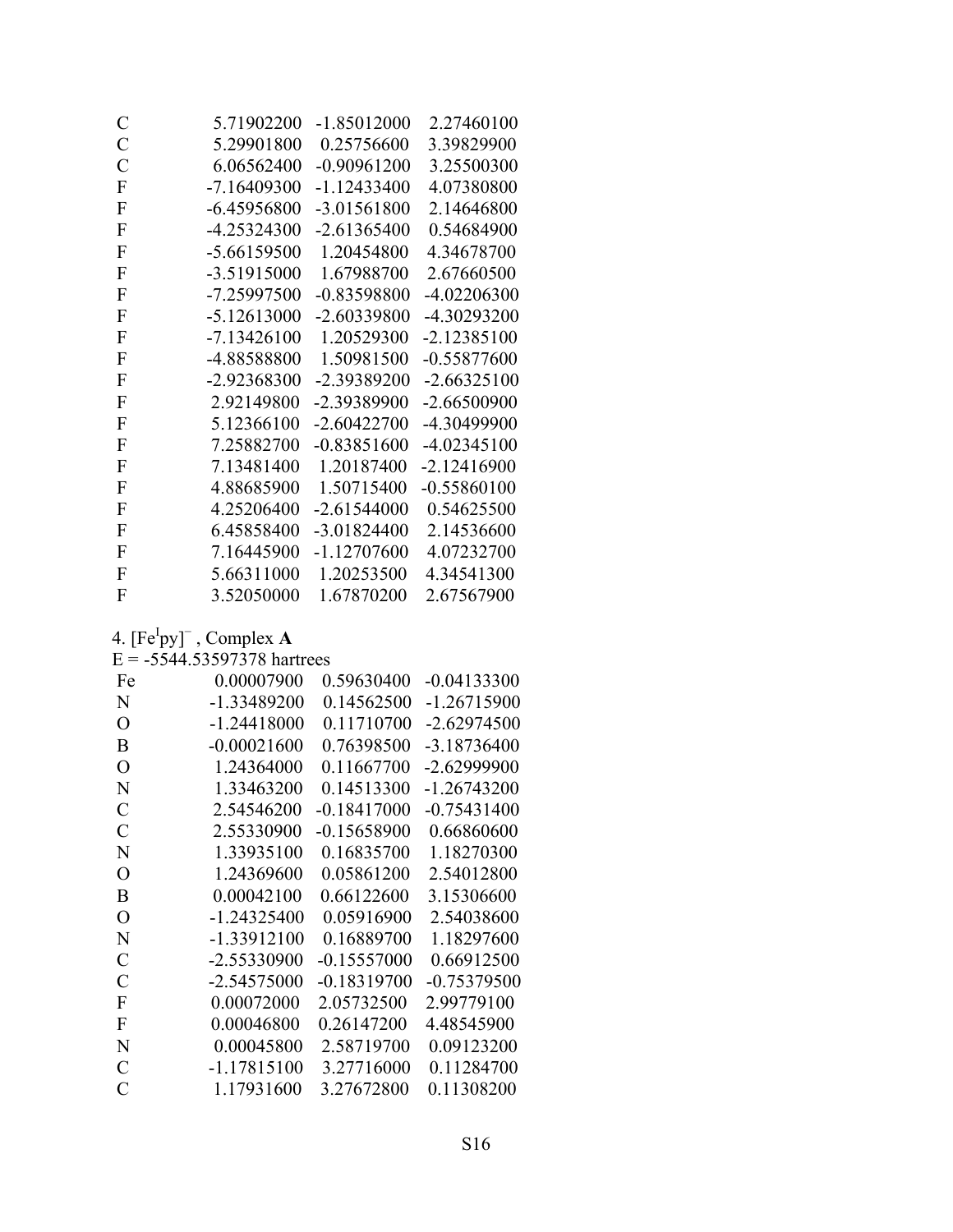| $\mathcal{C}$  | $-1.21083900$ | 4.67733000    | 0.14908400    |
|----------------|---------------|---------------|---------------|
| H              | $-2.09005100$ | 2.67752900    | 0.11051900    |
| $\mathcal{C}$  | 1.21250600    | 4.67688700    | 0.14931800    |
| H              | 2.09099700    | 2.67676400    | 0.11096100    |
| $\mathcal{C}$  | 0.00096300    | 5.39205300    | 0.16587300    |
| H              | $-2.17460900$ | 5.19162700    | 0.16838300    |
| H              | 2.17646000    | 5.19083100    | 0.16881000    |
| H              | 0.00116000    | 6.48550300    | 0.19595600    |
| $\mathbf F$    | $-0.00040100$ | 0.50338000    | $-4.55152600$ |
| $\mathbf F$    | 0.00005600    | 2.14335000    | $-2.89015100$ |
| $\mathcal{C}$  | -3.69871200   | $-0.51879500$ | $-1.60932700$ |
| $\mathbf C$    | -4.89781800   | 0.21894500    | $-1.56391200$ |
| $\mathcal{C}$  | -3.64888200   | $-1.58425500$ | -2.53408500   |
| $\mathcal{C}$  | -5.99248400   | $-0.06994200$ | -2.38786700   |
| $\mathcal{C}$  | -4.72349700   | $-1.88510600$ | -3.38035700   |
| $\mathbf C$    | -5.90138900   | $-1.12685600$ | -3.30444800   |
| $\mathcal{C}$  | -3.70349000   | $-0.48615300$ | 1.53016700    |
| $\mathcal{C}$  | -4.19559600   | 0.43566700    | 2.47918700    |
| $\mathcal{C}$  | -4.35240600   | $-1.73571400$ | 1.47627300    |
| $\mathcal{C}$  | $-5.25911300$ | 0.13199400    | 3.33604900    |
| $\overline{C}$ | -5.42879800   | $-2.06119100$ | 2.31210100    |
| $\mathbf C$    | -5.88091300   | $-1.12316800$ | 3.25027800    |
| $\mathbf C$    | 3.69813800    | $-0.52014400$ | $-1.61008500$ |
| $\overline{C}$ | 4.89753400    | 0.21713700    | $-1.56481600$ |
| $\mathcal{C}$  | 3.64773100    | $-1.58548600$ | $-2.53494600$ |
| $\mathcal{C}$  | 5.99193700    | $-0.07207800$ | -2.38900400   |
| $\mathcal{C}$  | 4.72207500    | $-1.88665200$ | $-3.38145100$ |
| $\mathcal{C}$  | 5.90026900    | $-1.12885800$ | -3.30568200   |
| $\mathcal{C}$  | 3.70352200    | $-0.48767500$ | 1.52941200    |
| $\mathbf C$    | 4.35189200    | $-1.73751400$ | 1.47537200    |
| $\mathcal{C}$  | 4.19622300    | 0.43392400    | 2.47834000    |
| $\overline{C}$ | 5.42831600    | $-2.06346300$ | 2.31097300    |
| $\mathcal{C}$  | 5.25978800    | 0.12978400    | 3.33497800    |
| $\mathcal{C}$  | 5.88102800    | $-1.12564500$ | 3.24906700    |
| $\mathbf F$    | $-6.94394600$ | -1.43053800   | 4.08426700    |
| $\mathbf{F}$   | $-6.03305100$ | -3.30737900   | 2.23467300    |
| $\mathbf{F}$   | -3.89497900   | -2.71493700   | 0.59423700    |
| F              | -5.72680500   | 1.06832700    | 4.24482600    |
| F              | -3.64708000   | 1.71011400    | 2.54333400    |
| $\mathbf{F}$   | $-6.97516700$ | $-1.42592700$ | $-4.12746000$ |
| $\mathbf{F}$   | -4.64978900   | -2.94659700   | $-4.26746500$ |
| $\mathbf{F}$   | $-7.15080500$ | 0.69117000    | $-2.32106500$ |
| F              | $-5.00301000$ | 1.31323400    | $-0.70027100$ |
| $\mathbf{F}$   | -2.53069900   | $-2.40026100$ | $-2.58253100$ |
| $\mathbf{F}$   | 2.52923300    | $-2.40106600$ | -2.58327500   |
| F              | 4.64779800    | -2.94802000   | -4.26866000   |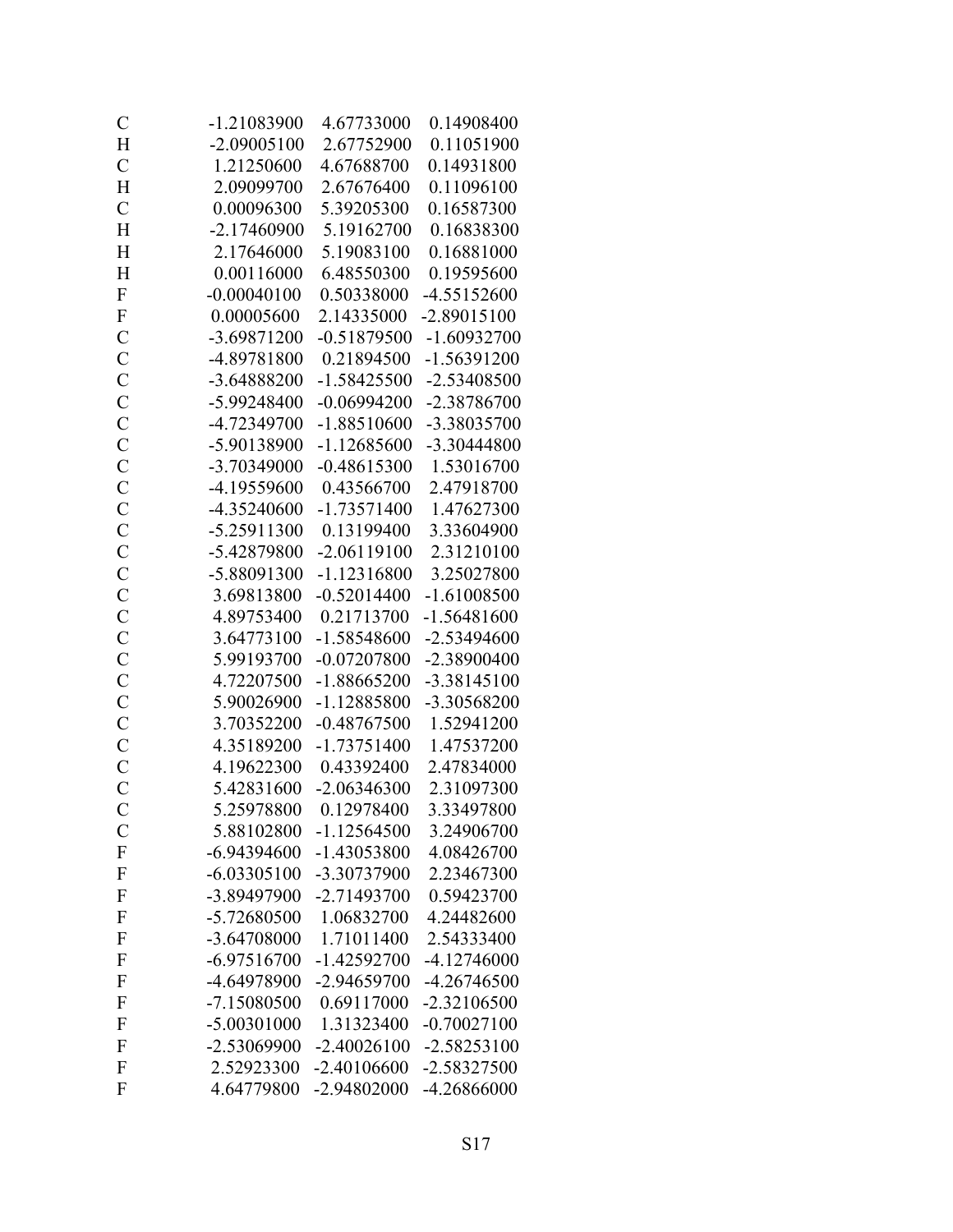| F | 6.97377900 | $-1.42824600$ | -4.12892900   |
|---|------------|---------------|---------------|
| F | 7.15056000 | 0.68858600    | $-2.32233400$ |
| F | 5.00330500 | 1.31129200    | $-0.70107700$ |
| F | 3.89385200 | $-2.71654300$ | 0.59343900    |
| F | 6.03201300 | -3.30991300   | 2.23341100    |
| F | 6.94409900 | $-1.43348200$ | 4.08283500    |
| F | 5.72807700 | 1.06590800    | 4.24366300    |
| F | 3.64829600 | 1.70861900    | 2.54259500    |

### 5.  $[Fe^0py]^2$ <sup>-</sup>, Complex **A**<br>E = -5544.55116669 hartrees

| Fe                 | 0.00003600    | 0.38533300    | $-0.00466100$ |
|--------------------|---------------|---------------|---------------|
| N                  | -1.33790300   | $-0.00962800$ | $-1.22503100$ |
| $\overline{O}$     | $-1.25025500$ | $-0.05725000$ | -2.59794400   |
| $\overline{B}$     | $-0.00025200$ | 0.53004600    | -3.18519300   |
| $\overline{O}$     | 1.24966700    | $-0.05767600$ | -2.59818800   |
| $\overline{\rm N}$ | 1.33759200    | $-0.01011200$ | $-1.22529200$ |
| $\overline{C}$     | 2.58240000    | $-0.23112000$ | $-0.71883300$ |
| $\overline{C}$     | 2.59131600    | $-0.17751200$ | 0.71598100    |
| $\overline{\rm N}$ | 1.35281700    | 0.07065700    | 1.22144300    |
| $\overline{O}$     | 1.24896200    | $-0.07276600$ | 2.58801100    |
| $\overline{B}$     | 0.00037300    | 0.50731200    | 3.19358100    |
| $\overline{O}$     | $-1.24856900$ | $-0.07226400$ | 2.58825700    |
| N                  | $-1.35262300$ | 0.07116000    | 1.22170300    |
| $\overline{C}$     | -2.59131500   | $-0.17654400$ | 0.71648400    |
| $\mathcal{C}$      | -2.58269300   | $-0.23018400$ | $-0.71833000$ |
| F                  | 0.00064900    | 1.91397800    | 3.09378600    |
| F                  | 0.00041800    | 0.08026200    | 4.53419200    |
| $\overline{N}$     | 0.00038400    | 2.28941100    | $-0.04311500$ |
| $\mathcal{C}$      | $-1.18021900$ | 2.99562000    | $-0.05235900$ |
| $\overline{C}$     | 1.18123500    | 2.99520400    | $-0.05246000$ |
| $\overline{C}$     | $-1.20739400$ | 4.39355600    | $-0.07505600$ |
| H                  | $-2.09512300$ | 2.40082000    | $-0.03373100$ |
| $\overline{C}$     | 1.20889800    | 4.39313000    | $-0.07515900$ |
| H                  | 2.09593200    | 2.40008100    | $-0.03390400$ |
| $\overline{C}$     | 0.00087900    | 5.11846400    | $-0.08823600$ |
| $\overline{H}$     | $-2.17547600$ | 4.90308000    | $-0.07898800$ |
| H                  | 2.17715800    | 4.90231500    | $-0.07917300$ |
| $\overline{H}$     | 0.00107200    | 6.21279900    | $-0.10474400$ |
| $\mathbf F$        | $-0.00045000$ | 0.15348100    | -4.53923500   |
| F                  | 0.00000500    | 1.94039300    | -3.05130900   |
| $\overline{C}$     | -3.75374500   | $-0.45530000$ | $-1.56906100$ |
| $\mathbf C$        | -4.92696000   | 0.32822700    | $-1.46600000$ |
| $\mathcal{C}$      | -3.78054600   | $-1.46923000$ | $-2.56017600$ |
| $\overline{C}$     | $-6.04514400$ | 0.13792800    | $-2.28521800$ |
| $\overline{C}$     | -4.87761800   | $-1.66270000$ | -3.40666100   |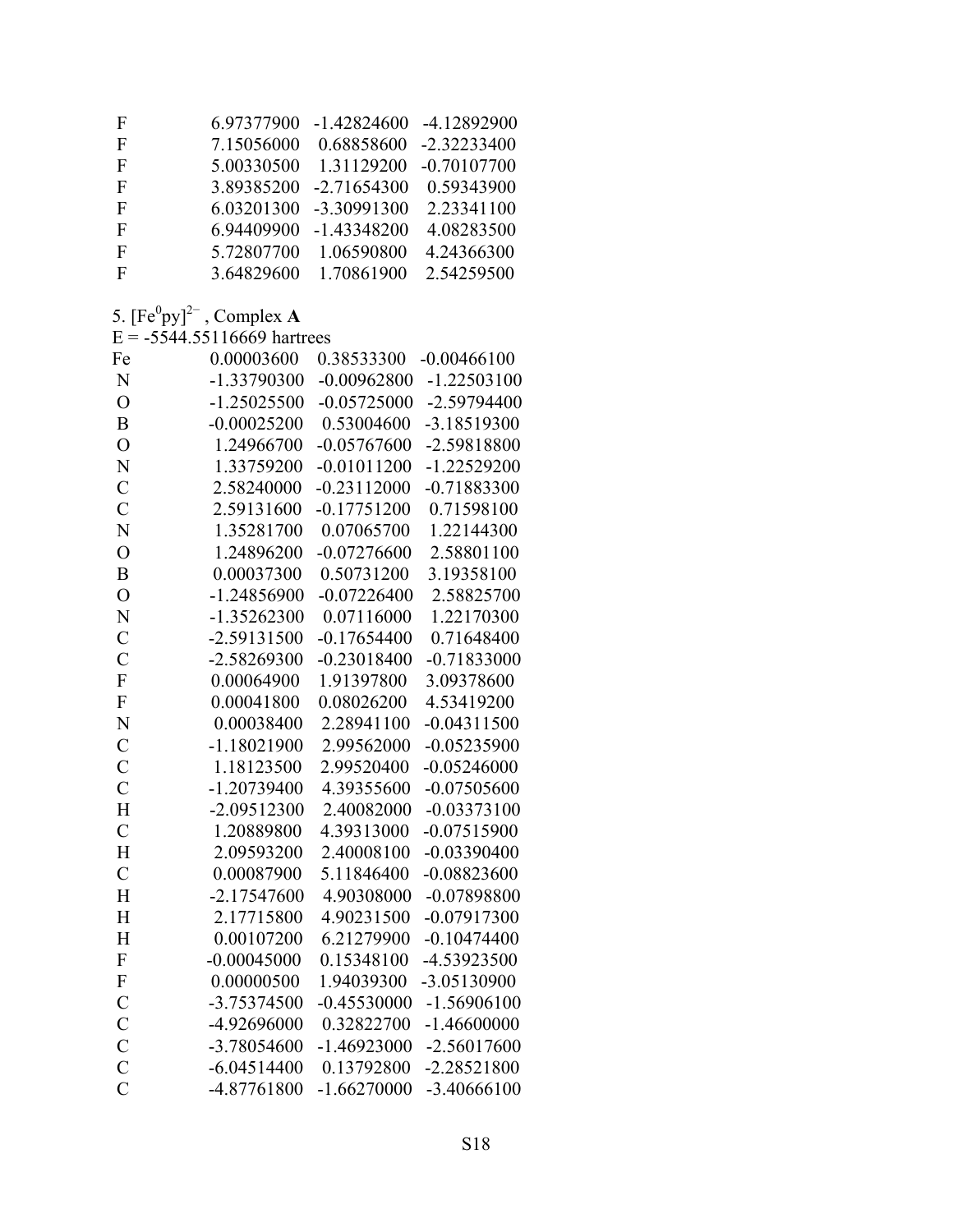| $\mathcal{C}$             | $-6.02118700$ | $-0.86130100$ | -3.26819800   |
|---------------------------|---------------|---------------|---------------|
| $\mathcal{C}$             | -3.74823900   | $-0.45693200$ | 1.57333200    |
| $\mathbf C$               | $-4.14447800$ | 0.43237700    | 2.60447200    |
| $\mathcal{C}$             | -4.53431600   | $-1.62615100$ | 1.44388000    |
| $\mathcal{C}$             | $-5.22501500$ | 0.17032700    | 3.45224000    |
| $\mathcal{C}$             | $-5.63422600$ | $-1.89951800$ | 2.26589900    |
| $\mathbf C$               | -5.98109200   | $-1.00022400$ | 3.28287800    |
| $\mathcal{C}$             | 3.75321400    | $-0.45662000$ | $-1.56979100$ |
| $\mathcal{C}$             | 4.92672100    | 0.32649600    | $-1.46692900$ |
| $\mathbf C$               | 3.77947400    | $-1.47052700$ | $-2.56094500$ |
| $\mathcal{C}$             | 6.04467900    | 0.13584300    | $-2.28637300$ |
| $\mathcal{C}$             | 4.87631400    | $-1.66434400$ | -3.40765000   |
| $\mathcal{C}$             | 6.02018400    | $-0.86334200$ | -3.26938600   |
| $\mathcal{C}$             | 3.74828800    | $-0.45843800$ | 1.57258900    |
| $\mathcal{C}$             | 4.53379300    | $-1.62802000$ | 1.44293400    |
| $\mathcal{C}$             | 4.14516200    | 0.43065700    | 2.60366800    |
| $\mathbf C$               | 5.63375900    | -1.90191900   | 2.26469900    |
| $\mathcal{C}$             | 5.22576800    | 0.16808300    | 3.45118700    |
| $\mathcal{C}$             | 5.98126800    | $-1.00281300$ | 3.28162400    |
| $\boldsymbol{\mathrm{F}}$ | -7.07120500   | $-1.25985300$ | 4.11084200    |
| $\mathbf F$               | $-6.36058200$ | -3.07946600   | 2.11324300    |
| $\overline{F}$            | $-4.18311000$ | $-2.60354200$ | 0.50678400    |
| $\mathbf{F}$              | -5.60091300   | 1.08678900    | 4.43079800    |
| $\mathbf F$               | $-3.50043100$ | 1.65465000    | 2.74517100    |
| $\mathbf F$               | $-7.12566600$ | $-1.06147000$ | -4.09385700   |
| $\mathbf F$               | -4.87872700   | $-2.69004800$ | -4.34611400   |
| $\mathbf F$               | $-7.16493400$ | 0.96024500    | $-2.16564800$ |
| $\mathbf{F}$              | -4.97195600   | 1.39921400    | $-0.56306700$ |
| $\overline{F}$            | $-2.73245400$ | -2.37361900   | $-2.65355400$ |
| $\mathbf{F}$              | 2.73105800    | -2.37455900   | $-2.65414600$ |
| $\mathbf{F}$              | 4.87688700    | $-2.69166200$ | -4.34713700   |
| $\boldsymbol{\mathrm{F}}$ | 7.12443100    | $-1.06385800$ | -4.09527200   |
| $\Gamma$                  | 7.16477700    | 0.95776800    | $-2.16699100$ |
| F                         | 4.97226700    | 1.39742800    | $-0.56395700$ |
| $\boldsymbol{\mathrm{F}}$ | 4.18191600    | $-2.60523100$ | 0.50590300    |
| F                         | 6.35953300    | -3.08220100   | 2.11185100    |
| ${\bf F}$                 | 7.07144600    | $-1.26296800$ | 4.10933600    |
| F                         | 5.60231000    | 1.08434300    | 4.42968700    |
| F                         | 3.50172600    | 1.65323200    | 2.74453300    |

6.  $[Fe^{III}Hpy]$ <sup>0</sup>, Complex **A** 

 $E = -5544.98440599$  hartrees

| Fe       | 0.00003100                             |                        | $0.35305700 - 0.01780800$ |
|----------|----------------------------------------|------------------------|---------------------------|
| -N       | -138624300                             | 0 10550800 -1 26312500 |                           |
| $\left($ | -1 26329100                            |                        | 0.06677200 -2.59798400    |
| -R       | $-0.00022600 - 0.71407600 -3.18062000$ |                        |                           |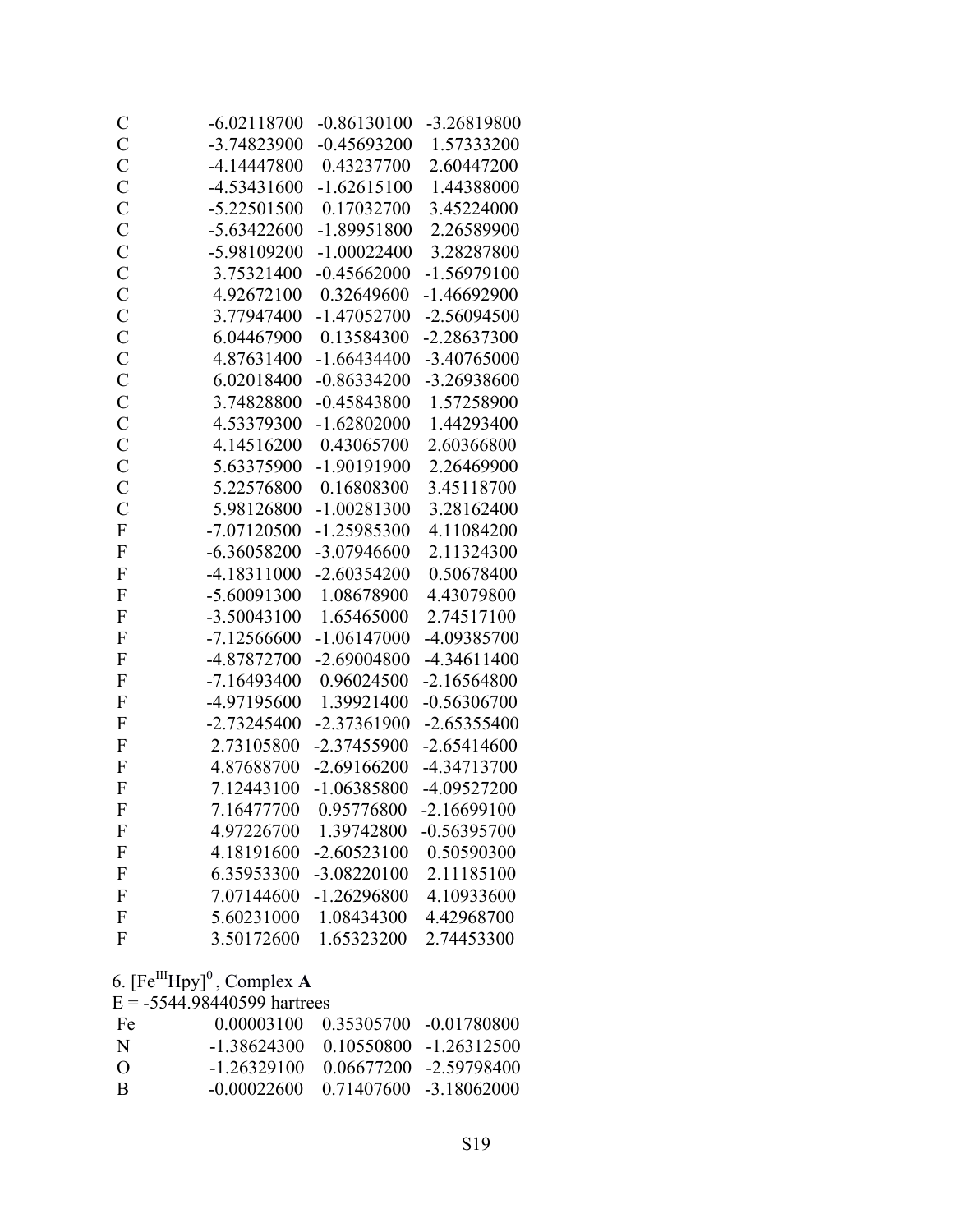| O              | 1.26272400    | 0.06631400    | -2.59824600   |
|----------------|---------------|---------------|---------------|
| N              | 1.38595900    | 0.10498400    | $-1.26341200$ |
| $\mathcal{C}$  | 2.59170600    | $-0.17100800$ | $-0.74532500$ |
| $\overline{C}$ | 2.59658200    | $-0.16465100$ | 0.69754900    |
| N              | 1.39312100    | 0.10664600    | 1.22278700    |
| $\overline{O}$ | 1.26411800    | $-0.00240000$ | 2.55364300    |
| B              | 0.00041500    | 0.62749600    | 3.16224200    |
| $\overline{O}$ | $-1.26368500$ | $-0.00186200$ | 2.55390600    |
| N              | -1.39290400   | 0.10720000    | 1.22307400    |
| $\mathcal{C}$  | -2.59657800   | $-0.16363300$ | 0.69808200    |
| $\overline{C}$ | -2.59199000   | $-0.17002300$ | $-0.74479400$ |
| F              | 0.00068200    | 1.99564500    | 2.92449100    |
| $\mathbf{F}$   | 0.00047100    | 0.24946100    | 4.48113100    |
| N              | 0.00041600    | 2.39192400    | 0.01236300    |
| $\mathcal{C}$  | $-1.17641900$ | 3.08461100    | 0.02701100    |
| $\mathcal{C}$  | 1.17751100    | 3.08417000    | 0.02702500    |
| $\overline{C}$ | $-1.21058000$ | 4.48427700    | 0.05361700    |
| H              | $-2.09326400$ | 2.49377800    | 0.02423000    |
| $\mathcal{C}$  | 1.21219400    | 4.48382200    | 0.05362600    |
| H              | 2.09413400    | 2.49299200    | 0.02427500    |
| $\mathcal{C}$  | 0.00094100    | 5.19923800    | 0.06633500    |
| H              | $-2.17416600$ | 4.99796700    | 0.06763800    |
| H              | 2.17597200    | 4.99715200    | 0.06765900    |
| H              | 0.00114600    | 6.29214500    | 0.08905700    |
| $\mathbf F$    | $-0.00042400$ | 0.39762000    | $-4.51476100$ |
| $\mathbf{F}$   | 0.00005500    | 2.07628600    | -2.88987900   |
| $\mathcal{C}$  | -3.76674900   | $-0.45733200$ | $-1.59166500$ |
| $\mathbf C$    | -4.92335700   | 0.34300400    | $-1.53743500$ |
| $\mathbf C$    | -3.76796100   | -1.52949800   | $-2.50720400$ |
| $\mathcal{C}$  | $-6.03594100$ | 0.10297300    | -2.35182800   |
| $\overline{C}$ | -4.86439500   | $-1.78807700$ | -3.33935300   |
| $\overline{C}$ | $-6.00201700$ | $-0.96890700$ | -3.25823400   |
| $\mathcal{C}$  | -3.76735900   | $-0.47312500$ | 1.54450600    |
| $\mathcal{C}$  | -4.24866900   | 0.45822500    | 2.48632600    |
| $\mathcal{C}$  | -4.42603200   | -1.71537000   | 1.47650100    |
| $\mathcal{C}$  | -5.33052800   | 0.17176900    | 3.32659800    |
| $\mathcal{C}$  | $-5.51452700$ | $-2.02699200$ | 2.30085700    |
| $\mathbf C$    | $-5.96562100$ | $-1.07735300$ | 3.23082300    |
| $\mathcal{C}$  | 3.76619900    | $-0.45871300$ | $-1.59243100$ |
| $\mathcal{C}$  | 4.92308500    | 0.34123800    | $-1.53841400$ |
| $\mathcal{C}$  | 3.76687600    | $-1.53086100$ | -2.50799200   |
| $\mathcal{C}$  | 6.03542500    | 0.10086300    | -2.35303800   |
| $\mathbf C$    | 4.86305800    | -1.78978000   | -3.34036700   |
| $\mathcal{C}$  | 6.00096400    | $-0.97098400$ | -3.25946300   |
| $\mathcal{C}$  | 3.76740200    | $-0.47465200$ | 1.54373400    |
| $\overline{C}$ | 4.42556000    | $-1.71716000$ | 1.47554000    |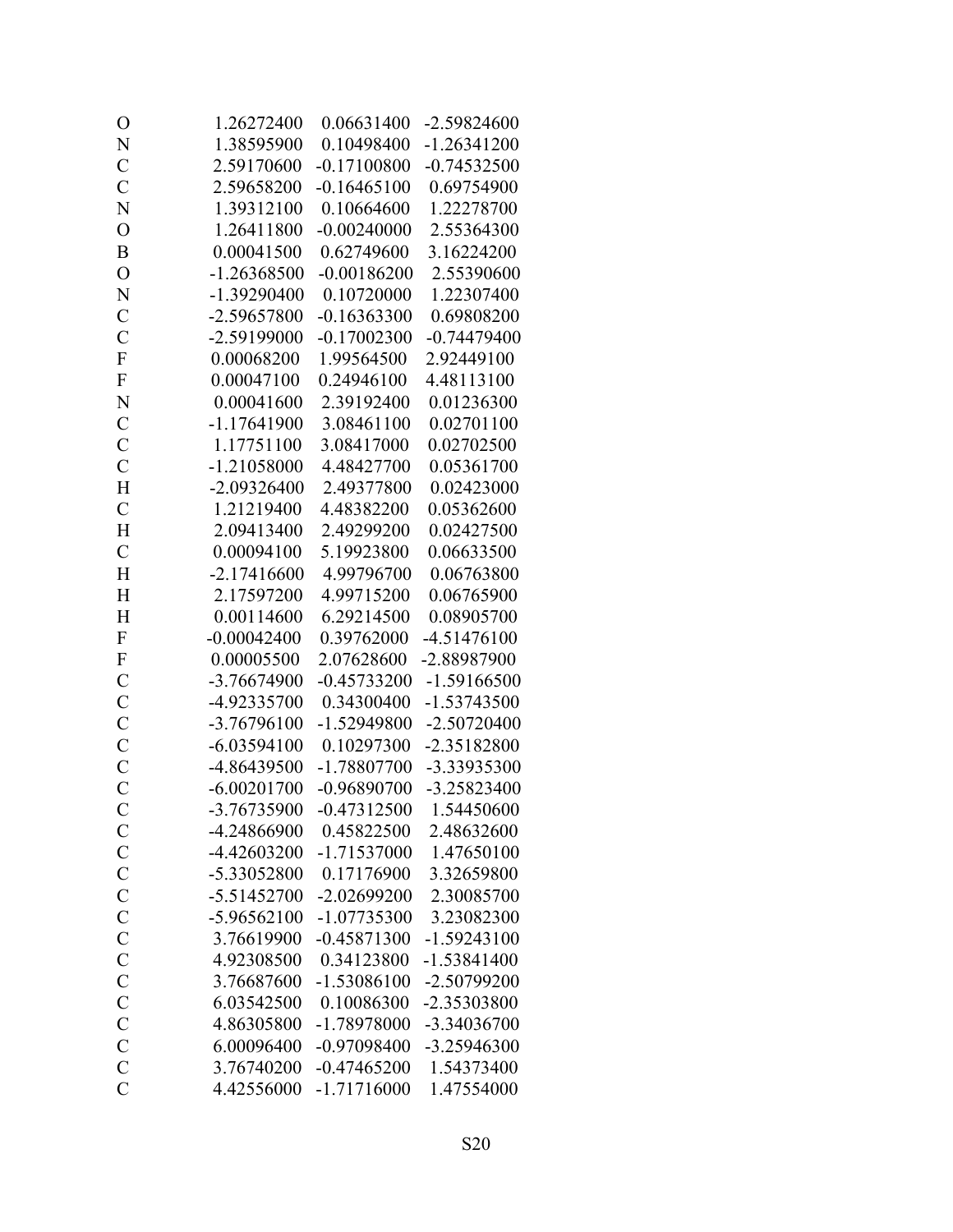| C                | 4.24926300    | 0.45645200    | 2.48551500    |
|------------------|---------------|---------------|---------------|
| $\mathcal{C}$    | 5.51408100    | $-2.02926700$ | 2.29967800    |
| $\mathcal{C}$    | 5.33116000    | 0.16951200    | 3.32557300    |
| $\mathcal{C}$    | 5.96572700    | -1.07986300   | 3.22961500    |
| ${\bf F}$        | $-7.03673200$ | $-1.36901000$ | 4.04767500    |
| ${\bf F}$        | $-6.13164200$ | -3.25923200   | 2.21452700    |
| ${\bf F}$        | -3.96155900   | $-2.68681700$ | 0.59248400    |
| ${\bf F}$        | -5.78704900   | 1.10924600    | 4.23045200    |
| ${\bf F}$        | -3.65731000   | 1.71203400    | 2.56314400    |
| ${\bf F}$        | -7.08996800   | $-1.21924500$ | -4.06655300   |
| ${\bf F}$        | -4.84434900   | $-2.85077100$ | -4.21858100   |
| ${\bf F}$        | -7.14989300   | 0.91669500    | $-2.28070000$ |
| ${\bf F}$        | -4.95263900   | 1.43906900    | $-0.67254100$ |
| F                | $-2.67501400$ | $-2.37855100$ | $-2.56166400$ |
| ${\bf F}$        | 2.67365100    | -2.37957000   | $-2.56223900$ |
| F                | 4.84249000    | $-2.85245300$ | -4.21960800   |
| ${\bf F}$        | 7.08866900    | $-1.22166100$ | -4.06800900   |
| ${\bf F}$        | 7.14966000    | 0.91421500    | $-2.28211300$ |
| F                | 4.95290300    | 1.43727200    | $-0.67349900$ |
| F                | 3.96053100    | -2.68837000   | 0.59155500    |
| F                | 6.13068100    | $-3.26175200$ | 2.21316700    |
| F                | 7.03686800    | $-1.37200000$ | 4.04625700    |
| $\boldsymbol{F}$ | 5.78822900    | 1.10675500    | 4.22939300    |
| $\boldsymbol{F}$ | 3.65843500    | 1.71050100    | 2.56250400    |
| H                | $-0.00025700$ | $-1.16269100$ | $-0.01169400$ |

7.  $[Fe^{II}Hpy]^{-}$ , Complex A

|  | E= -5545.12033375 hartrees |  |
|--|----------------------------|--|
|--|----------------------------|--|

| Fe            | 0.00000300    | 0.25088900    | $-0.01457300$ |
|---------------|---------------|---------------|---------------|
| N             | $-1.38154400$ | 0.02528300    | $-1.25159100$ |
| O             | $-1.26751900$ | $-0.01978400$ | $-2.60030900$ |
| B             | $-0.00026300$ | 0.58390300    | -3.18549300   |
| O             | 1.26690200    | $-0.02023200$ | $-2.60057200$ |
| N             | 1.38121900    | 0.02477300    | $-1.25187700$ |
| C             | 2.60064100    | $-0.18605700$ | -0.74100600   |
|               |               |               |               |
| C             | 2.60448000    | -0.16269500   | 0.71344800    |
| N             | 1.39101800    | 0.06601300    | 1.22644900    |
| O             | 1.26763600    | $-0.04185700$ | 2.57182900    |
| B             | 0.00039100    | 0.56027100    | 3.16773800    |
| O             | $-1.26722100$ | -0.04134500   | 2.57209100    |
| N             | -1.39082700   | 0.06654200    | 1.22673400    |
| $\mathcal{C}$ | $-2.60447800$ | -0.16171600   | 0.71398000    |
| C             | $-2.60094000$ | $-0.18508700$ | $-0.74047400$ |
| F             | 0.00065600    | 1.94696400    | 2.99621900    |
| F             | 0.00044700    | 0.15949700    | 4.49805800    |
| N             | 0.00037800    | 2.25533900    | -0.02388300   |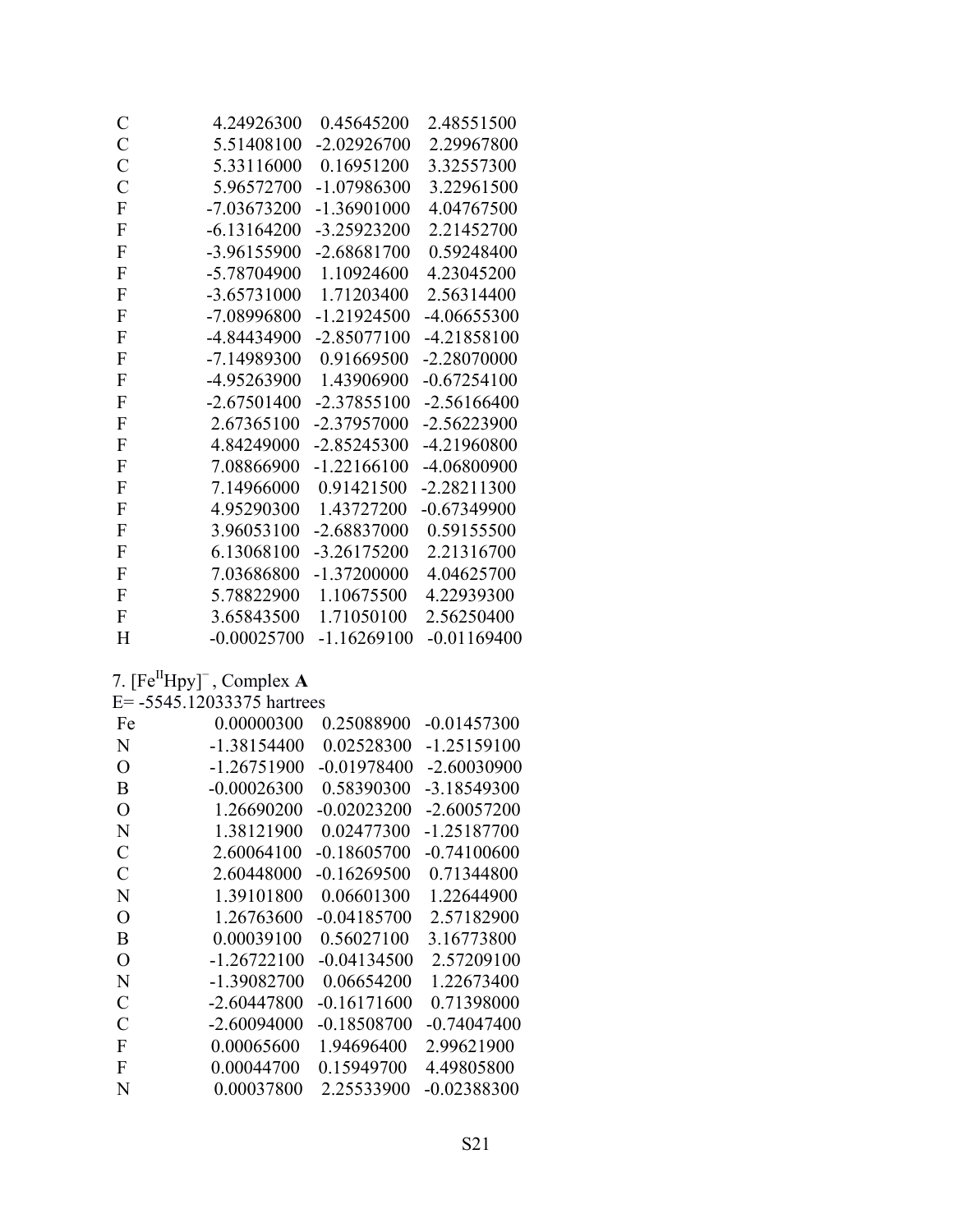| $\mathcal{C}$  | $-1.17431100$ | 2.95789600    | $-0.02240500$ |
|----------------|---------------|---------------|---------------|
| $\mathcal{C}$  | 1.17533400    | 2.95745200    | $-0.02254300$ |
| $\mathcal{C}$  | $-1.20742100$ | 4.35778900    | $-0.02068500$ |
| H              | -2.09234000   | 2.36895100    | $-0.01670500$ |
| $\mathcal{C}$  | 1.20897300    | 4.35733100    | $-0.02082800$ |
| H              | 2.09313800    | 2.36815400    | $-0.01694600$ |
| $\mathcal{C}$  | 0.00091200    | 5.07832200    | $-0.02033600$ |
| H              | $-2.17394600$ | 4.86812600    | $-0.01626300$ |
| H              | 2.17569100    | 4.86730300    | $-0.01651900$ |
| H              | 0.00112000    | 6.17206000    | $-0.01701000$ |
| $\overline{F}$ | $-0.00046900$ | 0.21360300    | -4.52357900   |
| $\mathbf F$    | 0.00000500    | 1.97320400    | -2.99702400   |
| $\mathcal{C}$  | -3.78655500   | $-0.42548800$ | -1.58235800   |
| $\mathcal{C}$  | -4.93279400   | 0.39036700    | $-1.50070400$ |
| $\mathcal{C}$  | -3.82758600   | $-1.47543100$ | $-2.52614600$ |
| $\mathcal{C}$  | $-6.05884800$ | 0.19271100    | -2.30834300   |
| $\mathcal{C}$  | -4.93434500   | $-1.68433600$ | -3.35870800   |
| $\mathbf C$    | $-6.05647300$ | $-0.84990900$ | -3.24631300   |
| $\overline{C}$ | -3.77793700   | $-0.45019300$ | 1.56200300    |
| $\mathbf{C}$   | $-4.22503500$ | 0.46893800    | 2.53522200    |
| $\mathcal{C}$  | -4.49311800   | $-1.66051600$ | 1.46620400    |
| $\mathbf C$    | -5.31237700   | 0.19795400    | 3.37420600    |
| $\mathcal{C}$  | -5.59312700   | $-1.95144600$ | 2.28317600    |
| $\mathcal{C}$  | $-6.00181000$ | $-1.01727900$ | 3.24523900    |
| $\mathcal{C}$  | 3.78601000    | $-0.42687600$ | $-1.58311800$ |
| $\mathcal{C}$  | 4.93247400    | 0.38869900    | $-1.50181600$ |
| $\mathcal{C}$  | 3.82659200    | -1.47698300   | $-2.52674700$ |
| $\mathcal{C}$  | 6.05830400    | 0.19065500    | -2.30967200   |
| $\mathcal{C}$  | 4.93312400    | $-1.68627900$ | -3.35951200   |
| $\mathbf C$    | 6.05547200    | $-0.85210000$ | -3.24749200   |
| $\overline{C}$ | 3.77798900    | $-0.45168300$ | 1.56122900    |
| $\overline{C}$ | 4.49263200    | $-1.66230900$ | 1.46525300    |
| $\mathcal{C}$  | 4.22568000    | 0.46723200    | 2.53438100    |
| $\mathcal{C}$  | 5.59267800    | $-1.95373700$ | 2.28199700    |
| $\mathcal{C}$  | 5.31307200    | 0.19575500    | 3.37314100    |
| $\mathbf C$    | 6.00195300    | $-1.01977300$ | 3.24400600    |
| ${\bf F}$      | $-7.08726100$ | $-1.29021600$ | 4.06130500    |
| $\mathbf{F}$   | $-6.26303300$ | -3.15985000   | 2.16442900    |
| F              | -4.07803700   | $-2.63680400$ | 0.56038200    |
| $\mathbf{F}$   | -5.73398700   | 1.12934900    | 4.30925000    |
| $\mathbf{F}$   | $-3.60554200$ | 1.70530100    | 2.64623600    |
| $\mathbf{F}$   | $-7.16190000$ | $-1.05768400$ | -4.05507100   |
| F              | -4.94966100   | $-2.73216700$ | -4.26463400   |
| $\mathbf{F}$   | $-7.16019100$ | 1.03000700    | $-2.20622200$ |
| $\mathbf{F}$   | -4.94442000   | 1.47325200    | $-0.61609200$ |
| F              | -2.77225600   | -2.36886700   | $-2.60681700$ |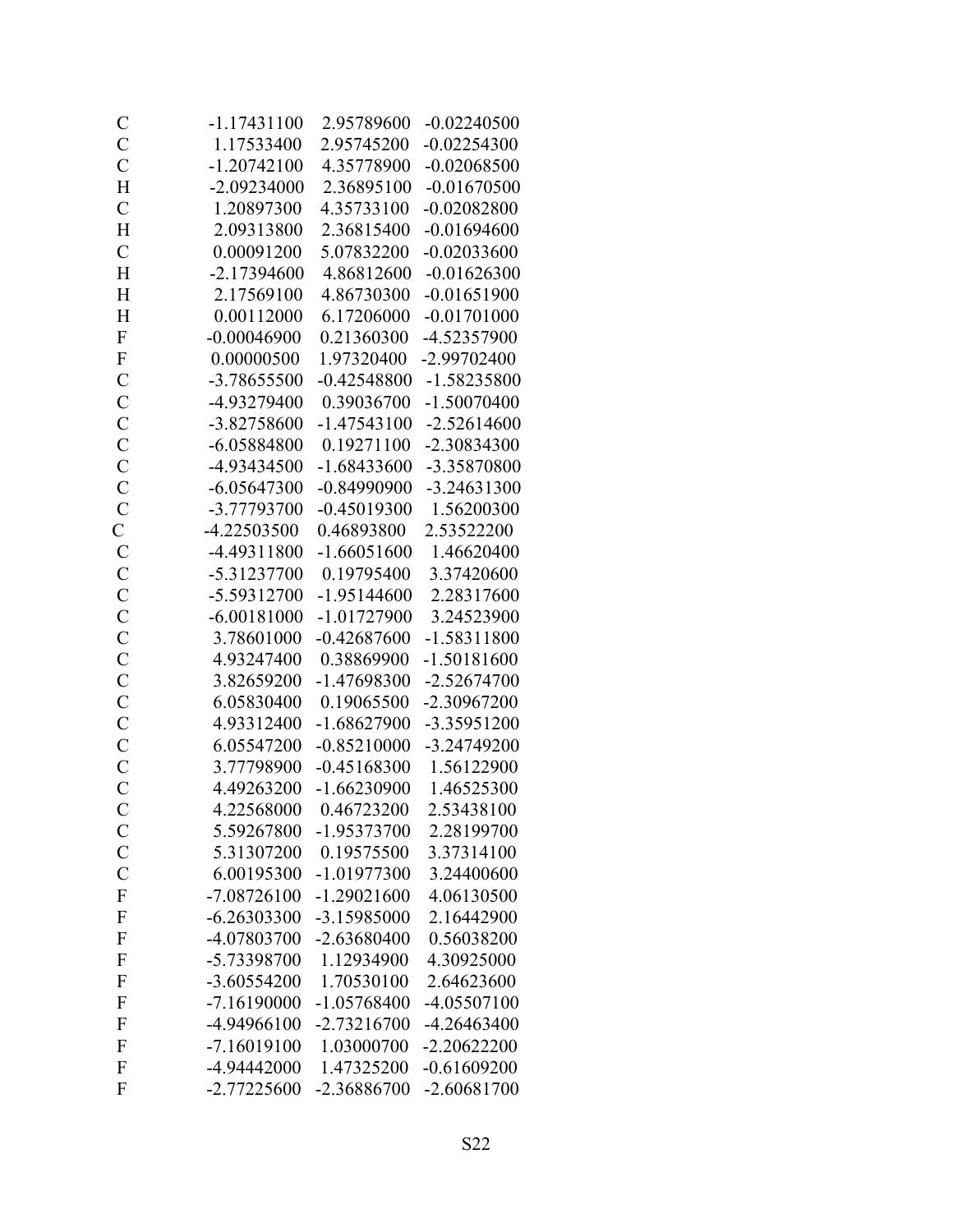| F | 2.77108200    | $-2.37024300$ | -2.60698900   |
|---|---------------|---------------|---------------|
| F | 4.94801100    | $-2.73427500$ | $-4.26525500$ |
| F | 7.16067900    | $-1.06026900$ | -4.05644900   |
| F | 7.15987500    | 1.02769200    | $-2.20790400$ |
| F | 4.94455400    | 1.47170700    | $-0.61736100$ |
| F | 4.07694700    | $-2.63839600$ | 0.55949000    |
| F | 6.26204100    | $-3.16242500$ | 2.16308300    |
| F | 7.08744800    | $-1.29320000$ | 4.05984800    |
| F | 5.73527500    | 1.12694600    | 4.30812100    |
| F | 3.60676600    | 1.70387300    | 2.64553200    |
| H | $-0.00027100$ | $-1.27326600$ | 0.01964600    |
|   |               |               |               |

8.  $[Fe^{II}py_2]^0$ , Complex **B**<br>E = -5568.56189964 hartrees

| Fe             | 0.00534000    | $-0.03525400$ | 0.00374000    |
|----------------|---------------|---------------|---------------|
| N              | $-1.40388300$ | $-0.12037900$ | -1.24793800   |
| $\overline{O}$ | $-1.26470500$ | $-0.15164200$ | -2.59836000   |
| B              | 0.00017000    | 0.49439600    | $-3.16005000$ |
| $\overline{O}$ | 1.28668100    | $-0.13517300$ | $-2.59047100$ |
| N              | 1.41968900    | $-0.11698300$ | -1.24596800   |
| $\mathcal{C}$  | 2.63732900    | $-0.29943800$ | $-0.73743100$ |
| $\overline{C}$ | 2.64768700    | $-0.26990500$ | 0.72841300    |
| N              | 1.43636900    | $-0.07928900$ | 1.24022500    |
| $\overline{O}$ | 1.28168500    | $-0.01886900$ | 2.58320300    |
| $\overline{O}$ | -1.22982900   | $-0.04700300$ | 2.56408400    |
| N              | $-1.41746600$ | $-0.09084400$ | 1.26525600    |
| $\mathcal{C}$  | $-2.63189600$ | $-0.27681400$ | 0.73099400    |
| $\overline{C}$ | $-2.61509600$ | $-0.29809800$ | $-0.73351700$ |
| N              | $-0.01584900$ | 1.96160700    | 0.03795200    |
| $\mathcal{C}$  | $-1.19401400$ | 2.66346400    | 0.05061100    |
| $\overline{C}$ | 1.15401800    | 2.67783700    | 0.03059800    |
| $\overline{C}$ | $-1.23353000$ | 4.06333300    | 0.06246900    |
| H              | $-2.11514300$ | 2.08519100    | 0.05363500    |
| $\mathcal{C}$  | 1.17813500    | 4.07767000    | 0.04225500    |
| $\overline{H}$ | 2.08171000    | 2.11017000    | 0.01233300    |
| $\overline{C}$ | $-0.03212100$ | 4.79250500    | 0.05760200    |
| H              | $-2.20421700$ | 4.56418200    | 0.07353100    |
| H              | 2.14283900    | 4.59010800    | 0.03569700    |
| $\overline{H}$ | $-0.03855500$ | 5.88548400    | 0.06360600    |
| N              | $-0.00714700$ | $-2.05759000$ | 0.02292500    |
| $\mathcal{C}$  | 0.00686500    | -2.77078100   | $-1.14777800$ |
| $\mathbf C$    | $-0.02879900$ | -2.74883000   | 1.20765100    |
| $\overline{C}$ | 0.00418900    | -4.17289700   | $-1.16309900$ |
| $\overline{H}$ | 0.01811800    | $-2.19654100$ | -2.07369300   |
| $\overline{C}$ | $-0.03172300$ | -4.14896600   | 1.25300000    |
| $\overline{H}$ | $-0.05350200$ | $-2.15263500$ | 2.12025800    |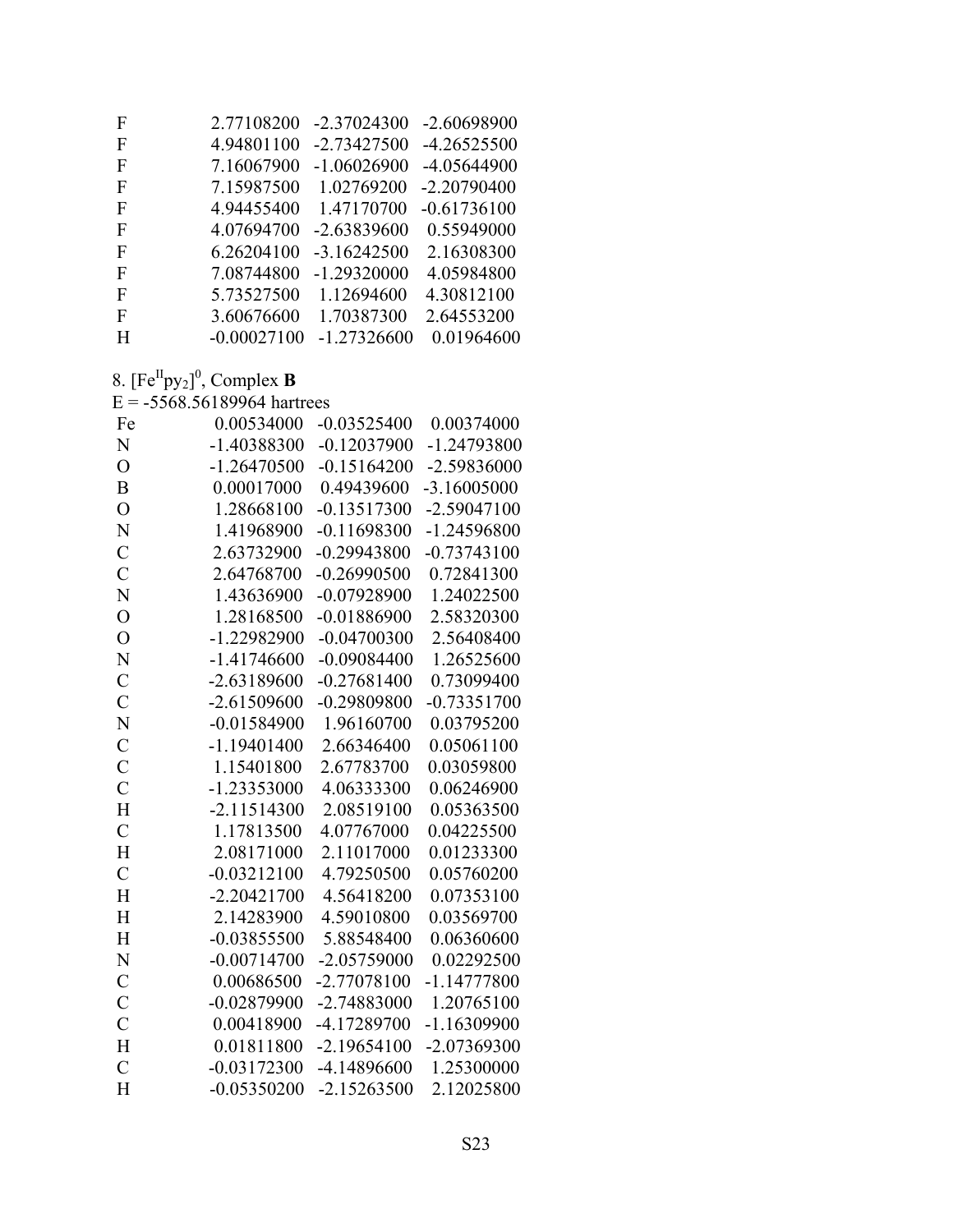| $\mathcal{C}$             | $-0.01379200$ | -4.87985800   | 0.05104000    |
|---------------------------|---------------|---------------|---------------|
| H                         | 0.01555700    | -4.69102800   | $-2.12437000$ |
| H                         | $-0.05059600$ | -4.65078600   | 2.22336300    |
| H                         | $-0.01591400$ | -5.97299900   | 0.06173800    |
| $\mathbf F$               | 0.01215600    | 0.15968200    | -4.49829600   |
| $\mathbf F$               | 0.00051300    | 1.86304700    | -2.90048300   |
| $\mathcal{C}$             | -3.82195400   | $-0.43696900$ | $-1.57702300$ |
| $\mathbf C$               | -4.87348900   | 0.49665700    | $-1.50727200$ |
| $\mathbf C$               | -3.96001800   | $-1.47871800$ | $-2.51491800$ |
| $\mathcal{C}$             | $-6.01024900$ | 0.41029800    | $-2.31921100$ |
| $\mathcal{C}$             | -5.08095800   | $-1.58645700$ | $-3.34755500$ |
| $\mathcal{C}$             | $-6.11150700$ | $-0.63882600$ | -3.24587100   |
| $\mathcal{C}$             | -3.83751300   | $-0.45368800$ | 1.56342600    |
| $\overline{C}$            | -4.22894000   | 0.51401200    | 2.51121100    |
| $\mathcal{C}$             | $-4.62614800$ | $-1.61871200$ | 1.48875300    |
| $\mathbf C$               | -5.33958800   | 0.33461000    | 3.34534500    |
| $\mathcal{C}$             | -5.74849300   | $-1.82083800$ | 2.30100200    |
| $\mathcal{C}$             | $-6.10340200$ | $-0.83805600$ | 3.23788300    |
| $\mathcal{C}$             | 3.84227800    | $-0.44426200$ | -1.57962900   |
| $\mathcal{C}$             | 4.90485000    | 0.47713000    | $-1.50518800$ |
| $\overline{C}$            | 3.96867900    | $-1.48072000$ | $-2.52601300$ |
| $\mathbf C$               | 6.03961400    | 0.38433600    | -2.31899000   |
| $\mathbf C$               | 5.08661600    | -1.59360600   | -3.36186500   |
| $\overline{C}$            | 6.12786700    | $-0.65827300$ | $-3.25441600$ |
| $\mathcal{C}$             | 3.85544500    | $-0.44143600$ | 1.56206700    |
| $\mathcal{C}$             | 4.63356800    | $-1.61387900$ | 1.49609800    |
| $\mathcal{C}$             | 4.26670700    | 0.54278300    | 2.48330200    |
| $\mathcal{C}$             | 5.76583000    | $-1.80825400$ | 2.29648500    |
| $\mathcal{C}$             | 5.39008900    | 0.37257200    | 3.30216900    |
| $\mathbf C$               | 6.14271400    | $-0.80853500$ | 3.20672900    |
| $\boldsymbol{\mathrm{F}}$ | -7.20538700   | $-1.02245400$ | 4.04899000    |
| $\overline{F}$            | $-6.48963500$ | -2.98490600   | 2.20370100    |
| $\mathbf{F}$              | $-4.25937100$ | $-2.63560100$ | 0.60467800    |
| F                         | -5.70197000   | 1.31017400    | 4.25515200    |
| $\mathbf F$               | -3.52743800   | 1.70943300    | 2.59629800    |
| $\mathbf{F}$              | $-7.22505100$ | $-0.73966200$ | -4.05445000   |
| $\mathbf{F}$              | $-5.19041400$ | $-2.62761600$ | -4.24894300   |
| F                         | $-7.01566500$ | 1.35469900    | $-2.22808200$ |
| F                         | -4.76713000   | 1.57942300    | $-0.63073500$ |
| $\mathbf{F}$              | -2.97941200   | $-2.45770300$ | $-2.60010300$ |
| $\mathbf{F}$              | 2.97849600    | $-2.44951200$ | $-2.61565600$ |
| $\mathbf{F}$              | 5.18356800    | $-2.62918400$ | -4.27079200   |
| F                         | 7.23905200    | $-0.76518700$ | $-4.06512900$ |
| $\mathbf{F}$              | 7.05553700    | 1.31673500    | $-2.22166200$ |
| $\mathbf{F}$              | 4.81131000    | 1.55497000    | $-0.62074700$ |
| F                         | 4.24788900    | $-2.64092300$ | 0.63400700    |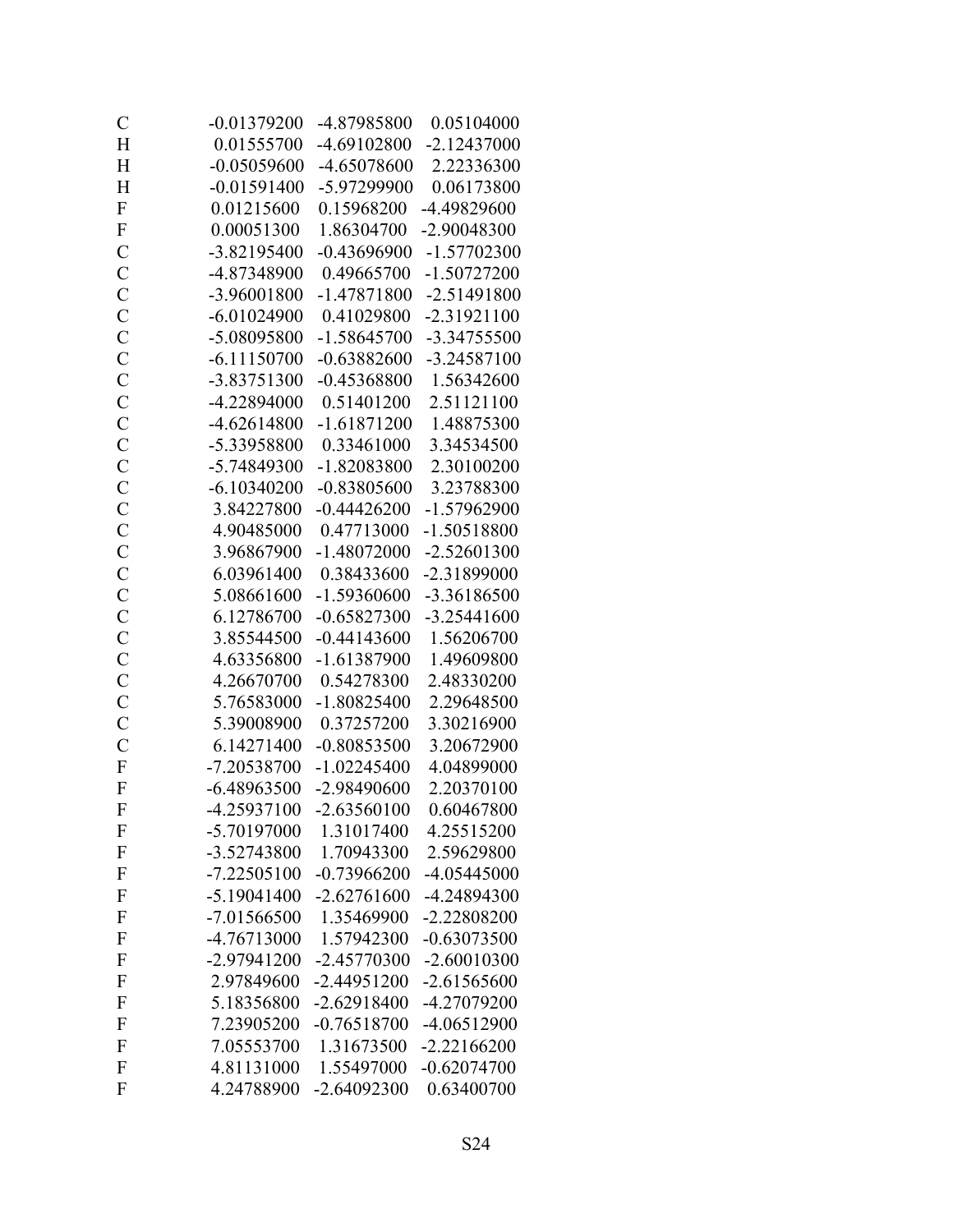| -F           |            | 6.49628300 -2.97894600 | 2 2 1 1 7 4 6 0 0 |
|--------------|------------|------------------------|-------------------|
| $\mathbf{F}$ |            | 7 25459100 -0 98520600 | 4 00436800        |
| $\mathbf{F}$ | 5 77319300 | 1 36299200             | 4 18575900        |
| $\mathbf{F}$ | 3.56992200 | 1 74103800             | 2.55800700        |
| H            | 0.19842000 | 0.03616600             | 2.68565000        |

9.  $[Fe^{II}py]^0$ , Complex **B**<br>E = -5320.28201423 hartrees

| Fe                        | $-0.00305000$ | 0.53094800    | $-0.02510900$ |
|---------------------------|---------------|---------------|---------------|
| N                         | $-1.37233700$ | 0.19319400    | $-1.28212300$ |
| $\overline{O}$            | $-1.24028800$ | 0.16062000    | $-2.62843400$ |
| $\overline{B}$            | 0.00207800    | 0.86075500    | $-3.16413200$ |
| $\overline{O}$            | 1.27504300    | 0.20343600    | -2.61588300   |
| N                         | 1.39181100    | 0.21789000    | $-1.27365100$ |
| $\mathcal{C}$             | 2.57737200    | $-0.13694400$ | $-0.75676700$ |
| $\mathcal{C}$             | 2.58500600    | $-0.12478200$ | 0.69088600    |
| N                         | 1.39494000    | 0.19444000    | 1.21125600    |
| $\overline{O}$            | 1.25970500    | 0.21055200    | 2.55825400    |
| $\overline{O}$            | $-1.24564100$ | 0.27039200    | 2.52500400    |
| N                         | $-1.40519000$ | 0.22040300    | 1.22790000    |
| $\mathcal{C}$             | -2.58992600   | $-0.12110800$ | 0.67910600    |
| $\mathcal{C}$             | $-2.55736200$ | $-0.15623000$ | $-0.76647800$ |
| N                         | $-0.00256900$ | 2.55584800    | 0.14729500    |
| $\mathcal{C}$             | $-1.18259800$ | 3.24449400    | 0.20788200    |
| $\mathcal{C}$             | 1.17528000    | 3.25050600    | 0.14003400    |
| $\mathcal{C}$             | $-1.21724200$ | 4.64411500    | 0.26242000    |
| H                         | -2.09498300   | 2.64684700    | 0.21562700    |
| $\mathcal{C}$             | 1.20664800    | 4.65010600    | 0.19397800    |
| H                         | 2.08923000    | 2.65730500    | 0.09011400    |
| $\mathcal{C}$             | $-0.00639100$ | 5.36120100    | 0.25342400    |
| H                         | $-2.18067200$ | 5.15630600    | 0.30937400    |
| H                         | 2.16857600    | 5.16721800    | 0.18550500    |
| H                         | $-0.00797400$ | 6.45372500    | 0.29202500    |
| $\boldsymbol{\mathrm{F}}$ | 0.01738300    | 0.63592600    | -4.51894900   |
| ${\bf F}$                 | $-0.01542200$ | 2.20778500    | -2.78495800   |
| $\mathcal{C}$             | -3.70345700   | $-0.52882100$ | $-1.62081200$ |
| $\mathcal{C}$             | -4.90927900   | 0.19671000    | -1.59007900   |
| $\mathcal{C}$             | $-3.62653900$ | $-1.60856400$ | $-2.52381300$ |
| $\mathcal{C}$             | -5.99376100   | $-0.12134500$ | $-2.41575800$ |
| $\overline{C}$            | -4.69368200   | $-1.94477500$ | -3.36609300   |
| $\mathcal{C}$             | $-5.88146200$ | -1.19819000   | -3.30916800   |
| $\mathcal{C}$             | -3.75902800   | $-0.45407400$ | 1.51513600    |
| $\mathcal{C}$             | -4.28084200   | 0.47486200    | 2.43727500    |
| $\mathcal{C}$             | -4.37352800   | $-1.72051300$ | 1.47120700    |
| $\mathbf C$               | -5.35620500   | 0.16631300    | 3.27846800    |
| $\overline{C}$            | -5.45659700   | -2.05468200   | 2.29382800    |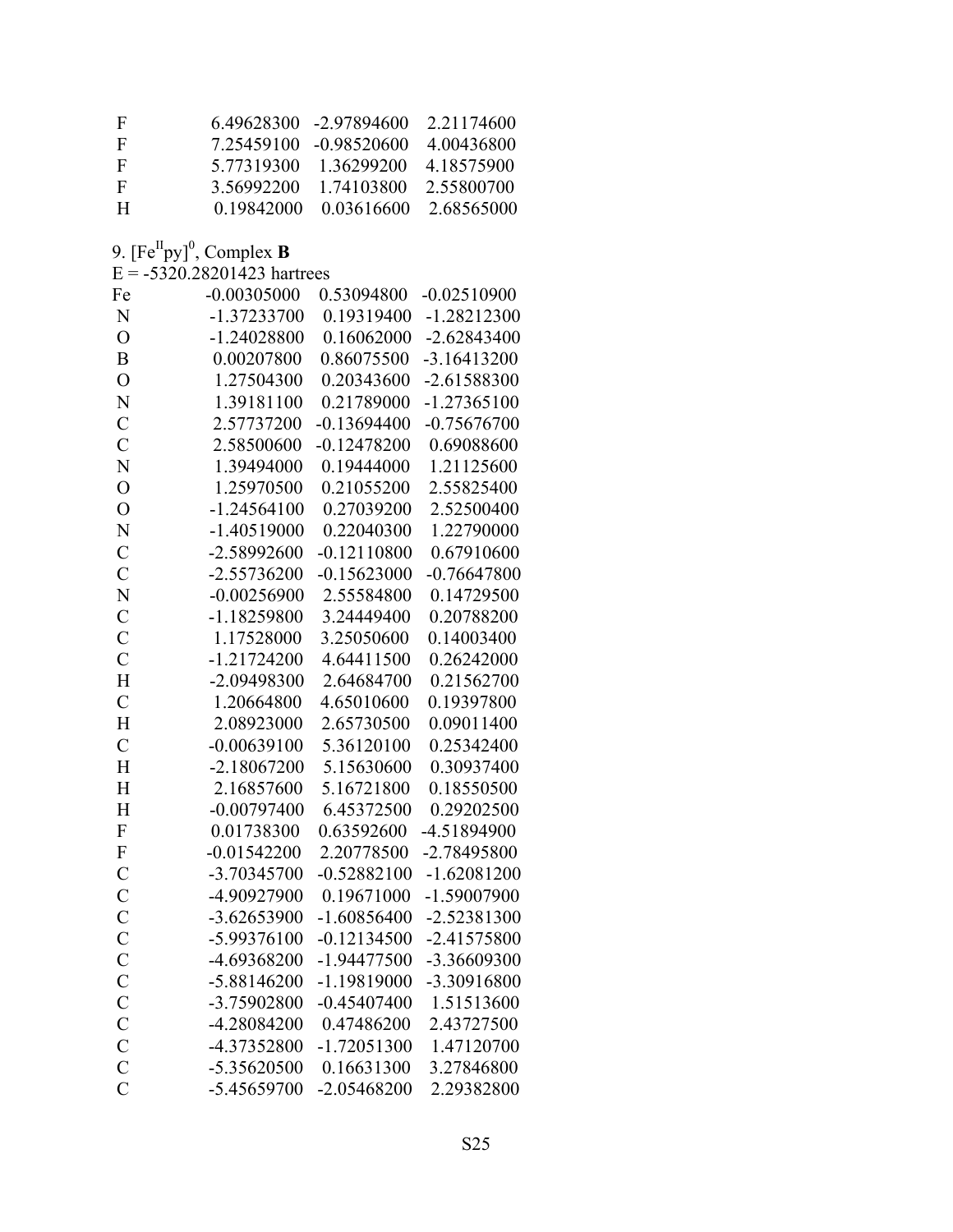| $\mathcal{C}$  | -5.94649200   | $-1.10540900$ | 3.20413900    |
|----------------|---------------|---------------|---------------|
| $\mathbf C$    | 3.73089900    | $-0.50084300$ | $-1.60295300$ |
| $\overline{C}$ | 4.93763400    | 0.22240200    | $-1.55509200$ |
| $\mathcal{C}$  | 3.66063400    | $-1.57050600$ | $-2.51907600$ |
| $\overline{C}$ | 6.02885700    | $-0.08793500$ | $-2.37471300$ |
| $\overline{C}$ | 4.73377900    | -1.89788100   | -3.35723000   |
| $\overline{C}$ | 5.92224500    | $-1.15391300$ | -3.28184400   |
| $\mathcal{C}$  | 3.75231700    | $-0.45802200$ | 1.53311500    |
| $\mathcal{C}$  | 4.36687100    | $-1.72392800$ | 1.48351100    |
| $\overline{C}$ | 4.28021400    | 0.47405400    | 2.44803500    |
| $\overline{C}$ | 5.45693200    | $-2.05556700$ | 2.29811000    |
| $\mathbf C$    | 5.36499300    | 0.16860700    | 3.27821800    |
| $\overline{C}$ | 5.95508800    | $-1.10318900$ | 3.20080900    |
| $\overline{F}$ | $-7.01172100$ | $-1.42007200$ | 4.02243700    |
| $\overline{F}$ | $-6.02825500$ | $-3.31114600$ | 2.22985700    |
| $\overline{F}$ | -3.86975900   | $-2.69484300$ | 0.61112100    |
| $\overline{F}$ | $-5.85267400$ | 1.10593300    | 4.16149500    |
| $\overline{F}$ | -3.74702800   | 1.75715800    | 2.48534300    |
| $\mathbf F$    | $-6.94145400$ | $-1.52530600$ | -4.12856300   |
| $\overline{F}$ | -4.59631300   | $-3.01513700$ | -4.23189300   |
| $\overline{F}$ | -7.15799000   | 0.62198800    | $-2.36750400$ |
| $\overline{F}$ | $-5.02111300$ | 1.29948700    | $-0.74048800$ |
| $\overline{F}$ | $-2.48361100$ | -2.39096300   | -2.55380800   |
| $\overline{F}$ | 2.51702000    | -2.35109700   | -2.56686300   |
| $\overline{F}$ | 4.64205900    | -2.95793900   | $-4.23612000$ |
| $\overline{F}$ | 6.98857600    | $-1.47327400$ | -4.09601500   |
| $\overline{F}$ | 7.19389200    | 0.65279500    | -2.30782200   |
| $\overline{F}$ | 5.04324400    | 1.31608500    | $-0.69216800$ |
| $\mathbf F$    | 3.85780700    | $-2.69723500$ | 0.62699600    |
| $\overline{F}$ | 6.02867900    | $-3.31110400$ | 2.23161400    |
| $\overline{F}$ | 7.02741100    | $-1.41524500$ | 4.00966700    |
| $\overline{F}$ | 5.86841000    | 1.11003100    | 4.15437100    |
| $\overline{F}$ | 3.73882500    | 1.75233800    | 2.50305600    |
| H              | 0.18978400    | 0.28669200    | 2.67873600    |

#### 10.  $[Fe^{II}(gly)'py_2]^{-}$ , Complex **B**

 $E = -5568.65181896$  hartrees

| Fe            | $-0.00841800$ | $-0.04707500$ | 0.00961000    |
|---------------|---------------|---------------|---------------|
| N             | $-1.40108100$ | $-0.14022600$ | $-1.24002900$ |
| $\Omega$      | $-1.26264200$ | $-0.18207400$ | $-2.60341200$ |
| B             | 0.00538600    | 0.44134200    | $-3.16390800$ |
| $\Omega$      | 1.27332700    | $-0.17937600$ | $-2.60755700$ |
| N             | 1.40362900    | $-0.14137400$ | $-1.24167400$ |
| $\mathcal{C}$ | 2.63897600    | $-0.31570600$ | $-0.72908100$ |
| $\mathcal{C}$ | 2.65542700    | $-0.26543100$ | 0.72091400    |
| N             | 1.42681500    | $-0.06831500$ | 1.24172000    |
|               |               |               |               |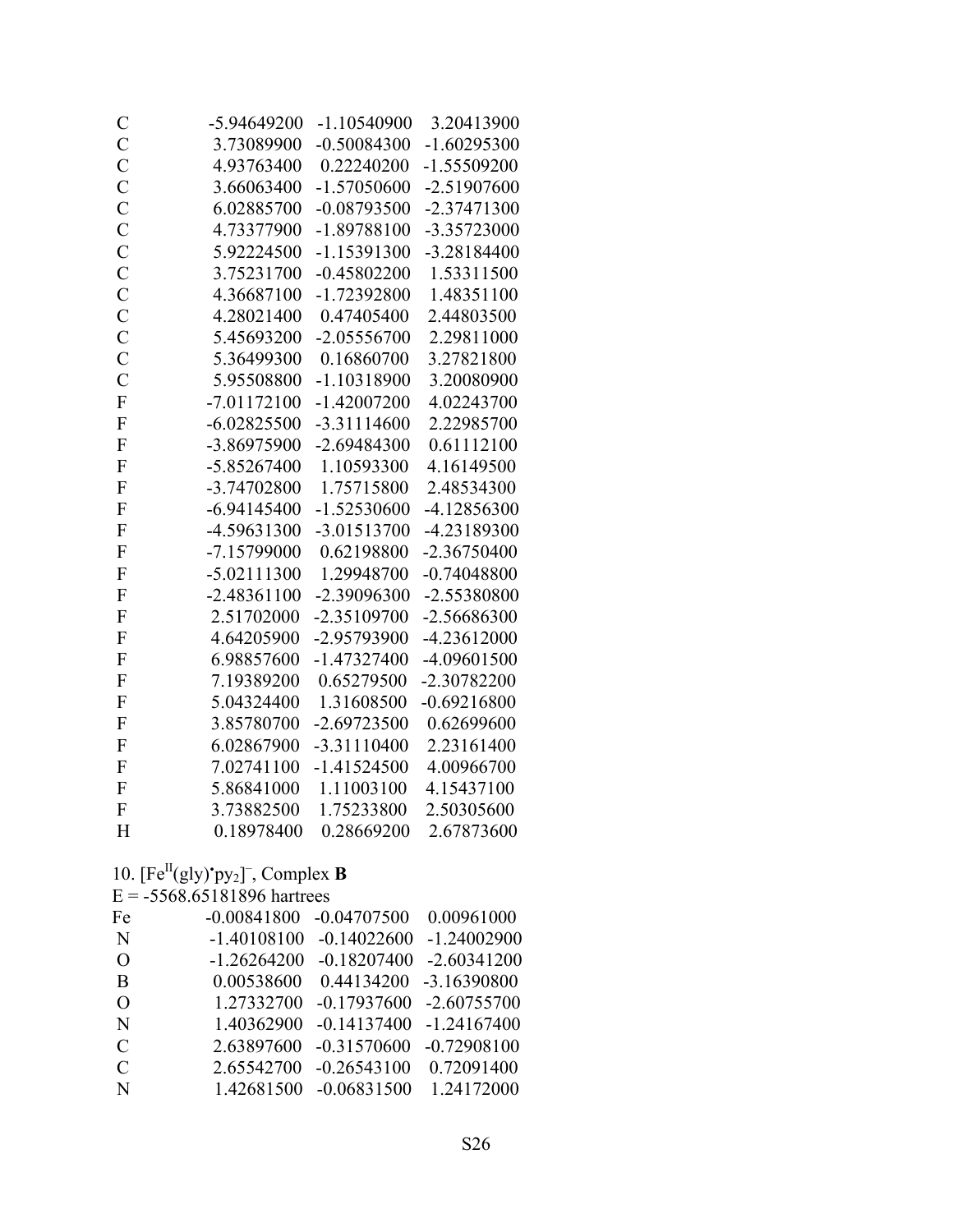| O              | 1.28011100    | $-0.08979100$ | 2.60825000    |
|----------------|---------------|---------------|---------------|
| $\overline{O}$ | $-1.24677900$ | $-0.08744200$ | 2.57742600    |
| N              | $-1.42221700$ | $-0.07856400$ | 1.26510600    |
| $\mathcal{C}$  | $-2.65188500$ | $-0.26206800$ | 0.72273700    |
| $\overline{C}$ | $-2.63255700$ | $-0.30417400$ | $-0.72916500$ |
| N              | $-0.01094500$ | 1.94261700    | 0.00392500    |
| $\mathcal{C}$  | -1.18535800   | 2.65069200    | 0.00218800    |
| $\mathcal{C}$  | 1.16438800    | 2.64944800    | $-0.00697300$ |
| $\mathcal{C}$  | $-1.21608500$ | 4.05120400    | $-0.00146400$ |
| H              | $-2.10617400$ | 2.07071400    | 0.00765800    |
| $\mathcal{C}$  | 1.19641800    | 4.04978000    | $-0.01112600$ |
| H              | 2.08438700    | 2.06852000    | $-0.01255300$ |
| $\overline{C}$ | $-0.00951100$ | 4.77295000    | $-0.00847500$ |
| H              | $-2.18400800$ | 4.55875800    | $-0.00090800$ |
| H              | 2.16480600    | 4.55635800    | $-0.01960600$ |
| H              | $-0.00887800$ | 5.86681100    | $-0.01421200$ |
| N              | $-0.01190900$ | $-2.06341600$ | 0.04927300    |
| $\mathcal{C}$  | 0.02075600    | -2.78105400   | $-1.11767500$ |
| $\mathbf C$    | $-0.04720100$ | -2.74631900   | 1.23700000    |
| $\mathcal{C}$  | 0.02317400    | -4.18362900   | -1.12539700   |
| H              | 0.04514500    | $-2.20546900$ | $-2.04297400$ |
| $\mathcal{C}$  | $-0.04519300$ | -4.14709900   | 1.28971200    |
| H              | $-0.08607300$ | $-2.13812100$ | 2.14147500    |
| $\overline{C}$ | $-0.00807300$ | -4.88448200   | 0.09233300    |
| H              | 0.05058100    | -4.70699700   | -2.08396400   |
| H              | $-0.07443500$ | $-4.64401600$ | 2.26291900    |
| H              | $-0.00512900$ | -5.97835700   | 0.10877500    |
| $\mathbf F$    | 0.00150300    | 0.10342900    | $-4.51721300$ |
| $\mathbf F$    | 0.00272200    | 1.83031800    | -2.95119800   |
| $\mathbf C$    | -3.82993400   | $-0.42412200$ | $-1.57771400$ |
| $\mathcal{C}$  | -4.91215600   | 0.47680100    | $-1.47291300$ |
| $\overline{C}$ | -3.95390100   | $-1.42883900$ | -2.56384900   |
| $\mathbf C$    | $-6.04818200$ | 0.39512900    | $-2.28541700$ |
| $\mathcal{C}$  | $-5.07116200$ | $-1.52338800$ | -3.40128200   |
| $\mathbf C$    | $-6.12802900$ | $-0.61088800$ | -3.25922800   |
| $\mathbf C$    | -3.84477400   | $-0.44278100$ | 1.56106300    |
| $\mathcal{C}$  | $-4.18827100$ | 0.48564800    | 2.57151300    |
| $\mathcal{C}$  | $-4.68774100$ | -1.57082000   | 1.44935000    |
| $\mathcal{C}$  | -5.28528500   | 0.30095700    | 3.42064600    |
| $\mathbf C$    | $-5.80241100$ | -1.76984600   | 2.27247900    |
| $\overline{C}$ | $-6.10083500$ | $-0.83100000$ | 3.27034900    |
| $\mathcal{C}$  | 3.83699500    | $-0.44135900$ | $-1.57410700$ |
| $\mathbf C$    | 4.92372400    | 0.45535400    | -1.47229000   |
| $\mathcal{C}$  | 3.95708300    | -1.44753800   | $-2.55976100$ |
| $\mathcal{C}$  | 6.06057700    | 0.36514800    | -2.28276000   |
| $\overline{C}$ | 5.07441900    | -1.54990300   | -3.39581200   |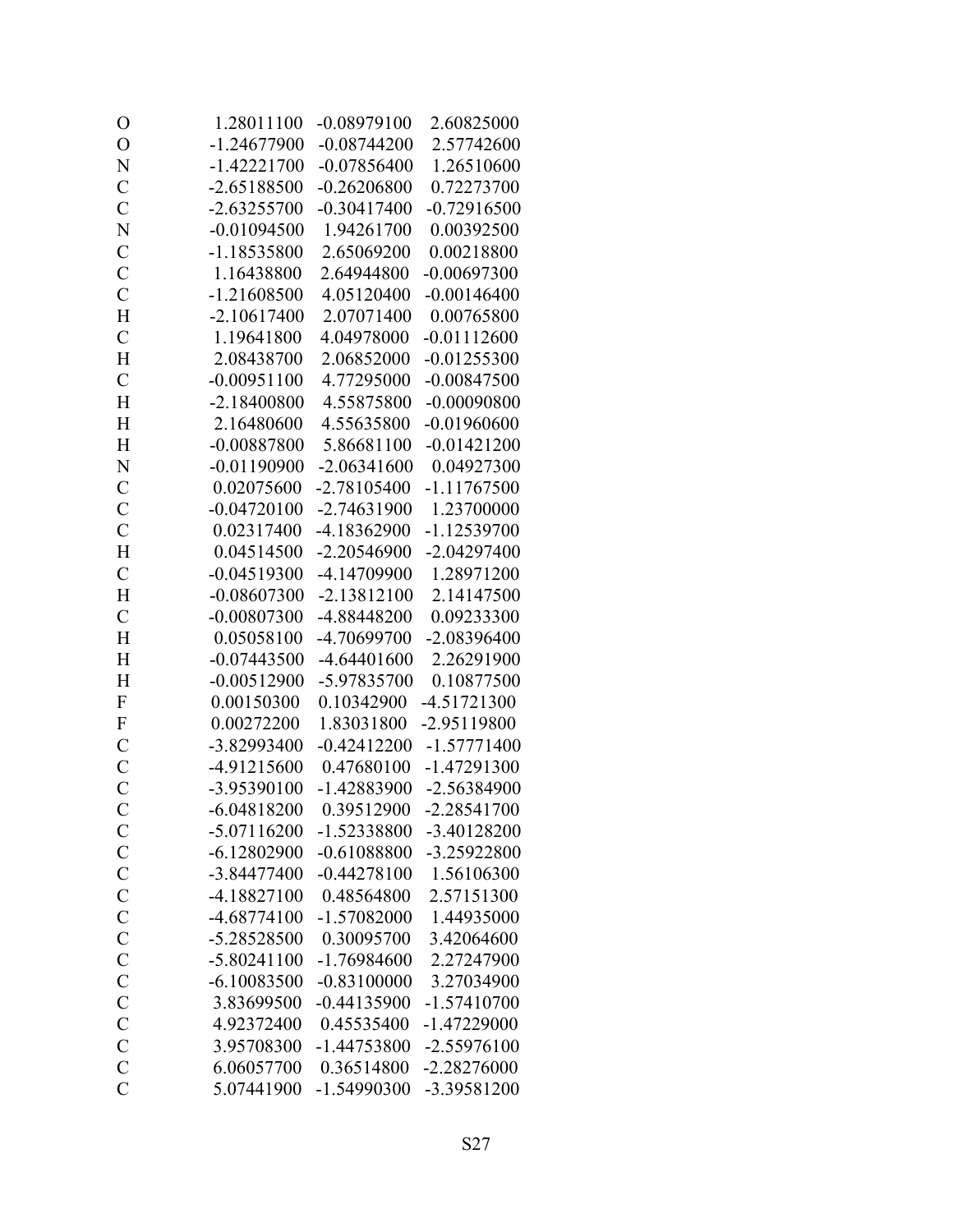| $\mathcal{C}$<br>3.85388700<br>$-0.43051700$<br>$\overline{C}$<br>4.70410100<br>$-1.55529500$<br>$\overline{C}$<br>4.21094800<br>0.51588800<br>$\overline{C}$<br>5.83585900<br>$-1.73185200$<br>$\mathcal{C}$<br>5.32714100<br>0.35447200<br>$\overline{C}$<br>6.14908400<br>$-0.77403000$<br>${\bf F}$<br>$-7.20043500$<br>$-1.01497400$<br>$\boldsymbol{\mathrm{F}}$<br>$-6.59052400$<br>$-2.90615300$<br>$\mathbf F$<br>-4.38091800<br>$-2.57516700$<br>$\mathbf{F}$<br>$-5.60185000$<br>1.24840800<br>$\mathbf{F}$<br>-3.46928700<br>1.66860700<br>F<br>-7.24809900<br>$-0.70778000$<br>$\overline{F}$<br>$-5.16701400$<br>-2.53930300<br>$\mathbf{F}$<br>$-7.07724300$<br>1.31947400<br>$\mathbf F$<br>-4.83717600<br>1.54489800<br>$\boldsymbol{\mathrm{F}}$<br>$-2.40840800$<br>-2.97571900<br>$\mathbf{F}$<br>$-2.42201500$<br>2.97336500<br>$\mathbf{F}$<br>5.16577200<br>-2.56869700<br>$\boldsymbol{\mathrm{F}}$<br>7.25885500<br>$-0.75068300$<br>$\mathbf{F}$<br>7.09411900<br>1.28524300<br>$\overline{F}$<br>4.85190200<br>1.53126700<br>$\boldsymbol{\mathrm{F}}$<br>4.38436000<br>-2.57908200<br>$\overline{F}$<br>6.62623400<br>$-2.86725400$<br>$\mathbf{F}$<br>$-0.93515900$<br>7.26797900<br>$\mathbf{F}$<br>5.65837100<br>1.32242200<br>$\overline{F}$<br>3.48091500<br>1.69296200<br>H<br>0.21554900 | $\mathsf C$ | 6.13676700 | $-0.64351100$ | -3.25390800   |
|-----------------------------------------------------------------------------------------------------------------------------------------------------------------------------------------------------------------------------------------------------------------------------------------------------------------------------------------------------------------------------------------------------------------------------------------------------------------------------------------------------------------------------------------------------------------------------------------------------------------------------------------------------------------------------------------------------------------------------------------------------------------------------------------------------------------------------------------------------------------------------------------------------------------------------------------------------------------------------------------------------------------------------------------------------------------------------------------------------------------------------------------------------------------------------------------------------------------------------------------------------------------------------------------------------------------------------|-------------|------------|---------------|---------------|
|                                                                                                                                                                                                                                                                                                                                                                                                                                                                                                                                                                                                                                                                                                                                                                                                                                                                                                                                                                                                                                                                                                                                                                                                                                                                                                                             |             |            |               | 1.55449800    |
|                                                                                                                                                                                                                                                                                                                                                                                                                                                                                                                                                                                                                                                                                                                                                                                                                                                                                                                                                                                                                                                                                                                                                                                                                                                                                                                             |             |            |               | 1.44340800    |
|                                                                                                                                                                                                                                                                                                                                                                                                                                                                                                                                                                                                                                                                                                                                                                                                                                                                                                                                                                                                                                                                                                                                                                                                                                                                                                                             |             |            |               | 2.54480000    |
|                                                                                                                                                                                                                                                                                                                                                                                                                                                                                                                                                                                                                                                                                                                                                                                                                                                                                                                                                                                                                                                                                                                                                                                                                                                                                                                             |             |            |               | 2.24730500    |
|                                                                                                                                                                                                                                                                                                                                                                                                                                                                                                                                                                                                                                                                                                                                                                                                                                                                                                                                                                                                                                                                                                                                                                                                                                                                                                                             |             |            |               | 3.37201500    |
|                                                                                                                                                                                                                                                                                                                                                                                                                                                                                                                                                                                                                                                                                                                                                                                                                                                                                                                                                                                                                                                                                                                                                                                                                                                                                                                             |             |            |               | 3.22303900    |
|                                                                                                                                                                                                                                                                                                                                                                                                                                                                                                                                                                                                                                                                                                                                                                                                                                                                                                                                                                                                                                                                                                                                                                                                                                                                                                                             |             |            |               | 4.09697500    |
|                                                                                                                                                                                                                                                                                                                                                                                                                                                                                                                                                                                                                                                                                                                                                                                                                                                                                                                                                                                                                                                                                                                                                                                                                                                                                                                             |             |            |               | 2.13642800    |
|                                                                                                                                                                                                                                                                                                                                                                                                                                                                                                                                                                                                                                                                                                                                                                                                                                                                                                                                                                                                                                                                                                                                                                                                                                                                                                                             |             |            |               | 0.52541300    |
|                                                                                                                                                                                                                                                                                                                                                                                                                                                                                                                                                                                                                                                                                                                                                                                                                                                                                                                                                                                                                                                                                                                                                                                                                                                                                                                             |             |            |               | 4.38496800    |
|                                                                                                                                                                                                                                                                                                                                                                                                                                                                                                                                                                                                                                                                                                                                                                                                                                                                                                                                                                                                                                                                                                                                                                                                                                                                                                                             |             |            |               | 2.69290200    |
|                                                                                                                                                                                                                                                                                                                                                                                                                                                                                                                                                                                                                                                                                                                                                                                                                                                                                                                                                                                                                                                                                                                                                                                                                                                                                                                             |             |            |               | -4.07169500   |
|                                                                                                                                                                                                                                                                                                                                                                                                                                                                                                                                                                                                                                                                                                                                                                                                                                                                                                                                                                                                                                                                                                                                                                                                                                                                                                                             |             |            |               | -4.34122300   |
|                                                                                                                                                                                                                                                                                                                                                                                                                                                                                                                                                                                                                                                                                                                                                                                                                                                                                                                                                                                                                                                                                                                                                                                                                                                                                                                             |             |            |               | $-2.16078500$ |
|                                                                                                                                                                                                                                                                                                                                                                                                                                                                                                                                                                                                                                                                                                                                                                                                                                                                                                                                                                                                                                                                                                                                                                                                                                                                                                                             |             |            |               | $-0.57140400$ |
|                                                                                                                                                                                                                                                                                                                                                                                                                                                                                                                                                                                                                                                                                                                                                                                                                                                                                                                                                                                                                                                                                                                                                                                                                                                                                                                             |             |            |               | $-2.67806700$ |
|                                                                                                                                                                                                                                                                                                                                                                                                                                                                                                                                                                                                                                                                                                                                                                                                                                                                                                                                                                                                                                                                                                                                                                                                                                                                                                                             |             |            |               | $-2.67405000$ |
|                                                                                                                                                                                                                                                                                                                                                                                                                                                                                                                                                                                                                                                                                                                                                                                                                                                                                                                                                                                                                                                                                                                                                                                                                                                                                                                             |             |            |               | -4.33336700   |
|                                                                                                                                                                                                                                                                                                                                                                                                                                                                                                                                                                                                                                                                                                                                                                                                                                                                                                                                                                                                                                                                                                                                                                                                                                                                                                                             |             |            |               | $-4.06265700$ |
|                                                                                                                                                                                                                                                                                                                                                                                                                                                                                                                                                                                                                                                                                                                                                                                                                                                                                                                                                                                                                                                                                                                                                                                                                                                                                                                             |             |            |               | $-2.16005900$ |
|                                                                                                                                                                                                                                                                                                                                                                                                                                                                                                                                                                                                                                                                                                                                                                                                                                                                                                                                                                                                                                                                                                                                                                                                                                                                                                                             |             |            |               | $-0.57905200$ |
|                                                                                                                                                                                                                                                                                                                                                                                                                                                                                                                                                                                                                                                                                                                                                                                                                                                                                                                                                                                                                                                                                                                                                                                                                                                                                                                             |             |            |               | 0.54599500    |
|                                                                                                                                                                                                                                                                                                                                                                                                                                                                                                                                                                                                                                                                                                                                                                                                                                                                                                                                                                                                                                                                                                                                                                                                                                                                                                                             |             |            |               | 2.11776800    |
|                                                                                                                                                                                                                                                                                                                                                                                                                                                                                                                                                                                                                                                                                                                                                                                                                                                                                                                                                                                                                                                                                                                                                                                                                                                                                                                             |             |            |               | 4.02825900    |
|                                                                                                                                                                                                                                                                                                                                                                                                                                                                                                                                                                                                                                                                                                                                                                                                                                                                                                                                                                                                                                                                                                                                                                                                                                                                                                                             |             |            |               | 4.31068100    |
|                                                                                                                                                                                                                                                                                                                                                                                                                                                                                                                                                                                                                                                                                                                                                                                                                                                                                                                                                                                                                                                                                                                                                                                                                                                                                                                             |             |            |               | 2.66434900    |
|                                                                                                                                                                                                                                                                                                                                                                                                                                                                                                                                                                                                                                                                                                                                                                                                                                                                                                                                                                                                                                                                                                                                                                                                                                                                                                                             |             |            | $-0.01870600$ | 2.70804400    |

11.  $[Fe<sup>I</sup>py]$ <sup>-</sup>, Complex **B** 

 $E = -5320.40924106$  hartrees

| Fe            | 0.00528800    | 0.56107900    | $-0.06958700$ |
|---------------|---------------|---------------|---------------|
| N             | -1.33798500   | 0.10066600    | $-1.29018100$ |
| O             | $-1.23446800$ | 0.06363400    | $-2.65596200$ |
| B             | 0.00100600    | 0.74559300    | $-3.18789600$ |
| O             | 1.26328400    | 0.10784600    | $-2.65942100$ |
| N             | 1.36054300    | 0.12774500    | $-1.29418900$ |
| C             | 2.57090000    | $-0.18696600$ | $-0.77924700$ |
| $\mathcal{C}$ | 2.58223600    | $-0.13589500$ | 0.64983700    |
| N             | 1.36240800    | 0.17235800    | 1.15610100    |
| $\Omega$      | 1.24102600    | 0.18039200    | 2.51276500    |
| $\Omega$      | $-1.21518200$ | 0.23479500    | 2.49801400    |
| N             | $-1.35248900$ | 0.20369100    | 1.17795100    |
| $\mathcal{C}$ | $-2.56929100$ | $-0.12322700$ | 0.65483600    |
| C             | $-2.54914000$ | $-0.19750500$ | $-0.77240700$ |
| N             | $-0.00926500$ | 2.52342200    | 0.23385300    |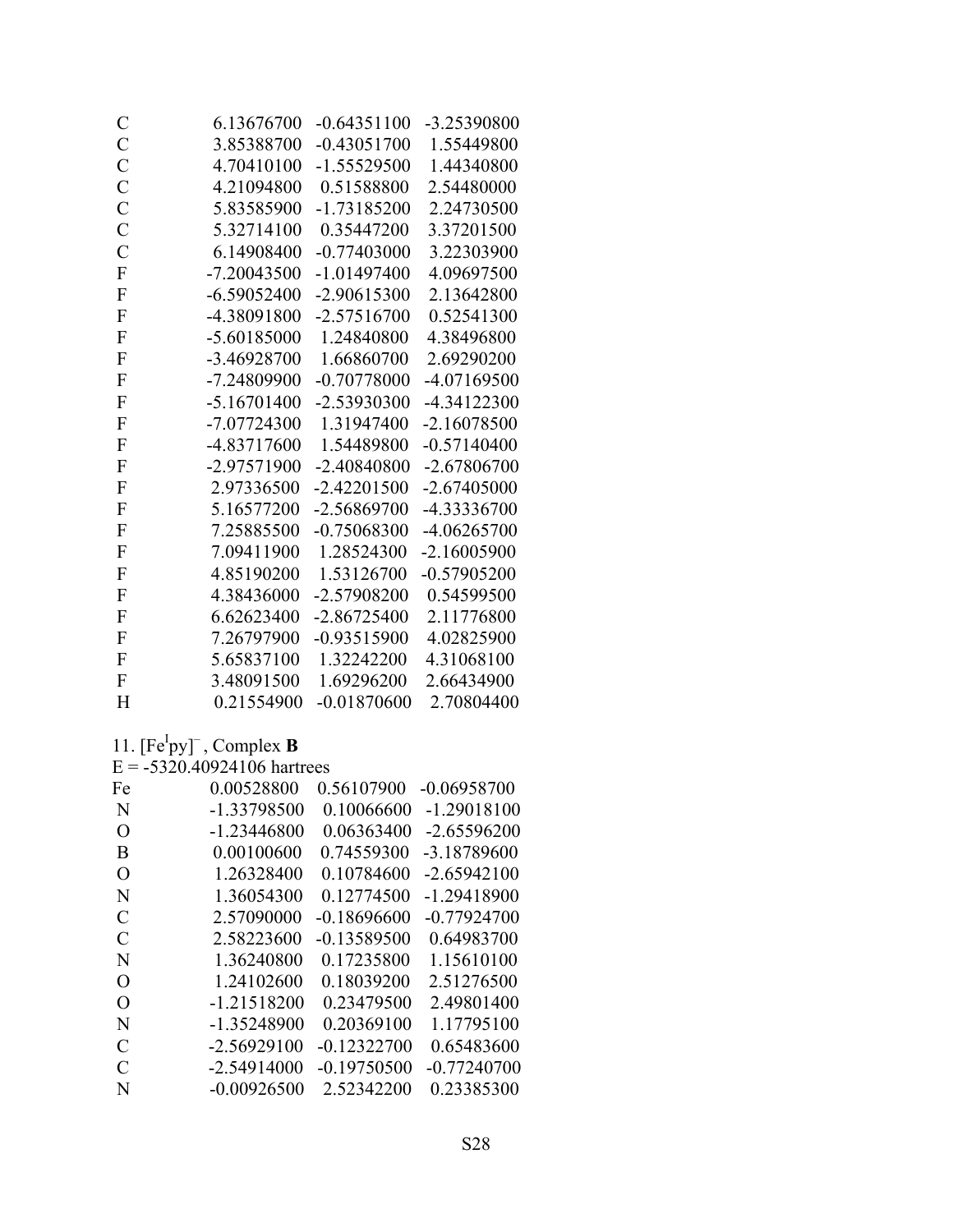| $\mathcal{C}$  | -1.19136800   | 3.21564600    | 0.24571700    |
|----------------|---------------|---------------|---------------|
| $\mathcal{C}$  | 1.16720100    | 3.22518900    | 0.25909000    |
| $\overline{C}$ | $-1.22867900$ | 4.61587300    | 0.27108800    |
| H              | $-2.10090000$ | 2.61256000    | 0.23982600    |
| $\mathcal{C}$  | 1.19319600    | 4.62555700    | 0.28676600    |
| H              | 2.08160400    | 2.62936600    | 0.26077500    |
| $\mathcal{C}$  | $-0.02075200$ | 5.33830900    | 0.28865800    |
| H              | $-2.19546800$ | 5.12537200    | 0.27672400    |
| H              | 2.15574000    | 5.14280300    | 0.30458300    |
| H              | $-0.02522200$ | 6.43201600    | 0.30475400    |
| $\mathbf{F}$   | 0.00382300    | 0.53766200    | -4.56237800   |
| $\mathbf F$    | $-0.02179200$ | 2.11553100    | -2.83553200   |
| $\mathbf C$    | -3.70377600   | $-0.53451300$ | $-1.62424800$ |
| $\mathcal{C}$  | -4.89972800   | 0.20988200    | -1.58590000   |
| $\mathbf C$    | -3.65938700   | $-1.60528500$ | $-2.54374100$ |
| $\mathcal{C}$  | -5.99369800   | $-0.07681800$ | $-2.41126800$ |
| $\mathcal{C}$  | -4.73382600   | $-1.90414100$ | -3.39072600   |
| $\mathcal{C}$  | -5.90764700   | -1.13912700   | -3.32198900   |
| $\mathbf C$    | -3.71978200   | $-0.43514100$ | 1.51743400    |
| $\mathcal{C}$  | -4.19549800   | 0.48829400    | 2.47396000    |
| $\mathcal{C}$  | -4.38407600   | $-1.67878700$ | 1.47318900    |
| $\mathbf C$    | -5.25376500   | 0.19454200    | 3.34129500    |
| $\mathbf C$    | $-5.45742100$ | -1.99315600   | 2.31661500    |
| $\mathcal{C}$  | -5.89107100   | $-1.05267900$ | 3.26119100    |
| $\mathcal{C}$  | 3.72433100    | $-0.52480900$ | $-1.63125000$ |
| $\mathcal{C}$  | 4.92659600    | 0.20903100    | -1.58499300   |
| $\mathcal{C}$  | 3.67207700    | -1.58578600   | $-2.56206400$ |
| $\mathcal{C}$  | 6.01900900    | $-0.07843500$ | $-2.41219300$ |
| $\mathbf C$    | 4.74438400    | $-1.88445100$ | $-3.41175100$ |
| $\mathbf C$    | 5.92461700    | $-1.13005900$ | -3.33436800   |
| $\overline{C}$ | 3.73675300    | $-0.44379900$ | 1.51062300    |
| $\overline{C}$ | 4.40674400    | $-1.68417800$ | 1.45934100    |
| $\mathbf C$    | 4.21873600    | 0.48406400    | 2.45938800    |
| $\mathcal{C}$  | 5.49127800    | $-1.99112300$ | 2.29121400    |
| $\mathcal{C}$  | 5.28948800    | 0.19827700    | 3.31371100    |
| $\mathcal{C}$  | 5.93192700    | $-1.04608700$ | 3.22810900    |
| ${\bf F}$      | $-6.94955600$ | -1.35017700   | 4.10673800    |
| $\mathbf F$    | $-6.07320500$ | -3.23539700   | 2.24695200    |
| $\mathbf{F}$   | -3.94246800   | $-2.66765100$ | 0.59265500    |
| $\mathbf{F}$   | -5.70388500   | 1.13701500    | 4.25552800    |
| F              | -3.64748300   | 1.76472600    | 2.52823800    |
| $\mathbf{F}$   | $-6.98196000$ | $-1.43624600$ | -4.14631300   |
| $\mathbf{F}$   | $-4.66511100$ | $-2.97243500$ | -4.27109600   |
| F              | $-7.14776000$ | 0.69269100    | $-2.35196400$ |
| $\mathbf{F}$   | $-5.00190400$ | 1.31171200    | $-0.73097900$ |
| F              | $-2.54806400$ | $-2.43142500$ | -2.58413400   |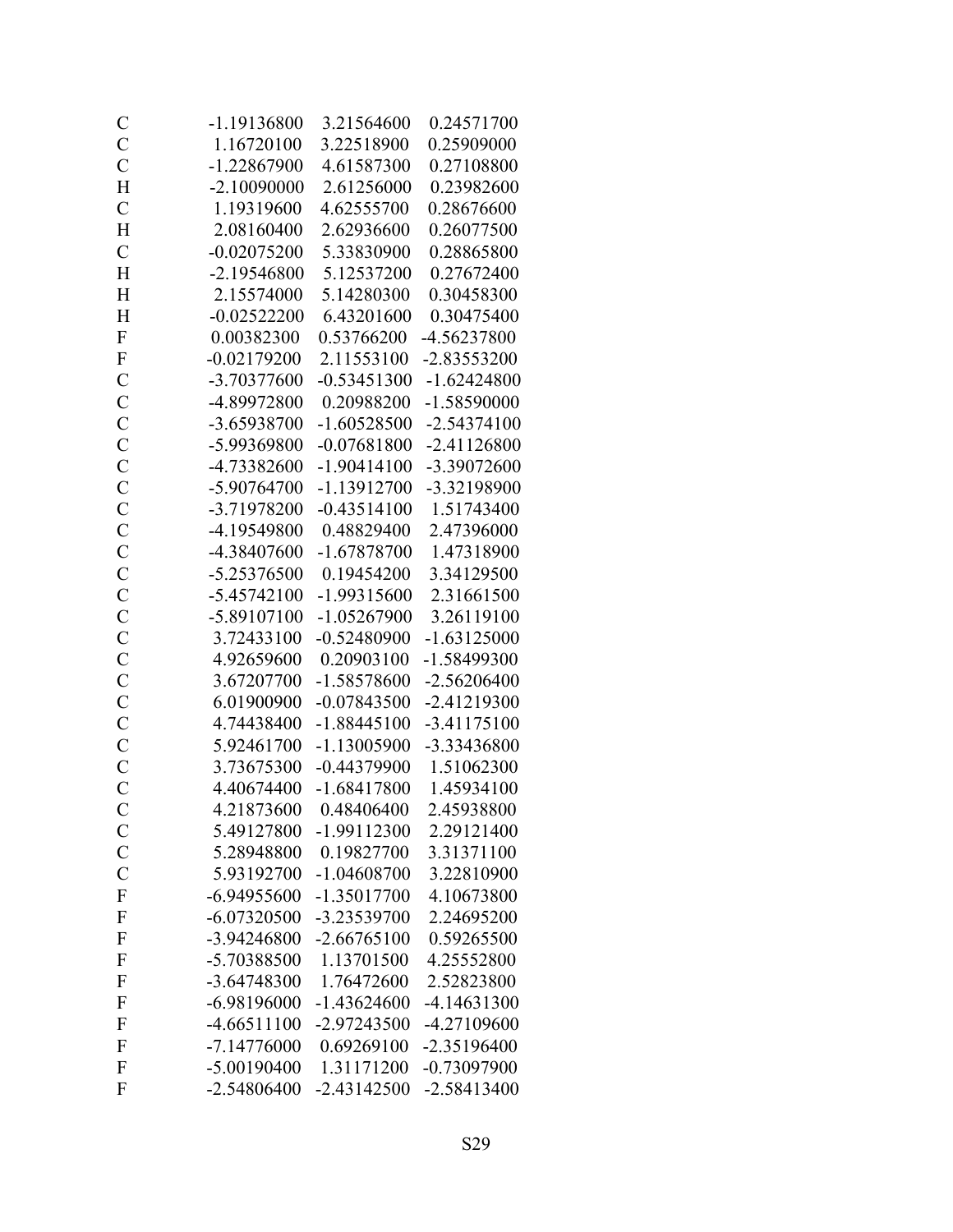| F | 2.55458300 | $-2.40323700$ | $-2.61045300$ |
|---|------------|---------------|---------------|
| F | 4.66760700 | -2.94320200   | -4.30291900   |
| F | 6.99704300 | $-1.42765600$ | $-4.16102500$ |
| F | 7.17958400 | 0.68056100    | -2.34370700   |
| F | 5.03719500 | 1.30188600    | $-0.71913500$ |
| F | 3.96120400 | $-2.67504700$ | 0.58416500    |
| F | 6.11181700 | $-3.23025100$ | 2.21738800    |
| F | 7.00092500 | -1.33689300   | 4.06203500    |
| F | 5.74579700 | 1.14499300    | 4.21991400    |
| F | 3.65862200 | 1.75495200    | 2.52113100    |
| H | 0.14130400 | 0.24074100    | 2.63312800    |

12.  $[Fe^{0}py]^{2-}$ , Complex **B**<br>E = -5320.41480778 hartrees

| Fe             | 0.00705500    | 0.27296400    | $-0.00781300$ |
|----------------|---------------|---------------|---------------|
| N              | -1.33841300   | $-0.11268000$ | $-1.22304300$ |
| $\overline{O}$ | $-1.24427300$ | $-0.16579600$ | -2.59728500   |
| B              | 0.00819100    | 0.41992500    | -3.18085200   |
| $\overline{O}$ | 1.26321300    | $-0.16278700$ | $-2.60054800$ |
| N              | 1.35475900    | $-0.11232600$ | $-1.22550000$ |
| $\mathcal{C}$  | 2.61063600    | $-0.28146900$ | $-0.72224800$ |
| $\overline{C}$ | 2.62321900    | $-0.20922100$ | 0.71528900    |
| N              | 1.37482200    | $-0.00639000$ | 1.22067600    |
| $\overline{O}$ | 1.23741300    | $-0.06170200$ | 2.58108700    |
| $\overline{O}$ | $-1.20809200$ | $-0.04147500$ | 2.57271800    |
| N              | -1.35799600   | 0.00670700    | 1.23957400    |
| $\mathcal{C}$  | $-2.60491200$ | $-0.19814000$ | 0.72003700    |
| $\overline{C}$ | -2.59227000   | $-0.27479700$ | $-0.71852600$ |
| $\overline{N}$ | $-0.00965500$ | 2.17700300    | $-0.02286100$ |
| $\mathcal{C}$  | $-1.19366200$ | 2.88436100    | $-0.03727800$ |
| $\overline{C}$ | 1.16960300    | 2.89289800    | $-0.03325900$ |
| $\overline{C}$ | $-1.22473000$ | 4.28231600    | $-0.05384800$ |
| H              | $-2.10747700$ | 2.28752400    | $-0.03164900$ |
| $\overline{C}$ | 1.19114300    | 4.29079300    | $-0.04992200$ |
| H              | 2.08761300    | 2.30236400    | $-0.02522800$ |
| $\mathcal{C}$  | $-0.01950200$ | 5.01413800    | $-0.06043700$ |
| H              | $-2.19544300$ | 4.78738800    | $-0.06438900$ |
| H              | 2.15830600    | 4.80266600    | $-0.05768000$ |
| H              | $-0.02331500$ | 6.10852200    | $-0.07647700$ |
| ${\bf F}$      | 0.00668500    | 0.04628500    | -4.53734600   |
| ${\bf F}$      | 0.00669700    | 1.83233000    | -3.04697200   |
| $\mathbf C$    | $-3.77051500$ | $-0.44374200$ | $-1.56786500$ |
| $\mathcal{C}$  | -4.91684600   | 0.37966600    | $-1.44753100$ |
| $\mathcal{C}$  | -3.84184900   | $-1.43994100$ | -2.57697300   |
| $\mathcal{C}$  | $-6.04334700$ | 0.24553100    | $-2.26514300$ |
| $\overline{C}$ | -4.94821300   | $-1.57691600$ | $-3.42167400$ |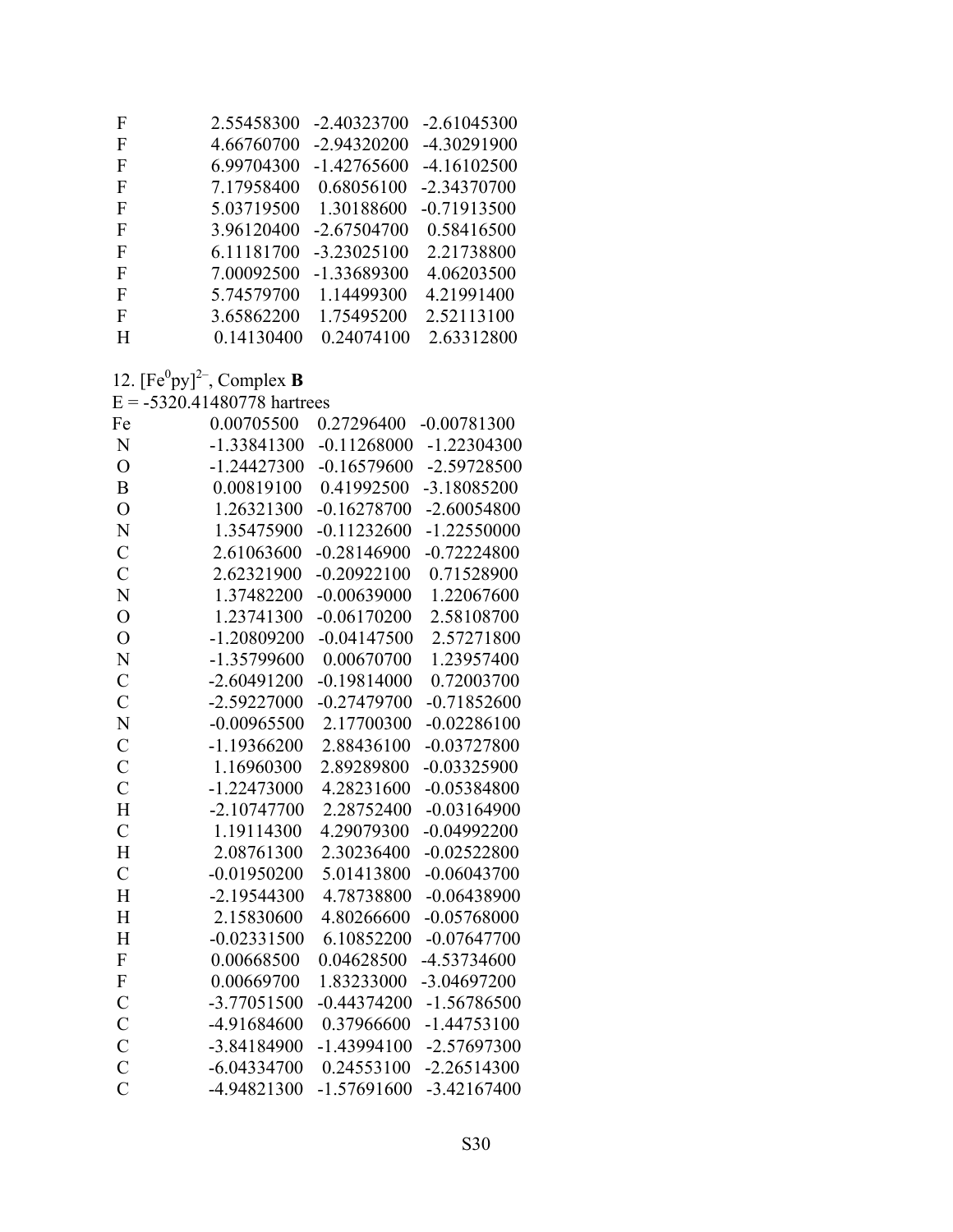| $\mathcal{C}$  | $-6.06193000$ | $-0.73691700$ | -3.26550800   |
|----------------|---------------|---------------|---------------|
| $\mathbf C$    | -3.76354500   | $-0.44318200$ | 1.57976600    |
| $\mathbf C$    | -4.10436700   | 0.43854000    | 2.63841900    |
| $\mathcal{C}$  | $-4.60048100$ | $-1.57845200$ | 1.44876100    |
| $\mathbf C$    | $-5.17627200$ | 0.20188400    | 3.50477400    |
| $\mathcal{C}$  | -5.69384600   | $-1.82322700$ | 2.28784100    |
| $\overline{C}$ | -5.98298100   | $-0.93335100$ | 3.33129200    |
| $\mathbf C$    | 3.78703400    | $-0.45557800$ | -1.57330900   |
| $\mathbf C$    | 4.93343100    | 0.36854100    | $-1.46273400$ |
| $\mathcal{C}$  | 3.85249600    | $-1.45631000$ | $-2.57794800$ |
| $\mathcal{C}$  | 6.05627500    | 0.22955000    | -2.28482700   |
| $\mathcal{C}$  | 4.95492800    | -1.59838000   | -3.42698500   |
| $\mathcal{C}$  | 6.06960100    | $-0.75806700$ | $-3.28001100$ |
| $\overline{C}$ | 3.78706200    | $-0.43981600$ | 1.57264800    |
| $\mathbf C$    | 4.63144300    | $-1.57064700$ | 1.44432800    |
| $\mathbf C$    | 4.13346600    | 0.45604600    | 2.61778100    |
| $\mathcal{C}$  | 5.73491500    | $-1.79785500$ | 2.27479500    |
| $\mathcal{C}$  | 5.21667200    | 0.23787900    | 3.47431600    |
| $\mathcal{C}$  | 6.02973500    | $-0.89366500$ | 3.30464200    |
| ${\bf F}$      | $-7.06480100$ | $-1.16707700$ | 4.18016200    |
| $\mathbf{F}$   | $-6.46821300$ | -2.97329000   | 2.13178500    |
| $\overline{F}$ | -4.30701500   | $-2.55616300$ | 0.49135800    |
| $\mathbf{F}$   | -5.49508100   | 1.11497800    | 4.50960300    |
| $\mathbf{F}$   | $-3.42532100$ | 1.64342700    | 2.78216200    |
| $\mathbf{F}$   | -7.17773500   | $-0.88244600$ | -4.08957900   |
| $\mathbf{F}$   | -4.99381500   | -2.59188800   | -4.37509200   |
| $\mathbf{F}$   | -7.12983700   | 1.11111900    | $-2.12989100$ |
| $\mathbf F$    | -4.91713000   | 1.44369100    | $-0.53342700$ |
| $\mathbf{F}$   | $-2.83501400$ | -2.38993300   | -2.68480300   |
| $\mathbf{F}$   | 2.84303800    | $-2.40420700$ | $-2.67749700$ |
| $\mathbf{F}$   | 4.99511500    | $-2.61728600$ | $-4.37621400$ |
| $\overline{F}$ | 7.18163500    | $-0.90881500$ | $-4.10800200$ |
| $\Gamma$       | 7.14437500    | 1.09432600    | -2.15828300   |
| F              | 4.93857700    | 1.43689300    | $-0.55367600$ |
| ${\bf F}$      | 4.33571300    | -2.55995300   | 0.50029000    |
| F              | 6.51411300    | -2.94508600   | 2.12500800    |
| F              | 7.12047400    | $-1.11165300$ | 4.14581800    |
| F              | 5.54079000    | 1.16584500    | 4.46336900    |
| F              | 3.44175400    | 1.65424500    | 2.75791800    |
| H              | 0.11270000    | $-0.04083700$ | 2.68618300    |

13.  $[Fe^Ipy...H]^0$ , Complex **B** 

 $E = -5320.87506508$  hartrees

| Fe               | $-0.01220200$ $0.44712700$ $0.05471000$ |                                                     |  |
|------------------|-----------------------------------------|-----------------------------------------------------|--|
| -N               |                                         | $-1, 35684400, 0, 08031500, -1, 18884700$           |  |
| $\left( \right)$ |                                         | $-1, 26858800 \quad 0, 11671500 \quad -2, 53691400$ |  |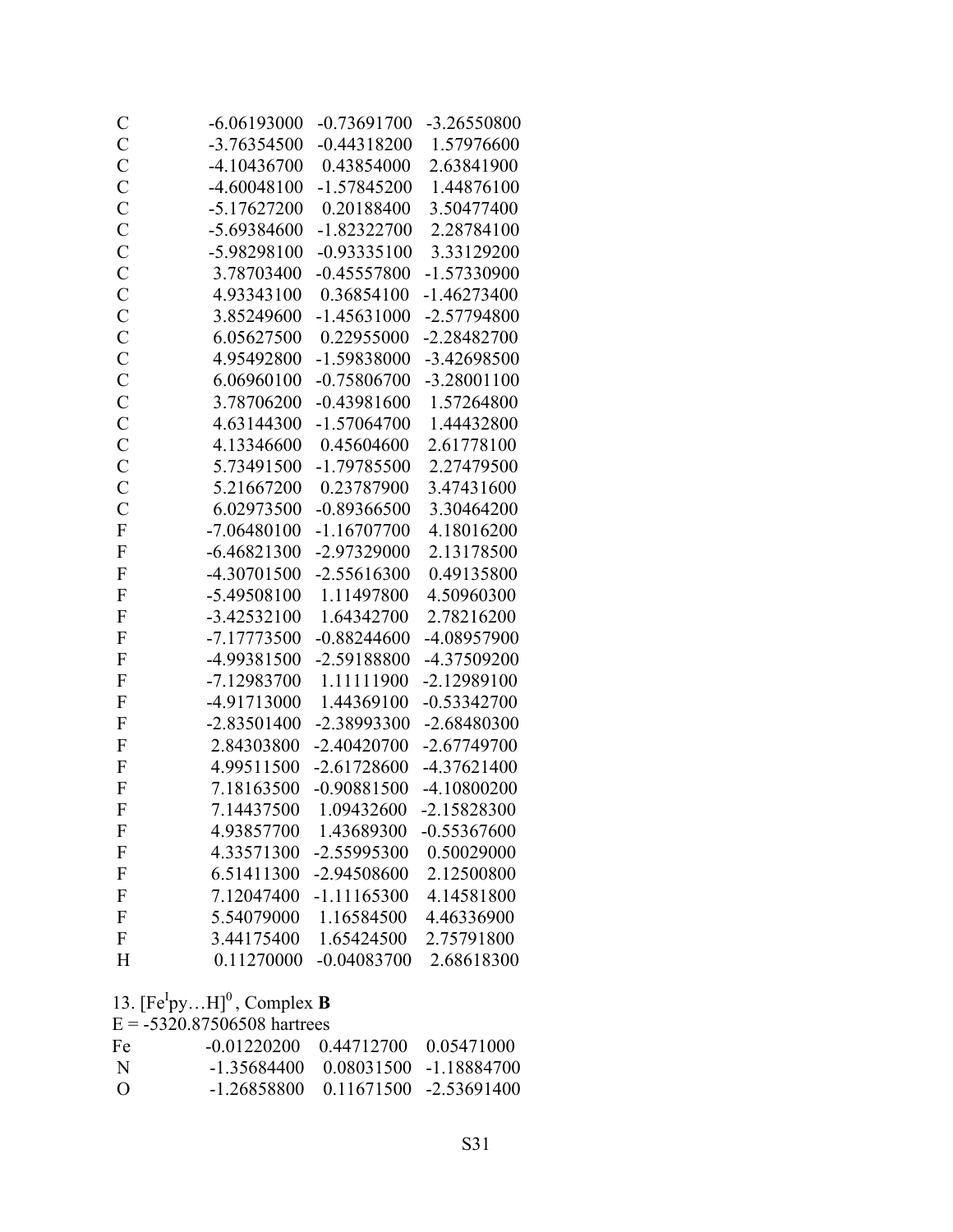| B              | 0.01581900    | 0.70377900    | -3.09500400   |
|----------------|---------------|---------------|---------------|
| $\overline{O}$ | 1.20456300    | $-0.04571600$ | $-2.53341300$ |
| N              | 1.32320300    | 0.01555100    | $-1.18506600$ |
| $\overline{C}$ | 2.56128300    | $-0.23965200$ | $-0.69870000$ |
| $\overline{C}$ | 2.61104500    | $-0.15729300$ | 0.72370000    |
| N              | 1.40576000    | 0.12960000    | 1.25107500    |
| $\overline{O}$ | 1.37897600    | 0.21331600    | 2.63981000    |
| $\overline{O}$ | $-1.29581600$ | $-0.15387400$ | 2.66185200    |
| N              | $-1.37514800$ | $-0.06476800$ | 1.21836400    |
| $\mathcal{C}$  | $-2.61570200$ | $-0.28461500$ | 0.70364800    |
| $\overline{C}$ | -2.59478200   | $-0.23364000$ | $-0.70993000$ |
| N              | 0.00083900    | 2.44598500    | 0.20883000    |
| $\mathcal{C}$  | $-1.18295600$ | 3.12957700    | 0.27565500    |
| $\mathcal{C}$  | 1.17426600    | 3.14467600    | 0.13119200    |
| $\mathcal{C}$  | -1.22439500   | 4.52981400    | 0.26737300    |
| H              | $-2.09121500$ | 2.52734600    | 0.33625200    |
| $\mathcal{C}$  | 1.19606700    | 4.54538700    | 0.11756200    |
| H              | 2.09049000    | 2.55474200    | 0.07862200    |
| $\mathcal{C}$  | $-0.01907900$ | 5.25212900    | 0.18404900    |
| H              | $-2.18937200$ | 5.03873300    | 0.31967300    |
| H              | 2.15353700    | 5.06641900    | 0.05047800    |
| H              | $-0.02707600$ | 6.34522100    | 0.16896600    |
| $\overline{F}$ | $-0.00285500$ | 0.46784800    | -4.45058700   |
| $\mathbf F$    | 0.10155500    | 2.06032200    | $-2.74325600$ |
| $\mathcal{C}$  | -3.74295200   | $-0.48196400$ | $-1.60347300$ |
| $\mathbf C$    | -4.88482800   | 0.33987500    | -1.58927200   |
| $\mathcal{C}$  | -3.72684900   | -1.53729900   | -2.53831700   |
| $\mathcal{C}$  | -5.96448000   | 0.13757400    | $-2.45761000$ |
| $\mathbf C$    | -4.78703000   | -1.75690800   | $-3.42633400$ |
| $\mathcal{C}$  | -5.91101500   | $-0.91658100$ | -3.38236100   |
| $\overline{C}$ | -3.81347000   | $-0.53116800$ | 1.53112900    |
| $\overline{C}$ | -4.27726200   | 0.43781500    | 2.44620400    |
| $\mathcal{C}$  | -4.56199700   | $-1.72186300$ | 1.43486000    |
| $\mathcal{C}$  | $-5.42025900$ | 0.23891000    | 3.22861800    |
| $\mathcal{C}$  | -5.71496400   | $-1.94414700$ | 2.20002900    |
| $\mathbf C$    | $-6.14326200$ | $-0.95872600$ | 3.10269500    |
| $\mathcal{C}$  | 3.70531600    | $-0.54464800$ | $-1.57845100$ |
| $\mathcal{C}$  | 4.84984700    | 0.27439000    | $-1.61138400$ |
| $\mathcal{C}$  | 3.68872100    | $-1.65367600$ | $-2.44910400$ |
| $\mathbf C$    | 5.92968100    | 0.01924000    | $-2.46475100$ |
| $\overline{C}$ | 4.74991200    | $-1.92710200$ | -3.32100800   |
| $\mathbf C$    | 5.87570600    | -1.08829900   | -3.32497500   |
| $\mathbf C$    | 3.81592200    | $-0.38799700$ | 1.54704000    |
| $\mathcal{C}$  | 4.49132100    | $-1.62427300$ | 1.53961500    |
| $\mathcal{C}$  | 4.33605200    | 0.61499600    | 2.38875800    |
| $\overline{C}$ | 5.62678800    | $-1.86009200$ | 2.32564200    |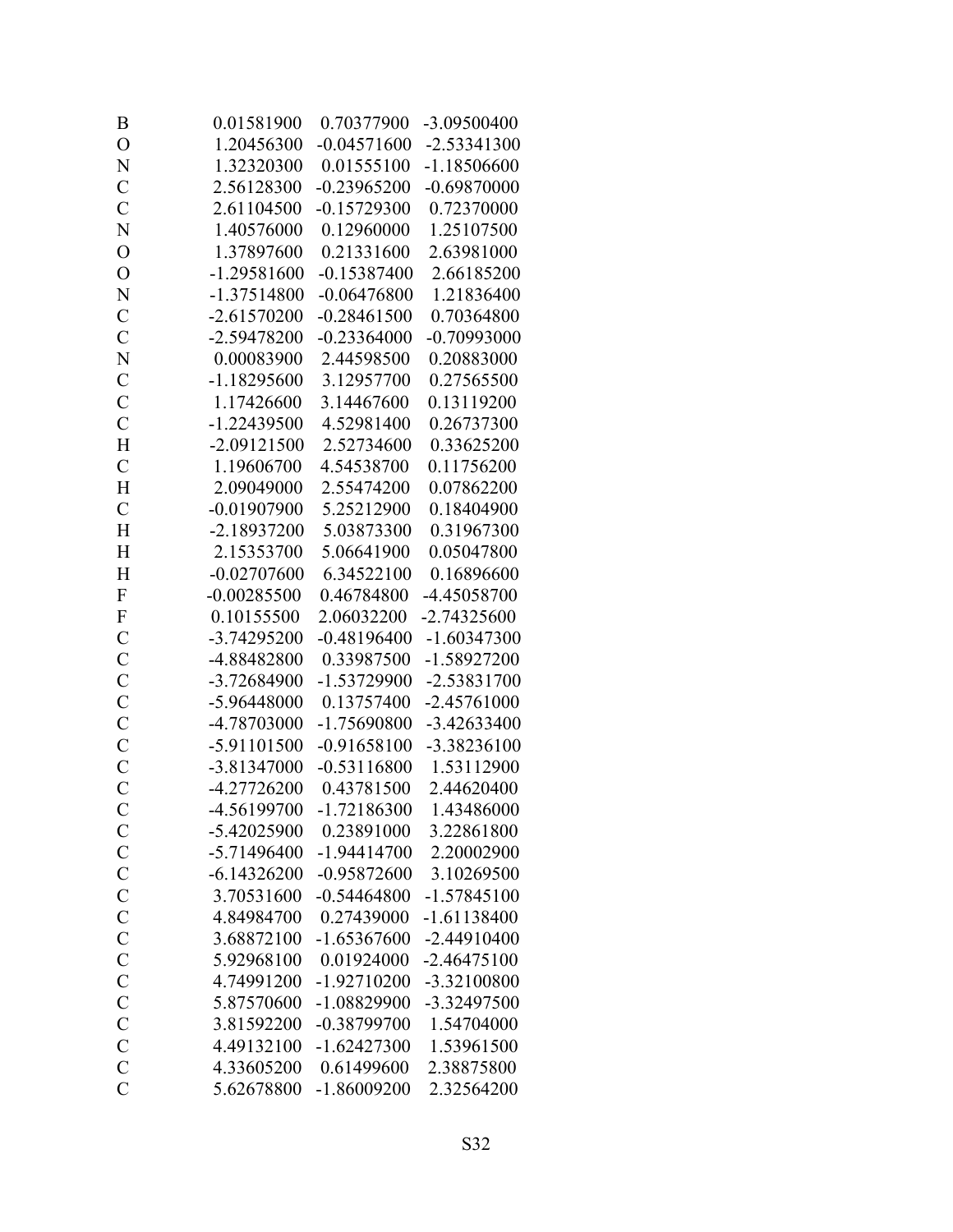| $\mathcal C$              | 5.46420000    | 0.40567200    | 3.19050500    |
|---------------------------|---------------|---------------|---------------|
| $\mathcal{C}$             | 6.11253800    | $-0.83914200$ | 3.15682700    |
| ${\bf F}$                 | -7.27255000   | $-1.16561800$ | 3.86679200    |
| F                         | $-6.41512300$ | $-3.12960600$ | 2.08745700    |
| ${\bf F}$                 | -4.13116900   | $-2.73407300$ | 0.58096200    |
| ${\bf F}$                 | -5.85274800   | 1.21541900    | 4.10500100    |
| ${\bf F}$                 | $-3.60947000$ | 1.65299900    | 2.54583600    |
| $\boldsymbol{\mathrm{F}}$ | $-6.96759100$ | $-1.13111300$ | -4.24394600   |
| ${\bf F}$                 | -4.74809500   | $-2.80458700$ | -4.32498200   |
| ${\bf F}$                 | $-7.06688100$ | 0.97219300    | $-2.41915900$ |
| ${\bf F}$                 | -4.93819500   | 1.42229600    | $-0.70596600$ |
| ${\bf F}$                 | $-2.64825400$ | $-2.40722300$ | $-2.56171600$ |
| ${\bf F}$                 | 2.61001000    | -2.52307500   | $-2.42299900$ |
| ${\bf F}$                 | 4.71033900    | $-3.02650600$ | -4.15585000   |
| ${\bf F}$                 | 6.93275000    | $-1.35518400$ | -4.17128000   |
| ${\bf F}$                 | 7.03263000    | 0.85383700    | $-2.47635600$ |
| ${\bf F}$                 | 4.90216200    | 1.40896900    | $-0.79671300$ |
| F                         | 4.00302400    | $-2.66623000$ | 0.75482000    |
| ${\bf F}$                 | 6.25573700    | -3.09048000   | 2.30230900    |
| $\boldsymbol{F}$          | 7.22831700    | $-1.05736200$ | 3.93879700    |
| ${\bf F}$                 | 5.95321500    | 1.41618800    | 3.99665700    |
| ${\bf F}$                 | 3.73838500    | 1.87003300    | 2.40162800    |
| H                         | 0.39875000    | 0.23298800    | 2.83683500    |
| H                         | $-1.33237500$ | $-1.11855500$ | 2.85141100    |

# 14.  $[Fe^{III}Hpy]$ <sup>0</sup>, Complex **B**<br>E = -5320.87251639 hartrees

| Fe            | 0.00101800    | 0.26380500    | $-0.02070800$ |
|---------------|---------------|---------------|---------------|
| N             | $-1.38071600$ | 0.04562200    | -1.26563000   |
| О             | -1.25078800   | 0.00348600    | -2.60686600   |
| B             | $-0.00066900$ | 0.68075700    | -3.16209500   |
| O             | 1.27559700    | 0.03063500    | $-2.60848600$ |
| N             | 1.40111300    | 0.05732300    | $-1.27148400$ |
| $\mathcal{C}$ | 2.61288200    | $-0.19534800$ | $-0.75923400$ |
| $\mathcal{C}$ | 2.62491500    | $-0.18313700$ | 0.68778200    |
| N             | 1.41694800    | 0.04604400    | 1.20944600    |
| O             | 1.27447100    | 0.03342500    | 2.54957500    |
| O             | -1.22938500   | 0.07141600    | 2.52618200    |
| N             | -1.39679200   | 0.05074500    | 1.23378600    |
| $\mathcal{C}$ | $-2.61327000$ | $-0.18620300$ | 0.69078900    |
| $\mathcal{C}$ | -2.59199200   | $-0.20669700$ | $-0.74904700$ |
| N             | $-0.01833500$ | 2.31179600    | 0.13177700    |
| C             | $-1.19906400$ | 3.00027500    | 0.15615600    |
| $\mathcal{C}$ | 1.15483900    | 3.01373300    | 0.14408200    |
| C             | $-1.24064000$ | 4.40018300    | 0.19337900    |
| H             | $-2.11268900$ | 2.40491200    | 0.14756400    |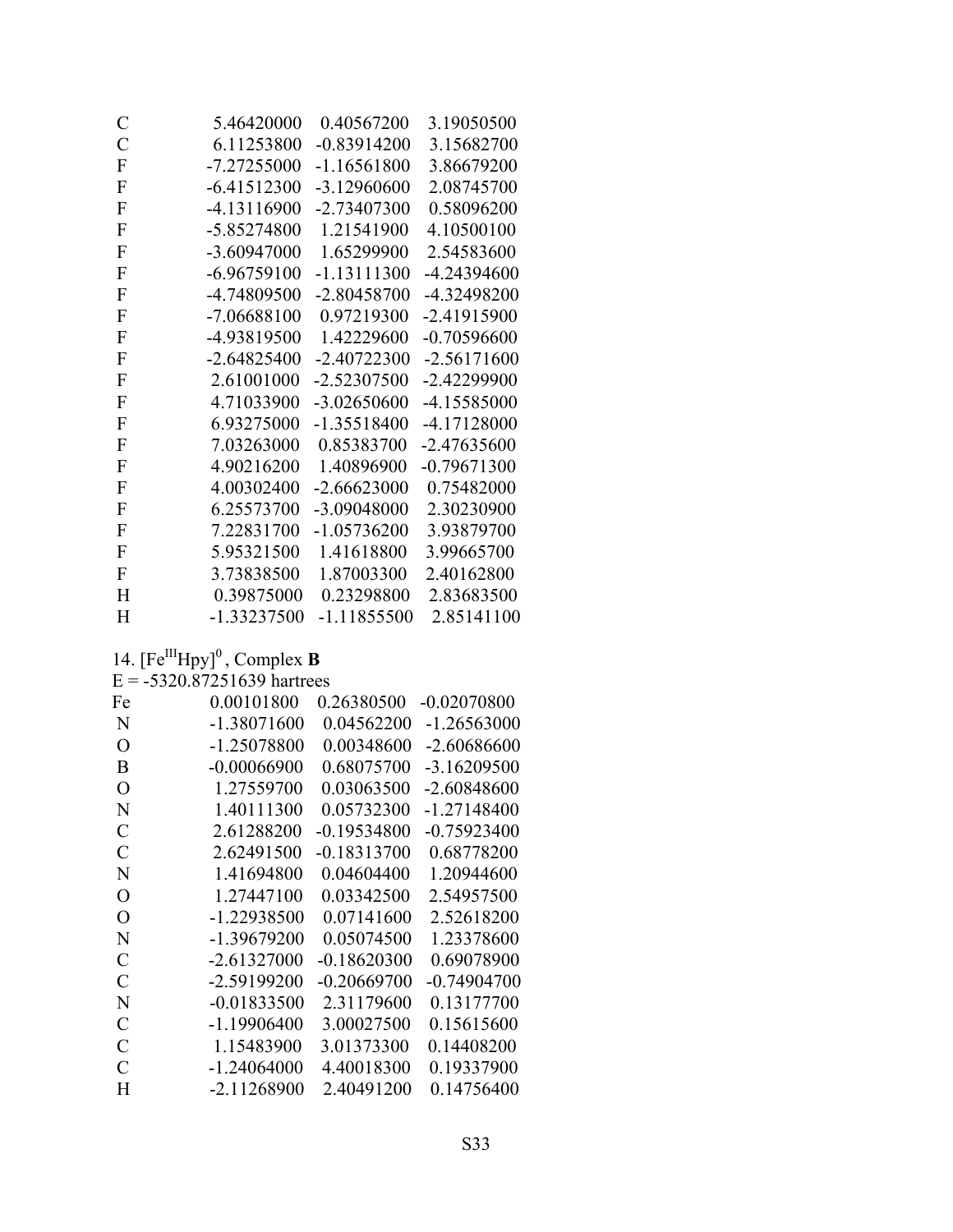| $\mathcal{C}$             | 1.18162800    | 4.41401300    | 0.18163200    |
|---------------------------|---------------|---------------|---------------|
| H                         | 2.07491300    | 2.42854700    | 0.12338400    |
| $\mathcal{C}$             | $-0.03348500$ | 5.12277900    | 0.20453100    |
| H                         | $-2.20743500$ | 4.90783100    | 0.21111600    |
| H                         | 2.14278700    | 4.93256600    | 0.18916100    |
| H                         | $-0.03958000$ | 6.21565900    | 0.23045000    |
| $\mathbf{F}$              | 0.00495800    | 0.42350100    | -4.51066800   |
| $\boldsymbol{\mathrm{F}}$ | $-0.00823000$ | 2.03439900    | -2.81397800   |
| $\mathbf C$               | -3.76593900   | $-0.47439000$ | $-1.60501600$ |
| $\mathbf C$               | -4.90326200   | 0.35362100    | $-1.57281400$ |
| $\mathcal{C}$             | -3.78272900   | $-1.55505800$ | -2.50987600   |
| $\mathcal{C}$             | $-6.01158500$ | 0.13248500    | -2.39854600   |
| $\mathbf C$               | -4.87530300   | $-1.79585900$ | -3.35240300   |
| $\overline{C}$            | -5.99361000   | $-0.94904800$ | -3.29338400   |
| $\mathcal{C}$             | -3.79841800   | $-0.43933200$ | 1.53341600    |
| $\mathbf C$               | -4.24778800   | 0.51612500    | 2.46607800    |
| $\mathcal{C}$             | $-4.50145400$ | $-1.65865600$ | 1.48287800    |
| $\mathcal{C}$             | -5.33779700   | 0.27770300    | 3.31134700    |
| $\mathcal{C}$             | $-5.60077600$ | $-1.92210400$ | 2.30984900    |
| $\mathbf C$               | $-6.01705800$ | $-0.94833600$ | 3.23080200    |
| $\mathcal{C}$             | 3.78917900    | $-0.46370000$ | $-1.60995400$ |
| $\mathcal{C}$             | 4.93252300    | 0.35587900    | $-1.56570200$ |
| $\mathbf C$               | 3.80289800    | $-1.53585900$ | $-2.52564400$ |
| $\overline{C}$            | 6.04303900    | 0.13502900    | -2.38835600   |
| $\mathcal{C}$             | 4.89703900    | $-1.77532400$ | -3.36659800   |
| $\mathcal{C}$             | 6.02113200    | $-0.93716300$ | -3.29440400   |
| $\mathcal{C}$             | 3.81350500    | $-0.44398700$ | 1.52739800    |
| $\overline{C}$            | 4.50455700    | $-1.66947300$ | 1.47237800    |
| $\mathcal{C}$             | 4.28462900    | 0.51565800    | 2.44419400    |
| $\mathbf C$               | 5.61486900    | $-1.93577800$ | 2.28379300    |
| $\overline{C}$            | 5.38804400    | 0.27525800    | 3.27138100    |
| $\overline{C}$            | 6.05525100    | $-0.95743000$ | 3.18874000    |
| $\boldsymbol{F}$          | -7.09746900   | $-1.19331000$ | 4.05284600    |
| F                         | $-6.26106400$ | $-3.13382100$ | 2.23855000    |
| $\mathbf{F}$              | -4.07510300   | $-2.65752600$ | 0.61000000    |
| $\mathbf{F}$              | -5.75998100   | 1.24230300    | 4.20585100    |
| $\mathbf{F}$              | $-3.62163900$ | 1.75542900    | 2.52398600    |
| F                         | -7.07845800   | $-1.18148400$ | $-4.11246500$ |
| F                         | -4.87072600   | $-2.86800200$ | $-4.22125900$ |
| $\mathbf{F}$              | $-7.10672000$ | 0.97410000    | -2.34885300   |
| $\mathbf{F}$              | -4.91793100   | 1.45976500    | $-0.71982700$ |
| $\mathbf{F}$              | -2.70968200   | $-2.43010300$ | -2.54479600   |
| F                         | 2.72477400    | -2.40393800   | -2.57283000   |
| $\mathbf{F}$              | 4.88880600    | -2.83880600   | $-4.24581100$ |
| $\mathbf{F}$              | 7.10780800    | $-1.16916800$ | -4.11098600   |
| F                         | 7.14387900    | 0.96821900    | -2.32533300   |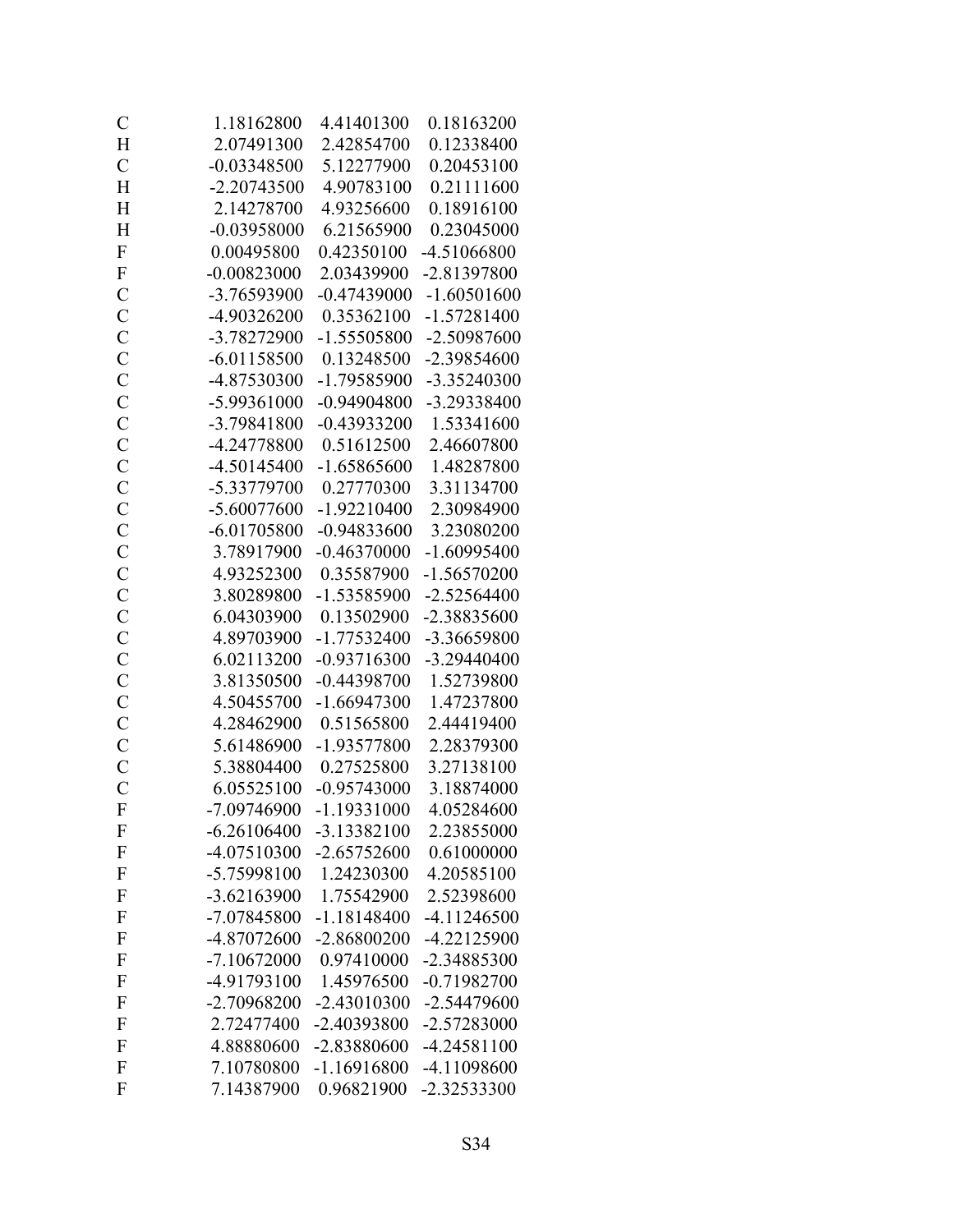| F | 4.95051200    | 1.45433300    | $-0.70235600$ |
|---|---------------|---------------|---------------|
| F | 4.05608200    | $-2.66804400$ | 0.61169600    |
| F | 6.26340000    | $-3.15294000$ | 2.21122700    |
| F | 7.14655700    | $-1.20510300$ | 3.99428000    |
| F | 5.83237200    | 1.24246000    | 4.15121100    |
| F | 3.66208900    | 1.75612300    | 2.50816900    |
| H | 0.19895400    | 0.08983900    | 2.66966400    |
| H | $-0.01195400$ | $-1.25044400$ | $-0.01321300$ |
|   |               |               |               |

### 15.  $[Fe^0py...H]^-$ , Complex **B**<br>E = -5320.99155268 hartrees

| Fe             | $-0.00502700$ | 0.23715400    | 0.08313000    |
|----------------|---------------|---------------|---------------|
| N              | $-1.34962100$ | $-0.08885200$ | $-1.16768500$ |
| $\overline{O}$ | $-1.25819200$ | $-0.07282500$ | $-2.53245800$ |
| $\overline{B}$ | 0.01024500    | 0.50156900    | $-3.10414400$ |
| $\overline{O}$ | 1.23153400    | $-0.15526200$ | $-2.51916500$ |
| N              | 1.34063200    | $-0.08617900$ | $-1.15790600$ |
| $\overline{C}$ | 2.59960400    | $-0.26284600$ | $-0.67787600$ |
| $\overline{C}$ | 2.64394600    | $-0.18910100$ | 0.75169600    |
| N              | 1.41359000    | $-0.00078100$ | 1.27581200    |
| $\overline{O}$ | 1.37661100    | 0.02968800    | 2.68159000    |
| $\overline{O}$ | -1.30865800   | $-0.35160200$ | 2.69205500    |
| N              | -1.38836300   | $-0.15808100$ | 1.23656800    |
| $\mathcal{C}$  | $-2.64657900$ | $-0.32991100$ | 0.73071100    |
| $\overline{C}$ | $-2.61005400$ | $-0.30242000$ | $-0.69368100$ |
| $\overline{N}$ | $-0.01927100$ | 2.14952600    | 0.09705300    |
| $\overline{C}$ | $-1.21309900$ | 2.83323800    | 0.12276800    |
| $\mathcal{C}$  | 1.14732500    | 2.87637200    | 0.04728200    |
| $\overline{C}$ | $-1.26646100$ | 4.23102300    | 0.10450500    |
| H              | $-2.11837600$ | 2.22561800    | 0.15805900    |
| $\overline{C}$ | 1.14830700    | 4.27532400    | 0.03057100    |
| H              | 2.07425200    | 2.30252400    | 0.01727200    |
| $\overline{C}$ | $-0.07248000$ | 4.97663000    | 0.05799400    |
| H              | $-2.24286600$ | 4.72248100    | 0.12271700    |
| H              | 2.10527400    | 4.80220300    | $-0.01107100$ |
| H              | $-0.09321200$ | 6.06982700    | 0.03899500    |
| ${\bf F}$      | 0.00529000    | 0.16977700    | -4.45828100   |
| ${\bf F}$      | 0.05525300    | 1.89615700    | -2.89697700   |
| $\mathcal{C}$  | $-3.77164600$ | $-0.44231200$ | $-1.58790100$ |
| $\mathcal{C}$  | -4.86645900   | 0.44318900    | -1.53693000   |
| $\mathcal{C}$  | -3.83345000   | $-1.45762800$ | $-2.56774200$ |
| $\mathcal{C}$  | -5.96192000   | 0.34228200    | $-2.40318500$ |
| $\mathcal{C}$  | -4.90732200   | $-1.57000900$ | -3.45900700   |
| $\overline{C}$ | -5.97963600   | $-0.66933000$ | $-3.37333100$ |
| $\overline{C}$ | -3.84554300   | $-0.50570200$ | 1.55804400    |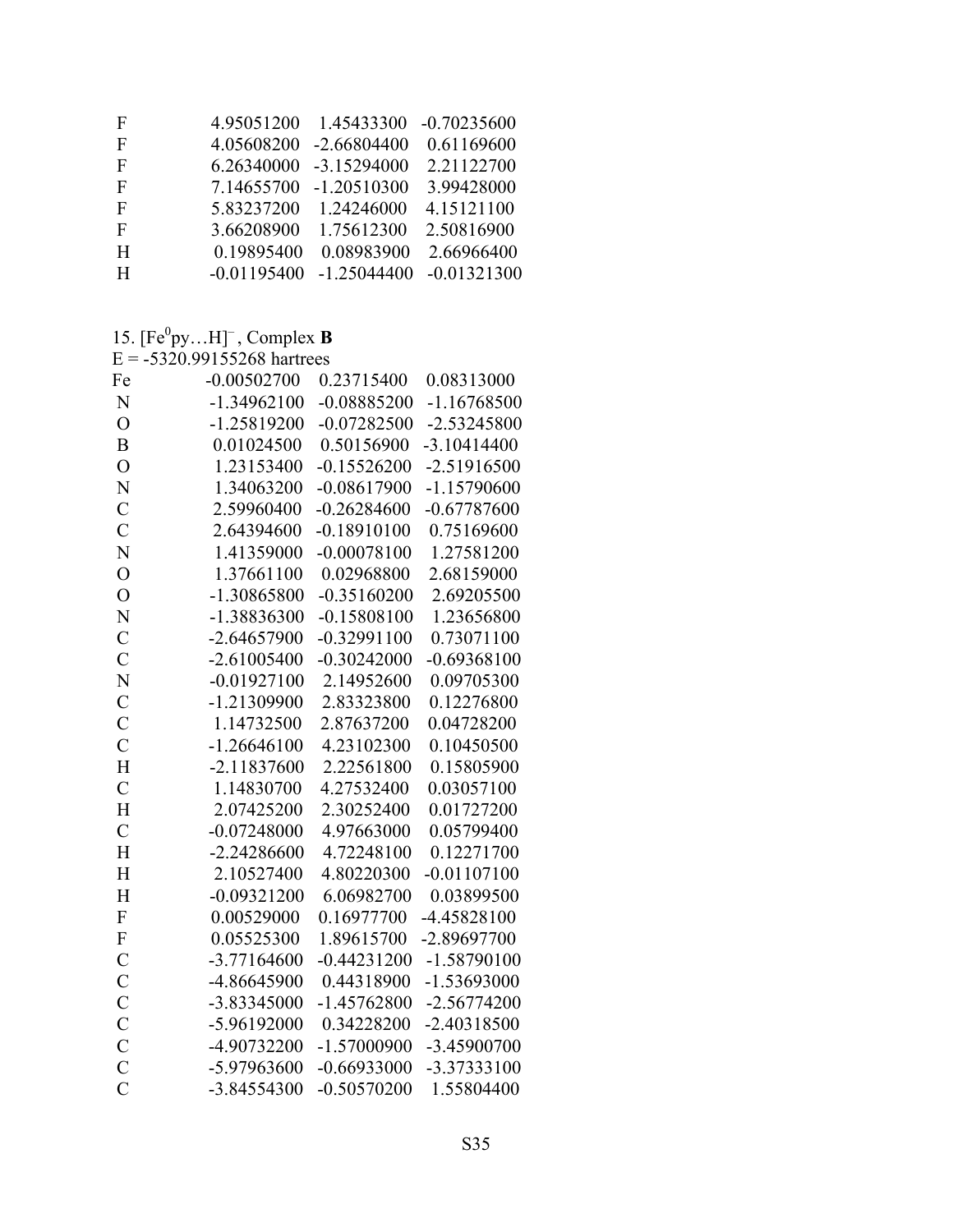| $\mathcal{C}$             | -4.17725000   | 0.41551300    | 2.58308300    |
|---------------------------|---------------|---------------|---------------|
| $\mathcal{C}$             | -4.74634900   | $-1.58362900$ | 1.38826700    |
| $\mathbf C$               | -5.31197800   | 0.27248900    | 3.38738900    |
| $\mathcal{C}$             | -5.89932600   | $-1.73794500$ | 2.16781700    |
| $\mathbf C$               | $-6.18293900$ | $-0.80885400$ | 3.17924000    |
| $\mathbf C$               | 3.75542400    | $-0.48963600$ | $-1.55841400$ |
| $\mathcal{C}$             | 4.88345100    | 0.35680400    | -1.55015200   |
| $\mathbf C$               | 3.78648300    | $-1.55985400$ | -2.48139900   |
| $\mathbf C$               | 5.97620400    | 0.17077400    | $-2.40511800$ |
| $\mathbf C$               | 4.85718800    | $-1.75672000$ | $-3.36153100$ |
| $\mathcal{C}$             | 5.96061300    | $-0.89125500$ | -3.32023600   |
| $\mathbf C$               | 3.85256500    | $-0.35808200$ | 1.57622200    |
| $\mathcal{C}$             | 4.65306400    | $-1.51912500$ | 1.50832200    |
| $\mathcal{C}$             | 4.27155300    | 0.63003500    | 2.49506000    |
| $\mathbf C$               | 5.79918400    | $-1.69406400$ | 2.29426400    |
| $\mathcal{C}$             | 5.40299400    | 0.47399600    | 3.30369300    |
| $\overline{C}$            | 6.17439800    | $-0.69341100$ | 3.20169500    |
| $\overline{F}$            | $-7.31403300$ | $-0.95667900$ | 3.96829800    |
| $\overline{F}$            | $-6.73880100$ | $-2.82746900$ | 1.97890500    |
| $\mathbf F$               | -4.46444500   | $-2.58058100$ | 0.45171800    |
| $\mathbf{F}$              | $-5.61136500$ | 1.21353300    | 4.36305400    |
| $\overline{F}$            | -3.39667500   | 1.55272900    | 2.76162500    |
| $\mathbf{F}$              | $-7.05683100$ | $-0.78343600$ | -4.23950000   |
| $\mathbf F$               | -4.94469600   | $-2.58874400$ | -4.39894100   |
| $\overline{F}$            | $-7.01336400$ | 1.24658300    | $-2.32642500$ |
| $\mathbf{F}$              | -4.85675400   | 1.50457800    | $-0.62449600$ |
| $\mathbf F$               | -2.83473300   | $-2.41719600$ | $-2.62580400$ |
| $\mathbf F$               | 2.75888800    | $-2.49061800$ | -2.48933700   |
| $\rm F$                   | 4.86204400    | -2.82749600   | -4.24296300   |
| $\mathbf{F}$              | 7.03521600    | $-1.08932400$ | $-4.17482200$ |
| $\mathbf{F}$              | 7.05817700    | 1.04150400    | $-2.37391100$ |
| $\overline{F}$            | 4.90840800    | 1.46679600    | $-0.69751300$ |
| $\Gamma$                  | 4.27972600    | -2.56875300   | 0.66821300    |
| F                         | 6.54483700    | $-2.86180400$ | 2.20869800    |
| $\boldsymbol{\mathrm{F}}$ | 7.30255300    | $-0.85493800$ | 3.99191100    |
| F                         | 5.79097700    | 1.47747500    | 4.18048400    |
| F                         | 3.58011200    | 1.83285200    | 2.57305500    |
| H                         | 0.39278700    | 0.04657800    | 2.85530200    |
| H                         | -1.28218900   | -1.32901900   | 2.78646600    |
|                           |               |               |               |

16.  $[Fe^{II}Hpy]$ <sup>-</sup>, Complex **B** 

 $E = 5320.99877613$  hartrees

| Fe       | $0.01207200 - 0.16116400 - 0.00700400$ |                                              |
|----------|----------------------------------------|----------------------------------------------|
| -N       |                                        | $-1, 37592400$ $-0, 04456000$ $-1, 24502500$ |
| $\left($ |                                        | $-1, 25807900 - 0, 08915900 - 2, 59874500$   |
| -B       | $0.00407500 - 0.52564800 - 3.16899700$ |                                              |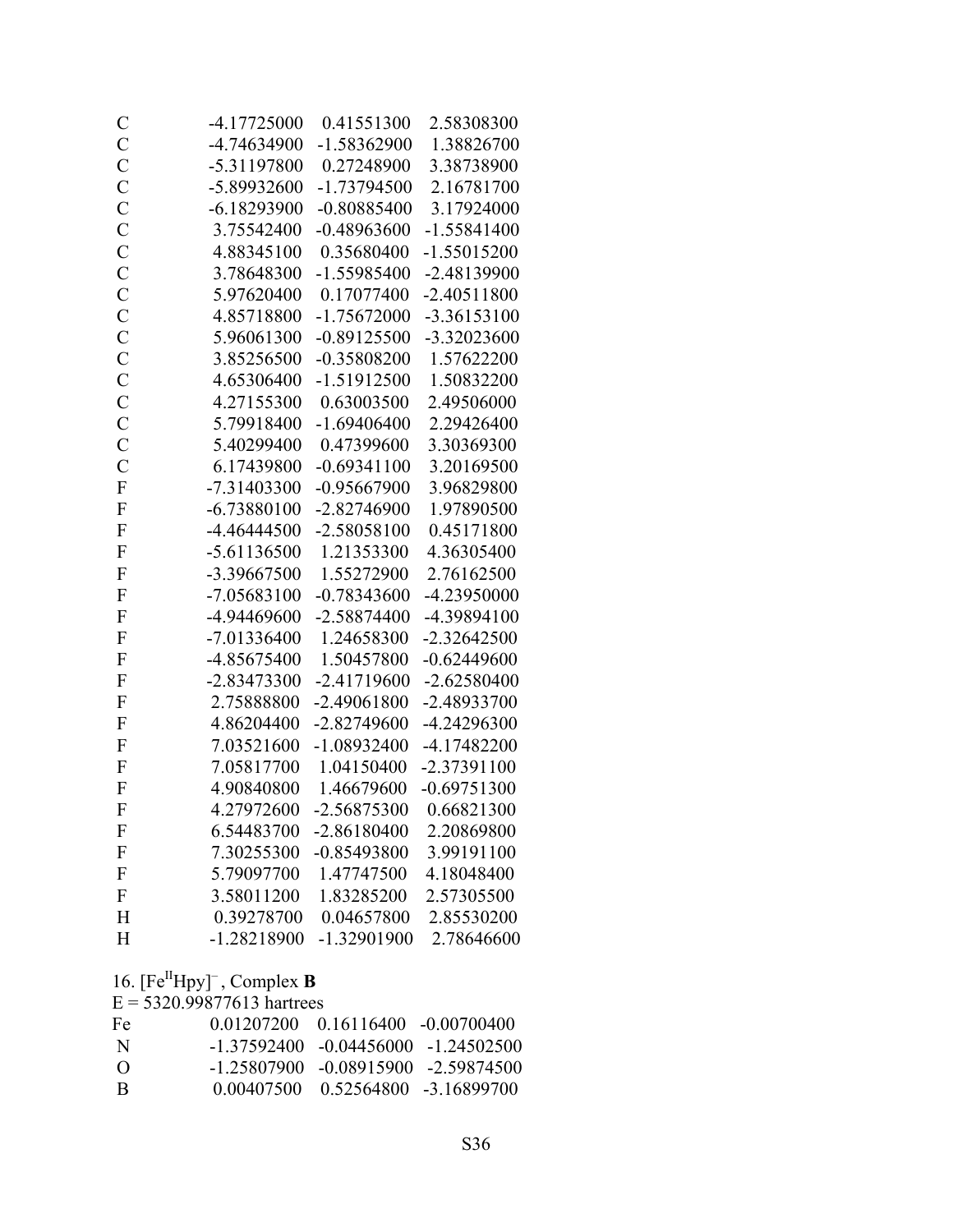| O              | 1.27695300    | $-0.07718500$ | -2.59388700   |
|----------------|---------------|---------------|---------------|
| N              | 1.39317000    | $-0.03939100$ | $-1.24290200$ |
| $\mathcal{C}$  | 2.62373400    | $-0.22398700$ | $-0.74026700$ |
| $\overline{C}$ | 2.63571000    | $-0.19049400$ | 0.71475000    |
| N              | 1.41569400    | 0.00445500    | 1.22532200    |
| $\mathcal{O}$  | 1.26619500    | $-0.01283800$ | 2.57218800    |
| $\overline{O}$ | -1.22307900   | 0.01280900    | 2.56213800    |
| N              | $-1.39266600$ | 0.00453500    | 1.25623400    |
| $\mathcal{C}$  | $-2.61263800$ | $-0.19197000$ | 0.72368000    |
| $\mathcal{C}$  | $-2.59551100$ | $-0.23010300$ | $-0.73293300$ |
| N              | $-0.01992400$ | 2.16620600    | 0.02836900    |
| $\mathcal{C}$  | $-1.20025600$ | 2.86502500    | 0.02832000    |
| $\mathbf C$    | 1.15072300    | 2.88193200    | 0.03582400    |
| $\overline{C}$ | $-1.24222700$ | 4.26488700    | 0.04229100    |
| H              | $-2.11439400$ | 2.27068200    | 0.01757600    |
| $\mathcal{C}$  | 1.17365400    | 4.28191300    | 0.04945100    |
| H              | 2.07305900    | 2.29987900    | 0.02907200    |
| $\mathcal{C}$  | $-0.03959300$ | 4.99574000    | 0.05248400    |
| H              | $-2.21289700$ | 4.76767100    | 0.04167400    |
| H              | 2.13719300    | 4.79829000    | 0.05372300    |
| H              | $-0.04733600$ | 6.08946300    | 0.05988900    |
| $\mathbf F$    | 0.01071500    | 0.17871600    | $-4.51547400$ |
| $\mathbf F$    | 0.00200200    | 1.91573300    | -2.96194700   |
| $\mathcal{C}$  | -3.78318700   | $-0.44129800$ | $-1.58071100$ |
| $\mathbf C$    | -4.91014100   | 0.40156300    | $-1.50439400$ |
| $\mathcal{C}$  | -3.84509900   | $-1.48682500$ | -2.52835300   |
| $\mathcal{C}$  | $-6.03604500$ | 0.23380700    | -2.31890100   |
| $\mathcal{C}$  | -4.95197900   | $-1.66660600$ | -3.36750200   |
| $\mathbf C$    | $-6.05446000$ | $-0.80598000$ | -3.25950700   |
| $\mathbf C$    | -3.79688000   | $-0.42935700$ | 1.56719400    |
| $\overline{C}$ | -4.19118500   | 0.49402400    | 2.56010000    |
| $\overline{C}$ | -4.57254600   | $-1.60328900$ | 1.46787800    |
| $\mathcal{C}$  | -5.28024800   | 0.26313100    | 3.40926600    |
| $\mathcal{C}$  | $-5.67773800$ | $-1.85142500$ | 2.29156700    |
| $\mathcal{C}$  | $-6.03007500$ | $-0.91435700$ | 3.27304800    |
| $\mathcal{C}$  | 3.80811200    | $-0.43366700$ | -1.58880700   |
| $\mathcal{C}$  | 4.94228800    | 0.40002000    | $-1.50403600$ |
| $\mathbf C$    | 3.86424300    | $-1.47023800$ | -2.54795400   |
| $\mathcal{C}$  | 6.06698900    | 0.23303700    | -2.32001900   |
| $\mathbf C$    | 4.96938000    | $-1.64754700$ | -3.38973500   |
| $\mathcal{C}$  | 6.07817500    | $-0.79606400$ | $-3.27256100$ |
| $\mathcal{C}$  | 3.81983800    | $-0.43375800$ | 1.56009200    |
| $\mathbf C$    | 4.57981800    | $-1.61779700$ | 1.46410000    |
| $\mathcal{C}$  | 4.23712300    | 0.49946000    | 2.53309600    |
| $\mathcal{C}$  | 5.69304300    | $-1.86682700$ | 2.27692300    |
| $\overline{C}$ | 5.33691900    | 0.26959400    | 3.36854100    |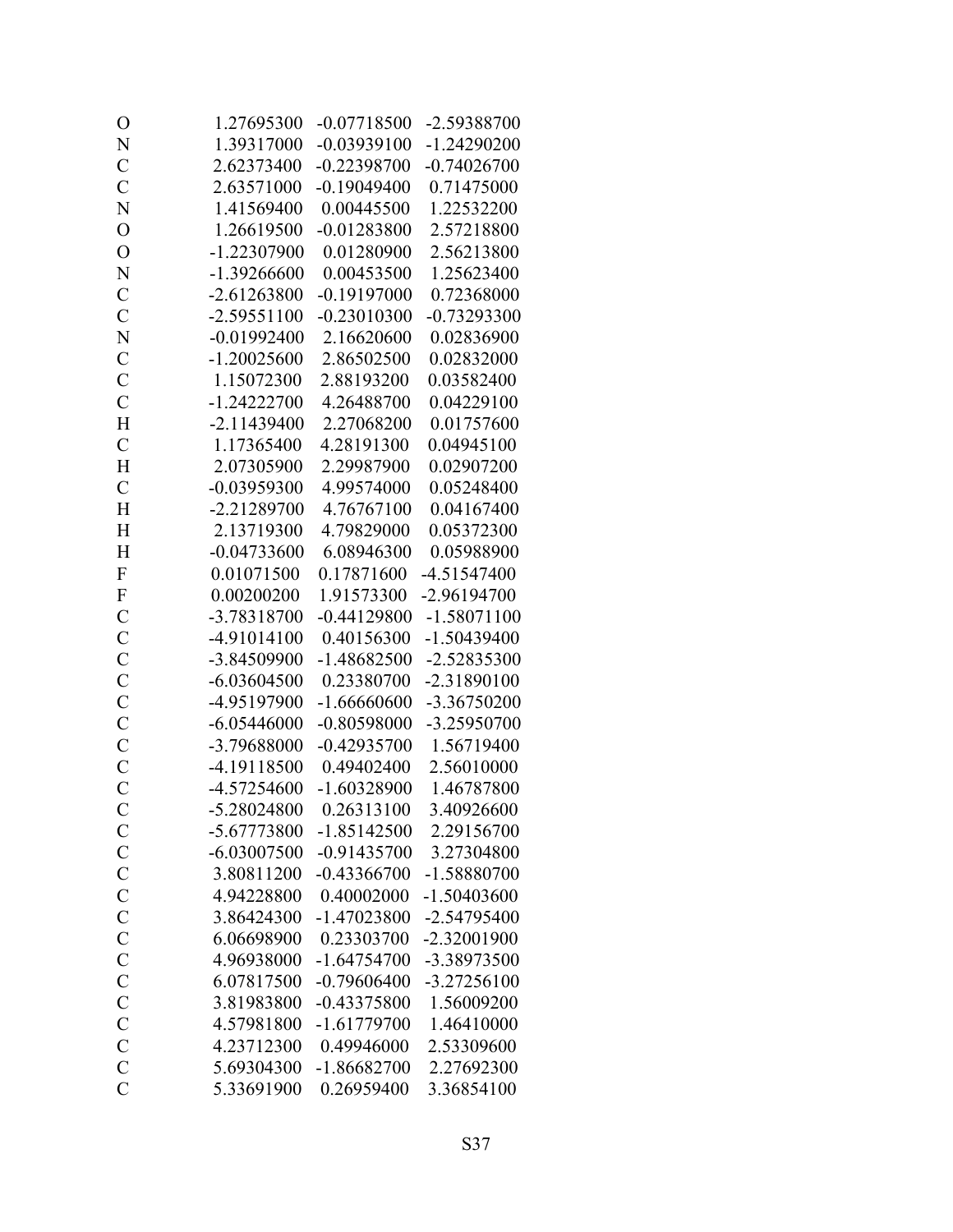| $\mathcal C$   | 6.07066500    | $-0.91874900$ | 3.23832200    |
|----------------|---------------|---------------|---------------|
| $\overline{F}$ | $-7.11860800$ | $-1.14692800$ | 4.09994900    |
| F              | $-6.40491600$ | $-3.02710600$ | 2.16703300    |
| $\mathbf F$    | $-4.21407700$ | $-2.59193100$ | 0.54998600    |
| F              | $-5.64686100$ | 1.20261200    | 4.36223100    |
| F              | -3.52666800   | 1.70828500    | 2.67327300    |
| $\mathbf F$    | $-7.16061600$ | $-0.98469100$ | -4.07555300   |
| F              | -4.98781400   | $-2.71190100$ | -4.27681700   |
| F              | -7.11708300   | 1.09898900    | $-2.22146900$ |
| F              | -4.90132500   | 1.48537100    | $-0.61997700$ |
| $\mathbf F$    | -2.81269800   | $-2.40709500$ | $-2.60651200$ |
| $\mathbf F$    | 2.82827500    | -2.38607600   | $-2.63266600$ |
| $\mathbf F$    | 4.99887800    | $-2.68444900$ | -4.30885400   |
| $\mathbf F$    | 7.18328500    | $-0.97382300$ | -4.09032800   |
| $\mathbf F$    | 7.15403500    | 1.08975400    | $-2.21310000$ |
| $\mathbf F$    | 4.94073900    | 1.47585400    | $-0.60913400$ |
| F              | 4.19943000    | $-2.61087600$ | 0.56207900    |
| F              | 6.40452000    | -3.05183800   | 2.15968200    |
| F              | 7.16697700    | $-1.15237400$ | 4.05323500    |
| F              | 5.72657300    | 1.21755300    | 4.30269300    |
| F              | 3.57813200    | 1.71660900    | 2.64455000    |
| H              | 0.17107200    | 0.02381700    | 2.67665000    |
| H              | $-0.01846300$ | $-1.36254700$ | 0.03496200    |
|                |               |               |               |

# 17.  $[Fe^{II}Hpy...H]$ , Complex **B**<br>E = -5321.45835734 hartrees

| Fe            | $-0.01335100$ | 0.20313200    | 0.08640400    |
|---------------|---------------|---------------|---------------|
| N             | $-1.38842100$ | $-0.00029300$ | $-1.15631200$ |
| O             | -1.27303300   | $-0.03049100$ | $-2.49334500$ |
| B             | $-0.02549300$ | 0.62034200    | -3.08765600   |
| O             | 1.23754100    | $-0.01061400$ | $-2.52112600$ |
| N             | 1.36733600    | 0.01022300    | $-1.18309100$ |
| C             | 2.60159300    | $-0.19427000$ | $-0.71147700$ |
| $\mathcal{C}$ | 2.65156400    | $-0.18867900$ | 0.74219000    |
| N             | 1.46096000    | 0.00734800    | 1.28917600    |
| O             | 1.41691300    | $-0.03620600$ | 2.66981500    |
| O             | $-1.32325700$ | 0.05737700    | 2.69732500    |
| N             | $-1.45221900$ | 0.03395400    | 1.27312500    |
| C             | -2.66333800   | $-0.19392900$ | 0.76145700    |
| $\mathcal{C}$ | $-2.62918100$ | $-0.23048100$ | $-0.68178000$ |
| N             | 0.03904400    | 2.22397200    | 0.14442900    |
| $\mathcal{C}$ | $-1.13130000$ | 2.93746600    | 0.13691700    |
| $\mathcal{C}$ | 1.21998400    | 2.91775800    | 0.14517100    |
| $\mathcal{C}$ | $-1.15303400$ | 4.33776100    | 0.13571000    |
| H             | $-2.05548700$ | 2.35901000    | 0.12412800    |
| C             | 1.26402100    | 4.31812700    | 0.14451800    |
|               |               |               |               |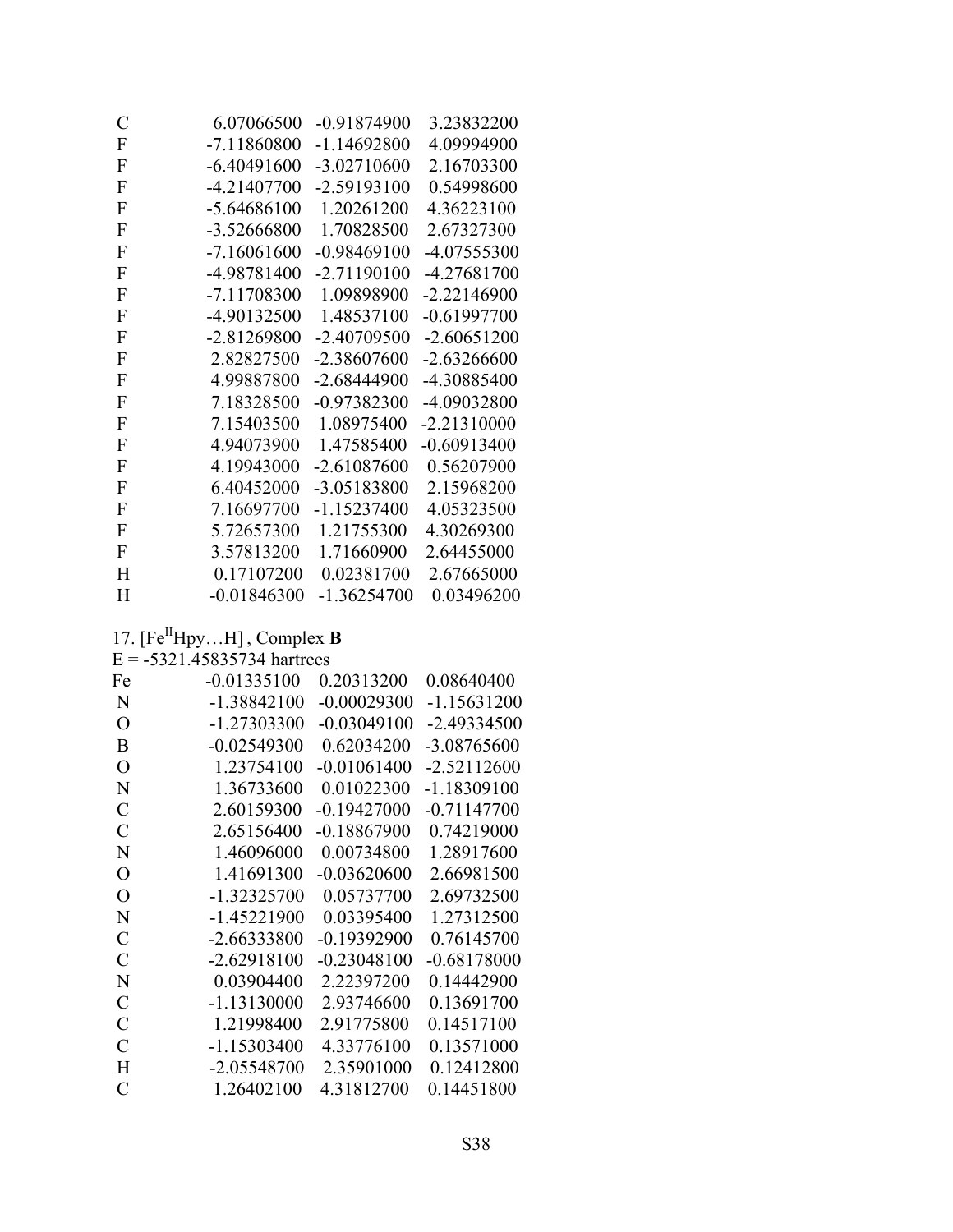| H                         | 2.13585500    | 2.32664800    | 0.14225100    |
|---------------------------|---------------|---------------|---------------|
| $\mathcal{C}$             | 0.06162700    | 5.04794400    | 0.13886000    |
| H                         | $-2.11458300$ | 4.85640800    | 0.12515100    |
| H                         | 2.23405100    | 4.82067700    | 0.14269000    |
| H                         | 0.07058400    | 6.14096200    | 0.13243500    |
| $\mathbf F$               | $-0.04082400$ | 0.29969000    | $-4.42625000$ |
| $\boldsymbol{\mathrm{F}}$ | $-0.03850400$ | 1.98970000    | $-2.81761500$ |
| $\mathcal{C}$             | -3.78606000   | $-0.48847400$ | $-1.55812600$ |
| $\mathbf C$               | -4.92706000   | 0.33692100    | -1.54332800   |
| $\mathcal{C}$             | -3.78882200   | -1.55973800   | $-2.47704100$ |
| $\mathcal{C}$             | $-6.01761000$ | 0.12764000    | -2.39523600   |
| $\mathcal{C}$             | -4.85933300   | -1.78429300   | -3.35166600   |
| $\mathbf C$               | -5.97928100   | $-0.93880500$ | -3.30702800   |
| $\overline{C}$            | -3.87747300   | $-0.42776200$ | 1.57575700    |
| $\mathcal{C}$             | -4.40011900   | 0.56910400    | 2.42907900    |
| $\mathbf C$               | -4.59936500   | $-1.63809200$ | 1.49510700    |
| $\mathcal{C}$             | -5.57602500   | 0.37770800    | 3.16552100    |
| $\mathcal{C}$             | -5.78215300   | $-1.85206900$ | 2.21486200    |
| $\mathcal{C}$             | $-6.27012100$ | $-0.83814800$ | 3.05459900    |
| $\mathcal{C}$             | 3.76431100    | $-0.42046500$ | -1.59089000   |
| $\mathcal{C}$             | 4.88882000    | 0.42608400    | -1.55985000   |
| $\mathbf C$               | 3.79191200    | $-1.48257000$ | $-2.51914400$ |
| $\mathbf C$               | 5.98948000    | 0.24415900    | $-2.40488100$ |
| $\overline{C}$            | 4.87411500    | $-1.68103600$ | -3.38581100   |
| $\mathcal{C}$             | 5.97817300    | $-0.81609400$ | $-3.32461200$ |
| $\mathcal{C}$             | 3.87448500    | $-0.43611100$ | 1.53781800    |
| $\mathcal{C}$             | 4.58459400    | $-1.64819800$ | 1.44020100    |
| $\mathcal{C}$             | 4.37151200    | 0.52350200    | 2.44112500    |
| $\mathbf C$               | 5.73714300    | $-1.90103300$ | 2.19521400    |
| $\mathcal{C}$             | 5.51746800    | 0.29590700    | 3.21270300    |
| $\overline{C}$            | 6.20298700    | $-0.92266000$ | 3.08698500    |
| $\overline{F}$            | $-7.42733300$ | $-1.03810400$ | 3.77499400    |
| $\mathbf{F}$              | $-6.45424300$ | -3.05387500   | 2.12129000    |
| F                         | -4.11292200   | -2.66998400   | 0.69976500    |
| $\mathbf{F}$              | $-6.06380800$ | 1.37728300    | 3.98282800    |
| $\mathbf{F}$              | -3.75703000   | 1.79635200    | 2.51570500    |
| $\mathbf{F}$              | -7.04638600   | $-1.15992000$ | -4.15359800   |
| F                         | -4.83652700   | $-2.84626100$ | -4.23384800   |
| F                         | $-7.11539600$ | 0.96817100    | -2.35556800   |
| $\mathbf{F}$              | -4.96430000   | 1.43356600    | $-0.67555700$ |
| $\mathbf{F}$              | $-2.72164000$ | $-2.44292400$ | $-2.49619000$ |
| $\mathbf{F}$              | 2.74029700    | -2.38340500   | $-2.55620300$ |
| F                         | 4.87728200    | -2.73540200   | -4.27755700   |
| $\mathbf{F}$              | 7.05561500    | $-1.01047700$ | $-4.16477000$ |
| $\mathbf{F}$              | 7.07033500    | 1.10538700    | $-2.35146600$ |
| F                         | 4.89620800    | 1.51692400    | $-0.68515400$ |